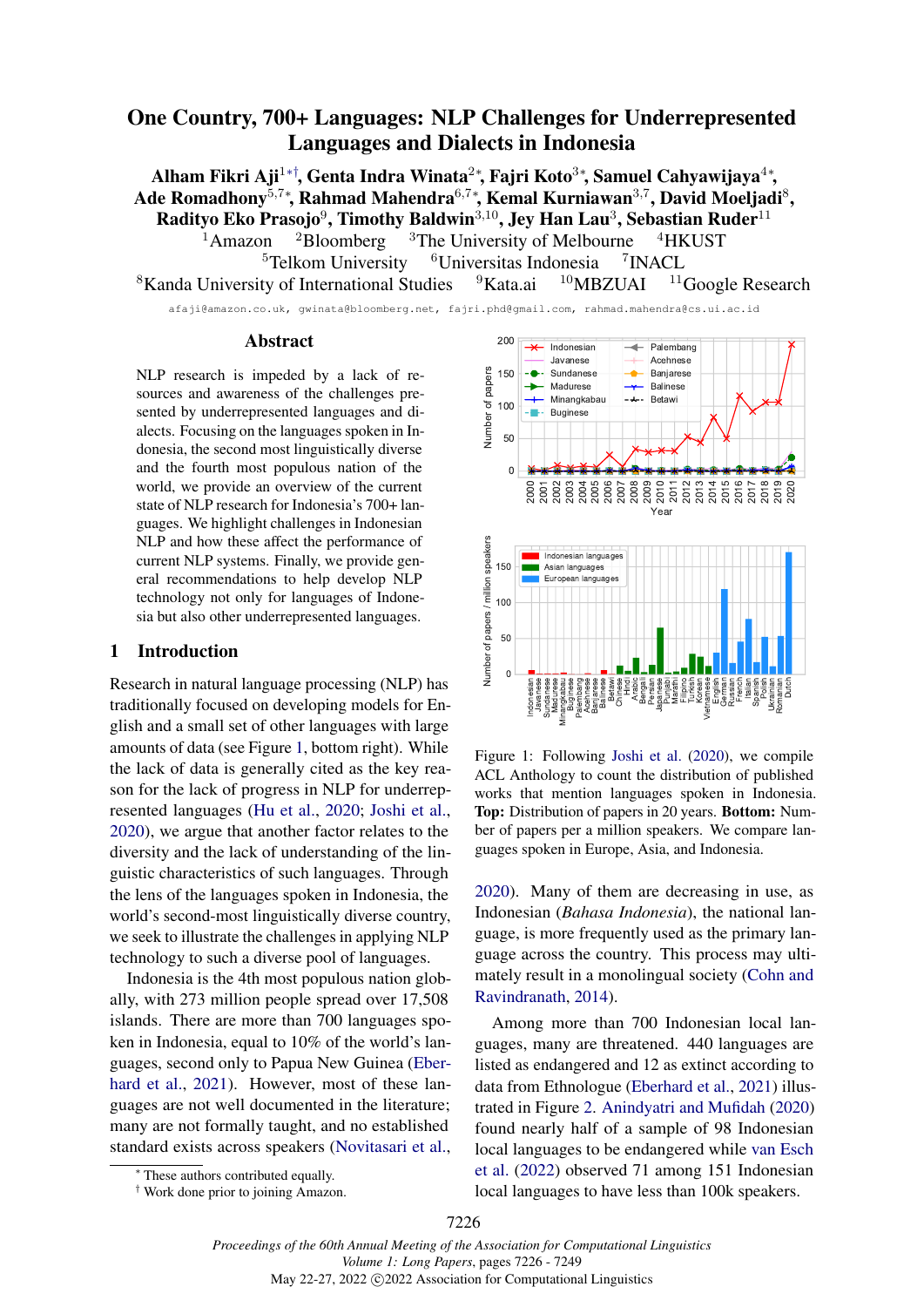<span id="page-1-0"></span>

Figure 2: Distribution of 700+ languages spoken in Indonesia according to Ethnologue [\(Eberhard et al.,](#page-11-0) [2021\)](#page-11-0). Left: Language vitality. **Right:** Speaker count.

<span id="page-1-1"></span>

| Language               | <b>ISO</b> | # Speakers |
|------------------------|------------|------------|
| Indonesian             | ind        | 198 M      |
| Javanese               | jav        | 84 M       |
| Sundanese / Sunda      | sun        | 34 M       |
| Madurese / Madura      | mad        | 7 M        |
| Minangkabau            | min        | 6 M        |
| <b>Buginese</b>        | bug        | 6 M        |
| <b>Betawi</b>          | bew        | 5 M        |
| Acehnese / Aceh        | ace        | 4 M        |
| Banjar                 | bjn        | 4 M        |
| <b>Balinese</b>        | ban        | 3 M        |
| Palembang Malay (Musi) | mus        | 3 M        |

Table 1: The number of speakers for Indonesian and top-10 most spoken local languages in Indonesia [\(Eber](#page-11-0)[hard et al.,](#page-11-0) [2021\)](#page-11-0).

Table [1](#page-1-1) lists the names of the 10 most spoken local languages in Indonesia [\(Eberhard et al.,](#page-11-0) [2021\)](#page-11-0). Javanese and Sundanese are at the top with 84M and 34M speakers, respectively, while Madura, Minangkabau, and Buginese each have around 6M speakers. Despite their large speaker populations, these local languages are poorly represented in the NLP literature. Compared to Indonesian, the number of research papers mentioning these languages has barely increased over the past 20 years (Figure [1,](#page-0-1) top). Furthermore, compared to their European counterparts, Indonesian languages are drastically understudied (Figure [1,](#page-0-1) bottom). This is true even for Indonesian, which has nearly 200M speakers.

Language technology should be accessible to everyone in their native languages [\(European Lan](#page-11-1)[guage Resources Association,](#page-11-1) [2019\)](#page-11-1), including Indonesians. In the context of Indonesia, language technology research offers some benefits. First, language technology is a potential peacemaker tools in a multi-ethnic country, helping Indonesians understand each other better and avoid the ethnic con-flicts of the past [\(Bertrand,](#page-10-1) [2004\)](#page-10-1). On a larger scale, language technology promotes language use [\(Euro-](#page-11-1) [pean Language Resources Association,](#page-11-1) [2019\)](#page-11-1) and helps language preservation. Despite these benefits, following [Bird](#page-10-2) [\(2020\)](#page-10-2), we recommend a careful assessment of individual usage scenarios of language technology, so they are implemented for the good of the local population.

For language technology to be useful in the Indonesian context, it additionally has to account for the dialects of local languages. Language dialects in Indonesia are influenced by the geographical location and regional culture of their speakers [\(Van](#page-17-1)[der Klok,](#page-17-1) [2015\)](#page-17-1) and thus often differ substantially in morphology and vocabulary, posing challenges for NLP systems. In this paper, we provide an overview of the current state of NLP for Indonesian and Indonesia's hundreds of languages. We then discuss the challenges presented by those languages and demonstrate how they affect state-ofthe-art systems in NLP. We finally provide recommendations for developing better NLP technology not only for the languages in Indonesia but also for other underrepresented languages.

## <span id="page-1-2"></span>2 Background and Related Work

## 2.1 History and Taxonomy

Indonesia is one of the richest countries globally in terms of linguistic diversity. More than 400 of its languages belong to the Austronesian language family, while the others are Papuan languages spoken in the eastern part of the country. As shown in Figure [3,](#page-2-0) the Austronesian languages in Indonesia belong to three main groups: Western-Malayo-Polynesian (WMP), Central-Malayo-Polynesian (CMP), and South-Halmahera-West-New-Guinea (SHWNG) [\(Blust,](#page-10-3) [1980\)](#page-10-3). WMP languages are Malay, Indonesian, Javanese, Sundanese, Balinese, and Minangkabau, among others. All languages mentioned in Table [1](#page-1-1) are in this group. Lan-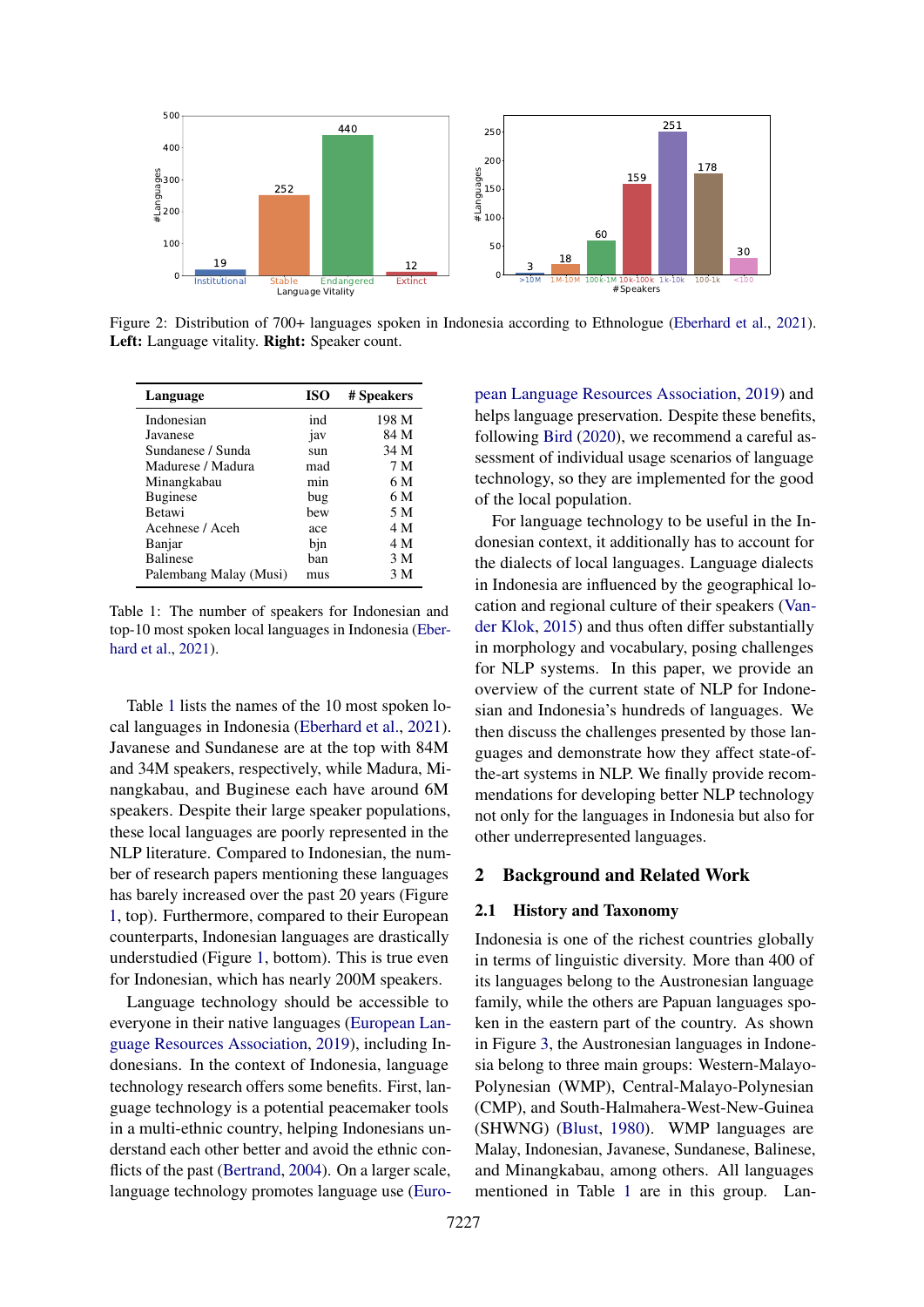<span id="page-2-0"></span>

Figure 3: Map of Austronesian and Papuan languages in Indonesia.

guages belonging to CMP are languages of the Lesser Sunda Islands from East Sumbawa (with Bimanese) onwards to the east, and languages of the central and southern Moluccas (including the Aru Islands and the Sula Archipelago). The SHWNG group consists of languages of Halmahera and Cenderawasih Bay, and further-flung regions such as the Mamberamo River and the Raja Ampat Islands. Meanwhile, the Papuan languages are mainly spoken in Papua, such as Dani, Asmat, Maybrat, and Sentani. Some Papuan languages are also spoken in Halmahera, Timor, and the Alor Archipelago [\(Palmer,](#page-15-1) [2018;](#page-15-1) [Ross,](#page-16-0) [2005\)](#page-16-0).

Most Austronesian linguists and archaeologists agree that the original 'homeland' of Austronesian languages must be sought in Taiwan and, prior to Taiwan, in coastal South China [\(Adelaar,](#page-9-1) [2005;](#page-9-1) [Bellwood et al.,](#page-10-4) [2011\)](#page-10-4). In the second millennium CE, the Austronesian people moved from Taiwan to the Philippines. From the Philippines, they moved southward to Borneo and Sulawesi. From Borneo, they migrated to Sumatra, the Malay Peninsula, Java, and even to Madagascar. From Sulawesi, they moved southward to the CMP area and eastward to the SHWNG area. From there, they migrated to Oceania and Polynesia, as far as New Zealand, Easter Island, and Hawaii [\(Gray and](#page-11-2) [Jordan,](#page-11-2) [2000\)](#page-11-2). The people that lived in insular Southeast Asia, such as in the Philippines and Indonesia, before the arrival of Austronesians were Australo-Melanesians [\(Bellwood,](#page-10-5) [1997\)](#page-10-5). Gradual assimilation with Austronesians occurred, although some pre-Austronesian groups still survive, such as Melanesian people in eastern Indonesia [\(Ross,](#page-16-0) [2005;](#page-16-0) [Coupe and Kratochvíl,](#page-11-3) [2020\)](#page-11-3).

At the time of the arrival of the first Europeans, Malay had become the major language (lingua

franca) of interethnic communication in Southeast Asia and beyond [\(Steinhauer,](#page-17-2) [2005;](#page-17-2) [Coupe and](#page-11-3) [Kratochvíl,](#page-11-3) [2020\)](#page-11-3). It functioned as the language of trade and the language of Islam because Muslim merchants from India and the Middle East were the first to introduce the religion into the harbor towns of Indonesia. After the arrival of Europeans, Malay was used by the Portuguese and Dutch to spread Catholicism and Protestantism. When the Dutch extended their rule over areas outside Java in the nineteenth century, the importance of Malay increased, and thus, the first standardization of the spelling and grammar occurred in 1901, based on Classical Malay [\(Abas,](#page-9-2) [1987;](#page-9-2) [Sneddon,](#page-17-3) [2003\)](#page-17-3). In 1928, the Second National Youth Congress participants proclaimed Malay (henceforth called Indonesian) as the unifying language of Indonesia. During World War II, the Japanese occupying forces forbade all use of Dutch in favor of Indonesian, which from then onward effectively became the new national language. From independence until the present, Indonesian has functioned as the primary language in education, mass media, and government activities. Many local language speakers are increasingly using Indonesian with their children because they believe it will aid them to attain a better education and career [\(Klamer,](#page-13-0) [2018\)](#page-13-0).

### 2.2 Efforts in Multilingual Research

Recently, pretrained multilingual language models such as mBERT [\(Devlin et al.,](#page-11-4) [2019\)](#page-11-4), mBART [\(Liu](#page-14-0) [et al.,](#page-14-0) [2020\)](#page-14-0), and mT5 [\(Xue et al.,](#page-19-0) [2021b\)](#page-19-0) have been proposed. Their coverage, however, focuses on high-resource languages. Only mBERT and mT5 include Indonesian local languages, i.e., Javanese, Sundanese, and Minangkabau, but with comparatively little pretraining data.

Some multilingual datasets for question answering (TyDiQA; [Clark et al.,](#page-10-6) [2020\)](#page-10-6), common sense reasoning (XCOPA; [Ponti et al.,](#page-16-1) [2020\)](#page-16-1), abstractive summarization [\(Hasan et al.,](#page-12-2) [2021\)](#page-12-2), passage ranking (mMARCO; [Bonifacio et al.,](#page-10-7) [2021\)](#page-10-7), crosslingual visual question answering (xGQA; [Pfeif](#page-15-2)[fer et al.,](#page-15-2) [2021\)](#page-15-2), language and vision reasoning (MaRVL; [Liu et al.,](#page-14-1) [2021\)](#page-14-1), paraphrasing (Para-Cotta; [Aji et al.,](#page-9-3) [2021\)](#page-9-3), dialogue systems (XPersona & BiToD; [Lin et al.,](#page-14-2) [2021a](#page-14-2)[,b\)](#page-14-3), lexical normalization (MultiLexNorm; [van der Goot et al.,](#page-17-4) [2021\)](#page-17-4), and machine translation (FLORES-101; [Guzmán](#page-12-3) [et al.,](#page-12-3) [2019\)](#page-12-3) include Indonesian but most others do not, and very few include Indonesian local lan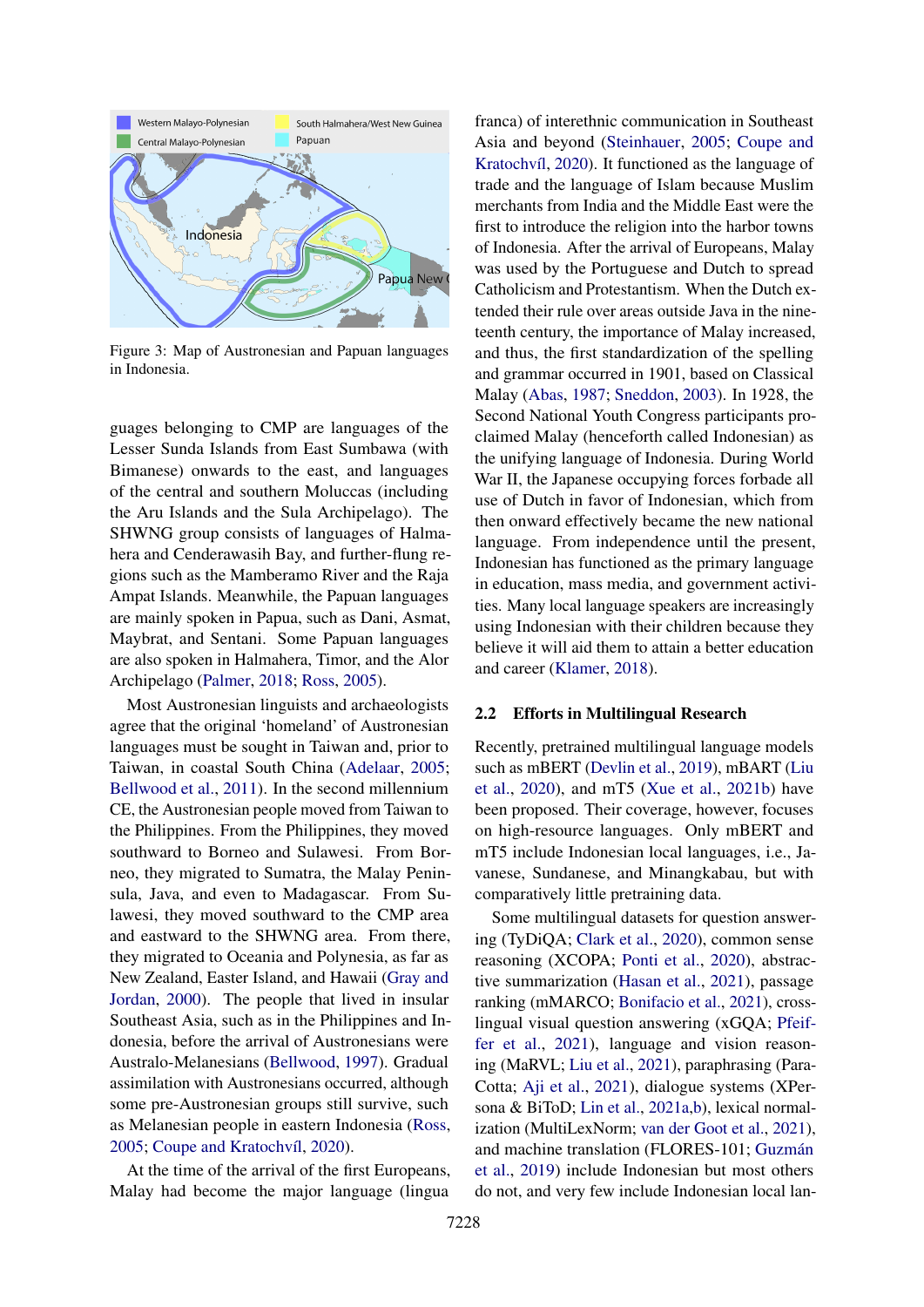guages. An exception is the weakly supervised named entity recognition dataset, WikiAnn [\(Pan](#page-15-3) [et al.,](#page-15-3) [2017\)](#page-15-3), which covers several Indonesian local languages, namely Acehnese, Javanese, Minangkabau, and Sundanese.

Parallel corpora including Indonesian local languages are: (i) CommonCrawl; (ii) Wikipedia parallel corpora like MediaWiki Translations;<sup>[1](#page-3-0)</sup> and WikiMatrix [\(Schwenk et al.,](#page-17-5) [2021\)](#page-17-5) (iii) the Leipzig corpora [\(Goldhahn et al.,](#page-11-5) [2012\)](#page-11-5), which include Indonesian, Javanese, Sundanese, Minangkabau, Madurese, Acehnese, Buginese, Banjar, and Balinese; and (iv) JW-300 (Agić and Vulić, [2019\)](#page-9-4), which includes dozens of Indonesian local languages, e.g., Batak language groups, Javanese, Dayak language groups, and several languages in Nusa Tenggara. Recent studies, however, have raised concerns regarding the quality of such multilingual corpora for underrepresented languages [\(Caswell et al.,](#page-10-8) [2022\)](#page-10-8).

#### 2.3 Progress in Indonesian NLP

NLP research on Indonesian has occurred across multiple topics, such as POS tagging [\(Wicaksono](#page-18-0) [and Purwarianti,](#page-18-0) [2010;](#page-18-0) [Dinakaramani et al.,](#page-11-6) [2014\)](#page-11-6), NER [\(Budi et al.,](#page-10-9) [2005;](#page-10-9) [Rachman et al.,](#page-16-2) [2017;](#page-16-2) [Gunawan et al.,](#page-11-7) [2018\)](#page-11-7), sentiment analysis [\(Narad](#page-15-4)[hipa and Purwarianti,](#page-15-4) [2011;](#page-15-4) [Lunando and Purwari](#page-14-4)[anti,](#page-14-4) [2013;](#page-14-4) [Wicaksono et al.,](#page-18-1) [2014\)](#page-18-1), hate speech detection [\(Alfina et al.,](#page-9-5) [2017;](#page-9-5) [Sutejo and Lestari,](#page-17-6) [2018\)](#page-17-6), topic classification [\(Winata and Khodra,](#page-18-2) [2015;](#page-18-2) [Kusumaningrum et al.,](#page-13-1) [2016\)](#page-13-1), question answering [\(Mahendra et al.,](#page-14-5) [2008;](#page-14-5) [Fikri and Purwari](#page-11-8)[anti,](#page-11-8) [2012\)](#page-11-8), machine translation [\(Yulianti et al.,](#page-19-1) [2011;](#page-19-1) [Simon and Purwarianti,](#page-17-7) [2013;](#page-17-7) [Hermanto](#page-12-4) [et al.,](#page-12-4) [2015\)](#page-12-4), keyphrases extraction [\(Saputra et al.,](#page-16-3) [2018;](#page-16-3) [Trisna and Nurwidyantoro,](#page-17-8) [2020\)](#page-17-8), morphological analysis [\(Pisceldo et al.,](#page-16-4) [2008\)](#page-16-4), and speech recognition [\(Lestari et al.,](#page-14-6) [2006;](#page-14-6) [Baskoro and Adri](#page-10-10)[ani,](#page-10-10) [2008;](#page-10-10) [Zahra et al.,](#page-19-2) [2009\)](#page-19-2). However, many of these studies either did not release the data or used non-standardized resources with a lack of documentation and open source code, making them extremely difficult to reproduce.

Recently, [Wilie et al.](#page-18-3) [\(2020\)](#page-18-3), [Koto et al.](#page-13-2) [\(2020b,](#page-13-2) [2021\)](#page-13-3), and [Cahyawijaya et al.](#page-10-11) [\(2021\)](#page-10-11) collected Indonesian NLP resources as benchmark data. Others have also begun to create standardized labeled data for Indonesian NLP, e.g. the works of [Kurniawan](#page-13-4) [and Aji](#page-13-4) [\(2018\)](#page-13-4), [Guntara et al.](#page-12-5) [\(2020\)](#page-12-5), [Koto et al.](#page-13-5)

<span id="page-3-0"></span>1 [https://mediawiki.org/wiki/Content\\_translation](https://mediawiki.org/wiki/Content_translation)

[\(2020a\)](#page-13-5), [Khairunnisa et al.](#page-13-6) [\(2020\)](#page-13-6), and [Mahendra](#page-14-7) [et al.](#page-14-7) [\(2021\)](#page-14-7).

On the other hand, there has been very little work on local languages. Several works studied stemming (Sundanese [\(Suryani et al.,](#page-17-9) [2018\)](#page-17-9); Balinese [\(Subali and Fatichah,](#page-17-10) [2019\)](#page-17-10)) and POS Tagging (Madurese; [Dewi et al.,](#page-11-9) [2020\)](#page-11-9). [Koto and](#page-13-7) [Koto](#page-13-7) [\(2020\)](#page-13-7) built a Indonesian Minangkabau parallel corpus and also sentiment analysis resources for Minangkabau. Other works developed machine translation systems between Indonesian and local languages, e.g., Sundanese [\(Suryani et al.,](#page-17-11) [2015\)](#page-17-11), Buginese [\(Apriani et al.,](#page-9-6) [2016\)](#page-9-6), Dayak Kanayatn [\(Hasbiansyah et al.,](#page-12-6) [2016\)](#page-12-6), and Sambas Malay [\(Ningtyas et al.,](#page-15-5) [2018\)](#page-15-5).

[Tanaya and Adriani](#page-17-12) [\(2016,](#page-17-12) [2018\)](#page-17-13) studied Javanese character segmentation in non-Latin script. [Safitri et al.](#page-16-5) [\(2016\)](#page-16-5) worked on spoken data language identification in Minangkabau, Sundanese, and Javanese, while [Azizah et al.](#page-9-7) [\(2020\)](#page-9-7) developed end-to-end neural text-to-speech models for Indonesian, Sundanese, and Javanese. [Nasution](#page-15-6) [et al.](#page-15-6) [\(2017,](#page-15-6) [2021\)](#page-15-7) proposed an approach for bilingual lexicon induction and evaluated the approach on seven languages, i.e., Indonesian, Malay, Minangkabau, Palembang Malay, Banjar, Javanese, and Sundanese.

[Cahyawijaya et al.](#page-10-11) [\(2021\)](#page-10-11) established a machine translation benchmark in Sundanese and Javanese using Bible data. [Wibowo et al.](#page-18-4) [\(2021\)](#page-18-4) studied a family of colloquial Indonesian, which is influenced by some local languages via morphological transformation, and [Putri et al.](#page-16-6) [\(2021\)](#page-16-6) worked on abusive language and hate speech detection on Twitter for five local languages, namely Javanese, Sundanese, Madurese, Minangkabau, and Musi.

### 3 Challenges for Indonesian NLP

### <span id="page-3-1"></span>3.1 Limited Resources

Monolingual Data Unlabeled corpora are crucial for building large language models, such as GPT-2 [\(Radford et al.,](#page-16-7) [2019\)](#page-16-7) or BERT [\(Devlin](#page-11-4) [et al.,](#page-11-4) [2019\)](#page-11-4). Available unlabeled corpora such as Indo4B [\(Wilie et al.,](#page-18-3) [2020\)](#page-18-3), and Indo4B-Plus [\(Cahyawijaya et al.,](#page-10-11) [2021\)](#page-10-11) mainly include data in Indonesian, with the latter containing  $\approx 10\%$  of data in Javanese and Sundanese.

In comparison, in multilingual corpora such as CC–100 [\(Conneau et al.,](#page-11-10) [2020\)](#page-11-10), Javanese and Sundanese data accounts for only 0.001% and 0.002% of the corpus size respectively while in mC4 [\(Xue](#page-19-0)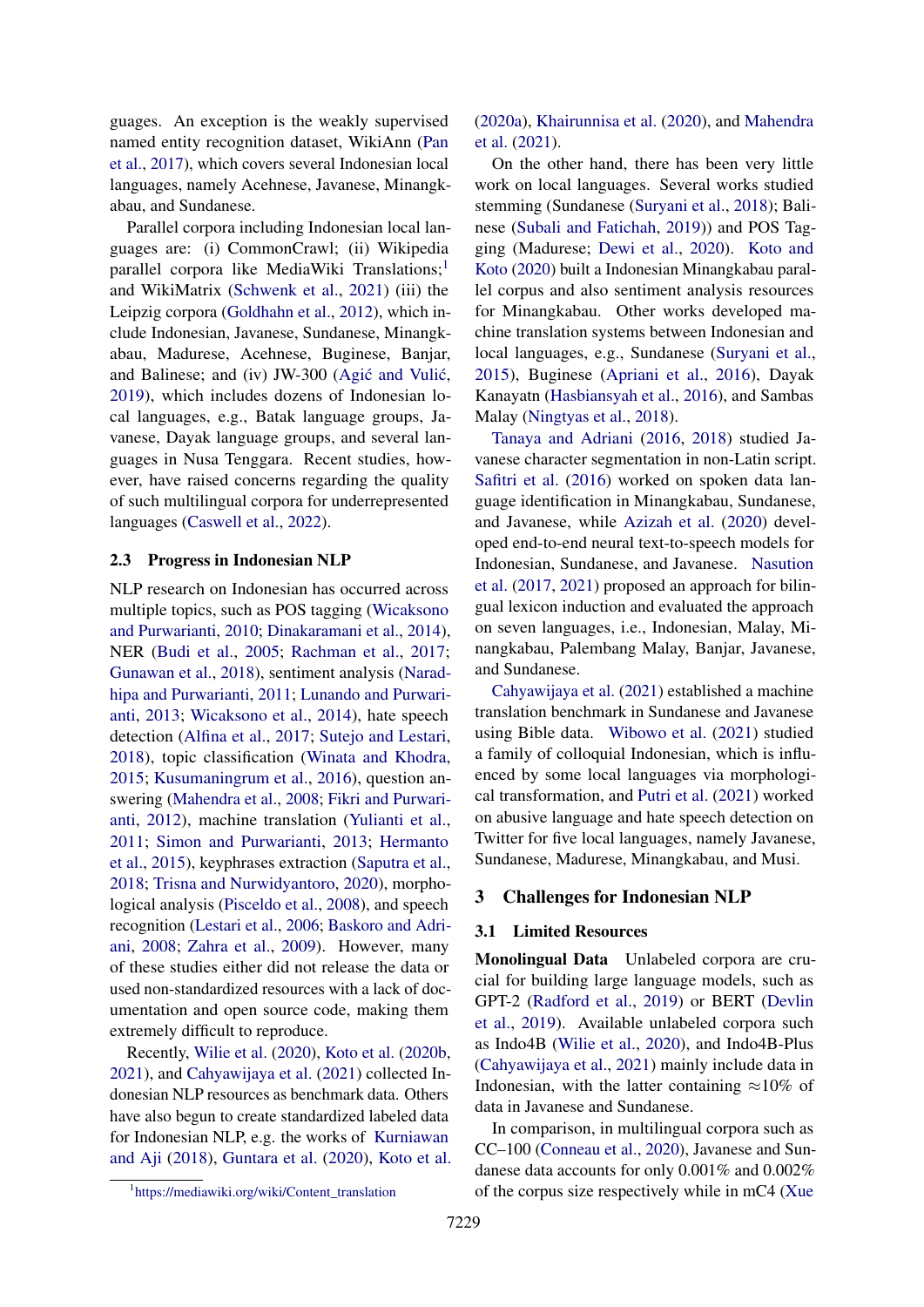<span id="page-4-0"></span>

Figure 4: Relationship between the number of speakers and the size of data in Wikipedia for languages spoken in Europe, Asia, and Indonesia.

[et al.,](#page-19-0) [2021b\)](#page-19-0), there are only 0.6M Javanese and 0.3M Sundanese tokens out of a total of 6.3T tokens. In addition, we measure data availability in Wikipedia compared to the number of speakers in Figure [4.](#page-4-0)<sup>[2](#page-4-1)</sup> Much less data is available for the languages spoken in Indonesia, compared to European languages with similar numbers of speakers. For example, Wikipedia contains more than 3 GB of Italian articles but less than 50 MB of Javanese articles, despite both languages having a comparable number of speakers. Similarly, Sundanese has less than 25 MB of articles, whereas languages with comparable numbers of speakers have more than 1.5 GB of articles. Similar trends hold for most other Asian languages. Languages in Africa are even more underrepresented in terms of Wikipedia data (see Appendix [B\)](#page-20-0).

Beyond the highly spoken local languages, most other Indonesian local languages do not have Wikipedia instances, in contrast to European languages with few speakers. It is very difficult to find alternative sources for high-quality text data for other local languages of Indonesia (such as news websites), as most such sources are written in Indonesian. Resources in long-tail languages are even more scarce due to a very low number of speakers. Moreover, most of the languages in the long tail are mainly used in a spoken context, making text data challenging to obtain. These statistics demonstrate

that collecting unlabeled corpora for Indonesian local languages is extremely difficult. This makes it impractical to develop strong pretrained language models for these languages, which have been the foundation for many recent NLP systems.

Labeled Data Most work on Indonesian NLP (see [§2\)](#page-1-2) has not publicly released the data or models, limiting reproducibility. Although recent Indonesian NLP benchmarks are addressing this issue, they mostly focus on the Indonesian language (see Appendix [F\)](#page-21-0). Some widely spoken local languages such as Javanese, Sundanese, or Minangkabau have extremely small labeled datasets compared to Indonesian, while others have barely any.

The lack of such datasets makes NLP development for the local languages difficult. However, constructing new labeled datasets is still challenging due to: (1) the lack of speakers of some languages; (2) the vast continuum of dialectical variation (see  $\S 3.2.1$ ); and (3) the absence of writing standard in most local languages (see [§3.3\)](#page-6-0).

### 3.2 Language Diversity

The diversity of Indonesian languages is not only reflected in the large number of local languages but also the large number of dialects of these languages ([§3.2.1\)](#page-4-2). Speakers of local languages also often mix languages in conversation, which makes colloquial Indonesian more diverse ([§3.2.2\)](#page-6-1). In addition, some local languages are more commonly used in conversational contexts, so they do not have consistent writing forms in written media ([§3.3\)](#page-6-0).

# <span id="page-4-2"></span>3.2.1 Regional Dialects and Style Differences

Indonesian local languages often have multiple dialects, depending on the geographical location. Local languages of Indonesian spoken in different locations might be different (have some lexical variation) to one another, despite still being categorized as the same language [\(Fauzi and Puspitorini,](#page-11-11) [2018\)](#page-11-11). For example, [Anderbeck](#page-9-8) [\(2008\)](#page-9-8) showed that villages across the Jambi province use different dialects of Jambi Malay. Similarly, [Kartikasari](#page-13-8) [et al.](#page-13-8) [\(2018\)](#page-13-8) showed that Javanese between different cities in central and eastern Java could have more than 50% lexical variation, while [Purwan](#page-16-8)[ingsih](#page-16-8) [\(2017\)](#page-16-8) showed that Javanese in different districts in the Lamongan has up to 13% lexical variation. Similar studies have been conducted on other languages, such as Balinese [\(Maharani and](#page-14-8) [Candra,](#page-14-8) [2018\)](#page-14-8) and Sasak [\(Sarwadi et al.,](#page-16-9) [2019\)](#page-16-9).

<span id="page-4-1"></span><sup>&</sup>lt;sup>2</sup>The number of speakers is collected from Wiki-data (Vrandečić and Krötzsch, [2014\)](#page-18-5), from the number of speakers (P1098) property as of Nov 7th, 2021, while the size is collected from the 20211101 Wikipedia dump.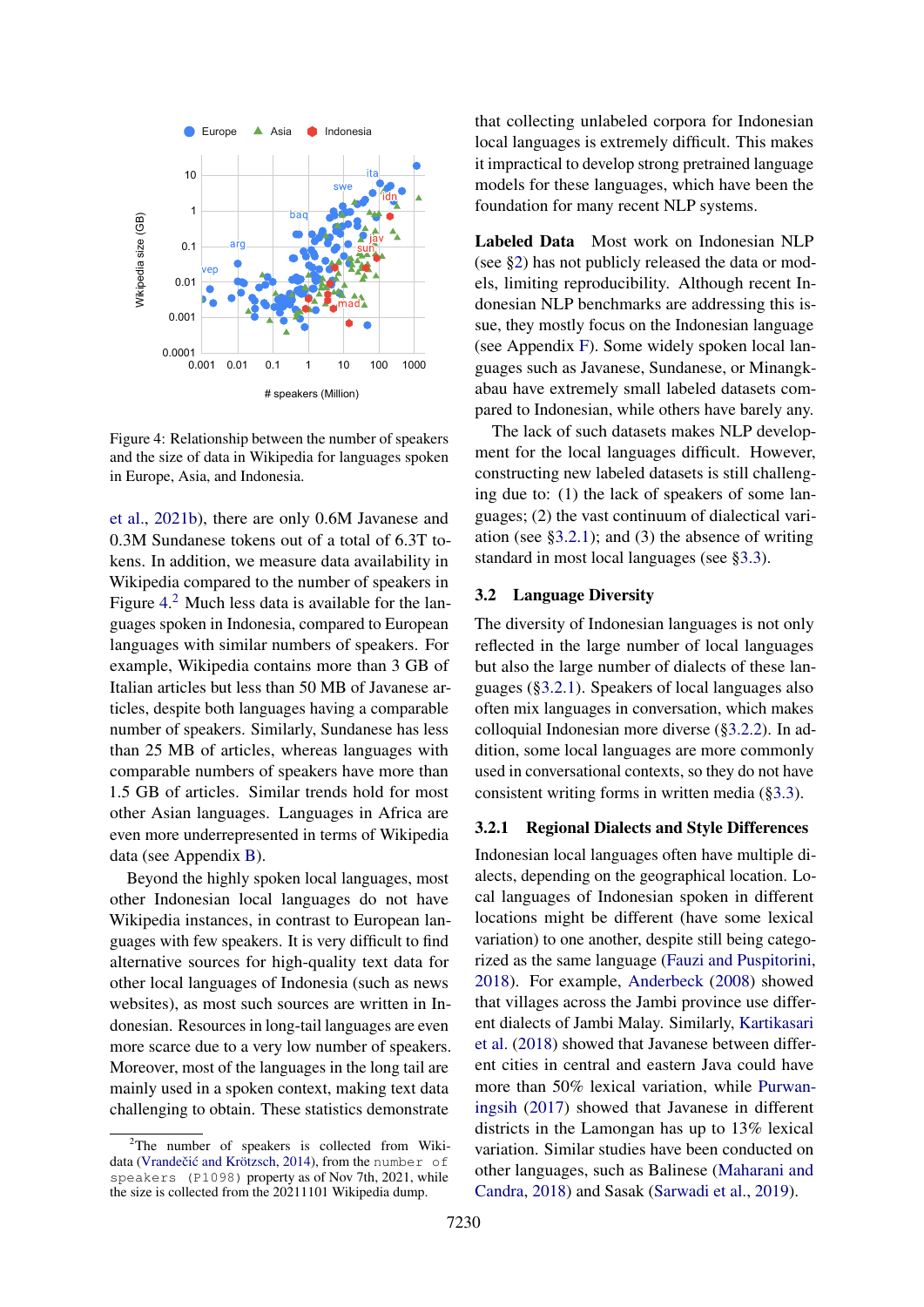<span id="page-5-0"></span>

| English | <b>Mudung Laut</b> | <b>Dusun Teluk</b> | <b>Mersam</b> | Suo Suo | Teluk Kuali | Lubuk Telau   | <b>Bunga Tanjung</b> | Pulau Aro         |
|---------|--------------------|--------------------|---------------|---------|-------------|---------------|----------------------|-------------------|
| I/me    | savo               | aku                | awa?          | sayo    | kito, awa?  | $am^{\circ}o$ | ambo                 | ambo              |
| You     | kau. kamu          | kau                | $ka^dn$       | kamu    | kaan        | kamu          | aŋ, kau, kavo        | ba?an             |
| he/she  | dio?               | $dio$ ?. no        | no            | kau     | no          | no            | nо                   | 1 <sub>1</sub> 10 |
| if      | kalu               | iiko, kalu         | kalu          | bilao   | kalu        | iiko          | ko?                  | kalu              |
| one     | satu               | seko?              | seko?         | seko?   | сіз?        | seko?         | seko?, so            | seko?             |

Table 2: Lexical variation of Jambi Malay across different villages in Jambi [\(Anderbeck,](#page-9-8) [2008\)](#page-9-8).

| <b>English</b> | Context                         |                | Krama                |                        |             |
|----------------|---------------------------------|----------------|----------------------|------------------------|-------------|
|                |                                 | Western        | Central              | Eastern                | Eastern     |
| I/me           | I like to eat fried rice.       | inyong, enyong | aku                  | aku                    | kulo        |
| You            | Where will you go?              | rika, kowe, ko | kowe, siro, sampeyan | koen, awakmu, sampeyan | panjenengan |
| How            | How do I read this?             | priwe          | piye                 | yo'opo                 | pripun      |
| Why            | Why is this door broken?        | ngapa          | ngopo                | opo'o                  | punapa      |
| Will           | Where will you go?              | arep           | arep                 | kate, ate              | badhe       |
| Not/no         | The calculation is not correct. | ora            | ora                  | gak                    | mboten      |

Table 3: Lexical variations of Javanese dialects and styles across different regions of the Java island. Native speakers are asked to translate the words, given the context.

Moreover, Indonesian and its local languages have multiple styles, even within the same dialect. One factor that affects style is the level of politeness and formality—similar to Japanese and other Asian languages [\(Bond and Baldwin,](#page-10-12) [2016\)](#page-10-12). More polite language is used when speaking to a person with a higher social position, especially to elders, seniors, and sometimes strangers. Different politeness levels manifest in the use of different honorifics and even different lexical terms.

To illustrate the distinctions between regional dialects and styles, we highlight common words and utterances across dialects and styles in Jambi Malay and Javanese in Tables [2](#page-5-0) and [3](#page-5-0) respectively. For Jambi Malay, we sample the result from a prior work [\(Anderbeck,](#page-9-8) [2008\)](#page-9-8). For Javanese, we ask native speakers to translate basic words into three regional dialects: Western, Central, and Eastern Javanese, and two different styles: *Ngoko* (standard, daily-use Javanese) and *Krama* (polite Javanese, used to communicate to elders and those with higher social status). However, since contemporary *Krama* Javanese is not very different among regions, we only consider *Krama* from the Eastern speakers' perspective.

Jambi Malay has many dialects across villages. As shown in Table [2,](#page-5-0) many common words are spoken differently across dialects and styles. Similarly, Javanese is also different across regions. Not every Javanese speaker understands *Krama*, since its usage is very limited. Moreover, the number of Javanese speakers who can use *Krama* is declin-

<span id="page-5-3"></span>

| Model        |                                              |           |  |                 |                               |       |  |
|--------------|----------------------------------------------|-----------|--|-----------------|-------------------------------|-------|--|
| <b>Style</b> | <b>Region</b>                                | langid.py |  | <b>FastText</b> | CLD <sub>3</sub>              |       |  |
|              |                                              |           |  |                 | Top-1 Top-3 Top-1 Top-3 Top-1 |       |  |
|              | Ngoko Western 0.241 0.621 0.069 0.379        |           |  |                 |                               | 0.759 |  |
|              | Ngoko Central 0.345 0.690 0.379 0.724 0.828  |           |  |                 |                               |       |  |
|              | Ngoko Eastern 0.276 0.552 0.103              |           |  |                 | 0.379                         | 0.552 |  |
|              | <i>Krama</i> Eastern 0.345 0.759 0.379 0.586 |           |  |                 |                               | 0.897 |  |

Table 4: Language identification accuracy based on different Javanese dialects and styles. Systems do not perform equally well across dialects and styles.

ing [\(Cohn and Ravindranath,](#page-10-0)  $2014$ ).<sup>[3](#page-5-1)</sup> Examples from other languages are shown in Appendix [D.](#page-20-1)

### Case Study in Javanese

Dialectical and style differences pose a challenge to NLP systems. To explore the extent of this challenge, we conduct an experiment to test the robustness of NLP systems to variations in Javanese dialects. We ask native speakers<sup>[4](#page-5-2)</sup> to translate 29 simple sentences into Javanese according to the specified dialect and style. We then evaluate several language identification systems on those instances. Language identification is a core part of multilingual NLP and a necessary step for collect-

<span id="page-5-1"></span><sup>&</sup>lt;sup>3</sup>*Krama* is used to speak formally (e.g., with older or respected people). However, people prefer to use Indonesian more in a formal situation. People who move from sub-urban areas to bigger cities tend to continue to use *Ngoko* and thus also pass *Ngoko* on to their children.

<span id="page-5-2"></span><sup>4</sup>Our annotators are based in Banyumas, Jogjakarta, and Jember for Western, Central, and Eastern Javanese respectively. Using dialects from different cities might yield different results.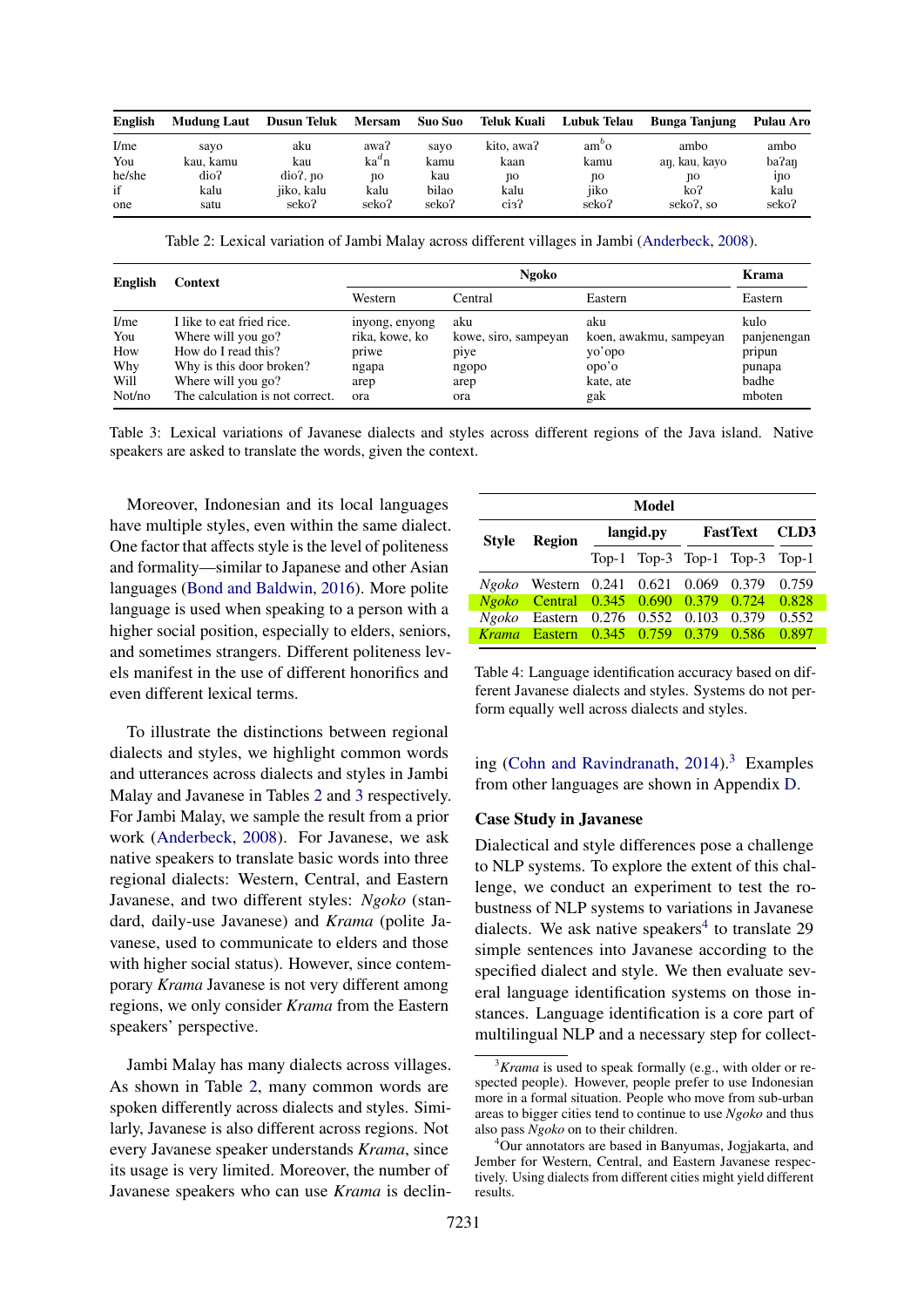<span id="page-6-3"></span>

| <b>Colloquial Indonesian</b>                                                                                                                                                       | <b>Translation</b>                                                                                                                                                    |  |  |
|------------------------------------------------------------------------------------------------------------------------------------------------------------------------------------|-----------------------------------------------------------------------------------------------------------------------------------------------------------------------|--|--|
| Ada yang <b>ngetag</b> foto<br>lawas di FB<br><b>Quotenya Andrew Ng ini</b><br>relevan banget<br>Bilo kita pergi main lagi?<br>Ini teh aksara jawa kenapa<br>susah <b>banget</b> ? | Someone is tagging old pho-<br>tos in FB<br>This Andrew Ng quote is<br>very relevant<br>When will we go play again?<br>Why is this Javanese script<br>very difficult? |  |  |
|                                                                                                                                                                                    |                                                                                                                                                                       |  |  |

Table 5: Colloquial Indonesian code-mixing examples from social media. Color code: English, Betawinese, Javanese, Minangkabau, Sundanese, Indonesian.

ing textual data in a language. Despite its importance, it is an open research area, particularly for underrepresented languages [\(Hughes et al.,](#page-12-7) [2006,](#page-12-7) [Caswell et al.,](#page-10-8) [2022\)](#page-10-8).

We compare langid.py [\(Lui and Baldwin,](#page-14-9) [2012\)](#page-14-9), FastText [\(Joulin et al.,](#page-13-9) [2017\)](#page-13-9), and  $CLD3<sup>5</sup>$  $CLD3<sup>5</sup>$  $CLD3<sup>5</sup>$ . The results can be seen in Table [4.](#page-5-3) In general, the language identification systems are more accurate in detecting Javanese texts in the *Ngoko*-Central dialect, or *Krama*, since the systems were trained on Javanese Wikipedia data, which is written in either the *Ngoko*-Central or *Krama* dialects and styles. If an NLP system can only detect certain dialects, then this information should be conveyed explicitly. Problems arise if we assume that the model works equally well across dialects. For example, in the case of language identification, if we use the model to collect datasets automatically, then Javanese datasets with poor-performing dialects will be underrepresented in the data.

#### <span id="page-6-1"></span>3.2.2 Code-Mixing

Code-mixing is an occurrence where a person speaks alternately in two or more languages in a conversation [\(Sitaram et al.,](#page-17-14) [2019,](#page-17-14) [Winata et al.,](#page-18-6) [2018,](#page-18-6) [2019b,](#page-18-7) Doğruöz et al., [2021\)](#page-11-12). This phenomenon is common in Indonesian conversations [\(Barik et al.,](#page-10-13) [2019,](#page-10-13) [Johanes et al.,](#page-12-8) [2020,](#page-12-8) [Wi](#page-18-4)[bowo et al.,](#page-18-4) [2021\)](#page-18-4). In a conversational context, people sometimes mix their local languages with standard Indonesian, resulting in colloquial Indonesian [\(Siregar et al.,](#page-17-15) [2014\)](#page-17-15). This colloquial-style Indonesian is used daily in speech and conversation and is common on social media [\(Sutrisno and](#page-17-16) [Ariesta,](#page-17-16) [2019\)](#page-17-16). Some frequently used code-mixed words (especially on social media) are even intelligible to people that do not speak the original local languages. Interestingly, code-mixing can also occur in border areas where people are exposed to

<span id="page-6-2"></span>

<span id="page-6-4"></span>

| Language        | <b>Meaning</b>           | <b>Written Variation</b>              | <b>TPA</b>            |
|-----------------|--------------------------|---------------------------------------|-----------------------|
| Javanese        | what                     | apa / opo                             | $\alpha$              |
| (Eastern-       | there is                 | ana $/$ ono $/$ onok                  | $\gamma$ nor $\gamma$ |
| Ngoko           | you                      | kon / koen                            | /kon/                 |
| <b>Balinese</b> | yes                      | inggih / nggih                        | /? $\eta$ gih/        |
| $(Alus-$        | I/me                     | tiang / tyang                         | /tian/                |
| Singgih)        | $<$ greeting $>$         | swastyastu / swastiastu / swastiastu/ |                       |
|                 | Sundanese please / sorry | punten / punteun                      | /puntən/              |
| (Badui-         | red                      | beureum / berem                       | /bər <del>i</del> m/  |
| Loma)           | salivating               | ngacai / ngacay                       | /nacai/               |

Table 6: Written form variations in several local languages, confirmed by native speakers.

multiple languages, therefore mixing them together. For example, people in Jember (a regency district in East Java) combine Javanese and Madurese in their daily conversation [\(Haryono,](#page-12-9) [2012\)](#page-12-9).

Indonesian code-mixing not only occurs at the word level but also at the morpheme level [\(Winata,](#page-18-8) [2021\)](#page-18-8). For example, *quotenya* ("his/her quote", see Table [5\)](#page-6-3) combines the English word *quote* and the Indonesian suffix *-nya*, which denotes possession; similarly, *ngetag* combines the Betawinese prefix *nge-* and the English word *tag*. More examples can be found in Table [5.](#page-6-3)

### <span id="page-6-0"></span>3.3 Orthography Variation

Many Indonesian local languages are mainly used in spoken settings and have no established standard orthography system. Some local languages do originally have their own archaic writing systems that derive from the Jawi alphabet or Kawi script, and even though standard transliteration into the Roman alphabet exists for some (e.g., Javanese and Sundanese), they are not widely known and practiced [\(Soeparno,](#page-17-17) [2015\)](#page-17-17). Hence, some words have multiple romanized orthographies that are mutually intelligible, as they are pronounced the same. Some examples can be seen in Table [6.](#page-6-4) Such a variety of written forms is common in local languages in Indonesia. This variation leads to a significantly larger vocabulary size, especially for NLP systems that use word-based representations, and presents a challenge to constrain the representations for different spellings of the same word to be similar.

### <span id="page-6-5"></span>3.4 Societal Challenges

Language evolves together with the speakers. A more widely used language may have a larger digital presence, which fosters a more written form of communication, while languages that are used only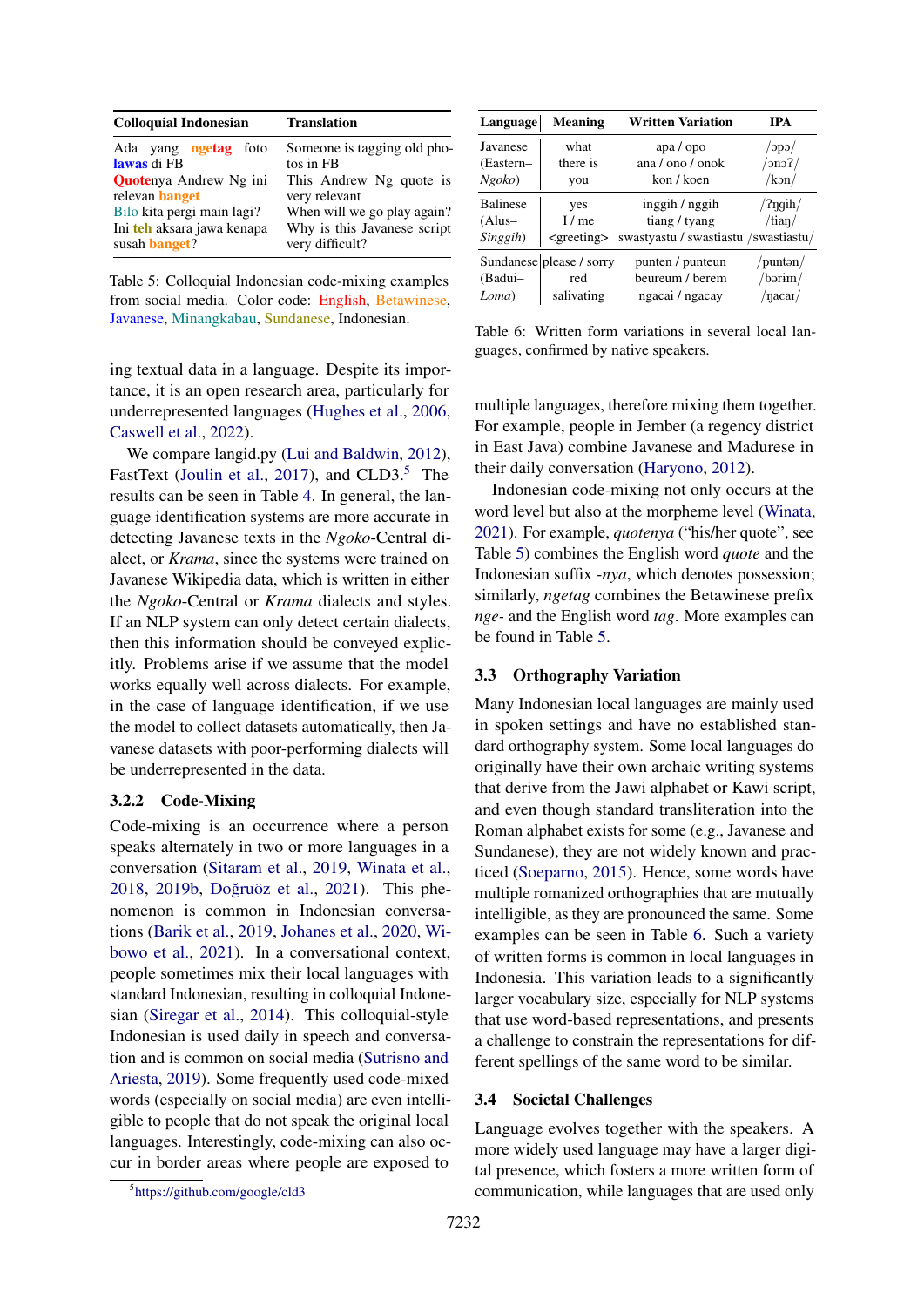within small communities may emphasize the spoken form. Some languages are also declining, and speakers may prefer to use Indonesian rather than their local language. In contrast, there are isolated residents that use the local language daily and are less proficient in Indonesian [\(Nurjanah et al.,](#page-15-8) [2018,](#page-15-8) [Jahang and Meirina,](#page-12-10) [2021\)](#page-12-10). These variations give rise to different requirements, and there is no single solution for all.

Technology and education are not welldistributed within the nation. Internet penetration in Indonesia is 73.7% in 2020 but is mainly concentrated on Java. Among the non-Internet users, 39% explain that they do not understand the technology, while 15% state that they do not have a device to access the Internet.<sup>[6](#page-7-0)</sup> In some areas where the Internet is not seen as a basic need, imposing NLP technology on them may not necessarily be relevant. At the same time, general NLP development within the nation faces difficulties due to the lack of funding, especially in universities outside of Java. GPU servers are still scarce, even in top universities in the country.[7](#page-7-1)

The dynamics of population movement in Indonesia also need to be taken into consideration. For example, urban communities transmigrate to remote areas for social purposes, such as teaching or becoming doctors for underdeveloped villages. Each of these situations might call for various new NLP technologies to be developed to facilitate better communication.

# 4 Opportunities

Based on the challenges for Indonesian NLP highlighted in the previous section, we formulate proposals for improving the state of Indonesian NLP research, as well as of other underrepresented languages. Our proposals cover several aspects including metadata documentation; potential research directions; and engagement with communities.

### 4.1 Better Documentation

In line with studies promoting proper data documentation for NLP research [\(Bender and Friedman,](#page-10-14) [2018,](#page-10-14) [Rogers et al.,](#page-16-10) [2021,](#page-16-10) [Alyafeai et al.,](#page-9-9) [2021,](#page-9-9) [McMillan-Major et al.,](#page-15-9) [2022\)](#page-15-9), we recommend the following considerations.

Regional Dialect Metadata We have shown that a local language can have large variation depending on the region and the dialect. Therefore, we suggest adding regional dialect metadata to NLP datasets and models, not only for Indonesian but also for other languages. This is particularly important for languages with large dialectical differences. It also helps to clearly communicate NLP capabilities to stakeholders and end-users as it will help set an expectation of what dialects the systems can handle. Additionally, regional metadata can indirectly inform topics present in the data, especially for crawled data sources.

Style and Register Metadata Similarly, we also suggest adding style and register metadata. This metadata can capture the politeness level of the text, not only for Indonesian but also in other languages. In addition, this metadata can be used to document the formality level of the text, so it may be useful for research on modeling style or style transfer.

### 4.2 Potential Research Directions

Among the most spoken local languages, a lot of research has been done on mainstream NLP tasks such as hate-speech detection, sentiment analysis, entity recognition, and machine translation. Some research has even been deployed in production by industry. Many of the languages, however, are not widely spoken and under-explored. Focusing on these languages, we suggest future research direction as follows.

Data-Efficient NLP Pretrained language models, which have taken the NLP world by storm, require an abundance of monolingual data. However, data collection has been a long-standing problem for low-resource languages. Therefore, we recommend more exploration into designing data-efficient approaches such as adaptation methods [\(Artetxe et al.,](#page-9-10) [2020,](#page-9-10) [Aji et al.,](#page-9-11) [2020,](#page-9-11) [Guru](#page-12-11)[rangan et al.,](#page-12-11) [2020,](#page-12-11) [Koto et al.,](#page-13-3) [2021,](#page-13-3) [Kurniawan](#page-13-10) [et al.,](#page-13-10) [2021\)](#page-13-10), few-shot learning [\(Winata et al.,](#page-18-9) [2021,](#page-18-9) [Madotto et al.,](#page-14-10) [2021,](#page-14-10) [Le Scao and Rush,](#page-14-11) [2021\)](#page-14-11), and learning from related languages [\(Khanuja et al.,](#page-13-11) [2021,](#page-13-11) [Khemchandani et al.,](#page-13-12) [2021\)](#page-13-12). The goal of these methods is effective resource utilization, that is, to minimize the financial costs for computation and data collection as advocated by [Schwartz et al.](#page-16-11) [\(2020\)](#page-16-11), [Cahyawijaya](#page-10-15) [\(2021\)](#page-10-15), and [Nityasya et al.](#page-15-10) [\(2021\)](#page-15-10).

<span id="page-7-0"></span><sup>6</sup>The Indonesian Internet Providers Association (APJII) survey: <https://apjii.or.id/survei2019x>

<span id="page-7-1"></span> $7$  For instance, we estimate the whole CS Faculty of the country's top university to have fewer than 10 GPUs.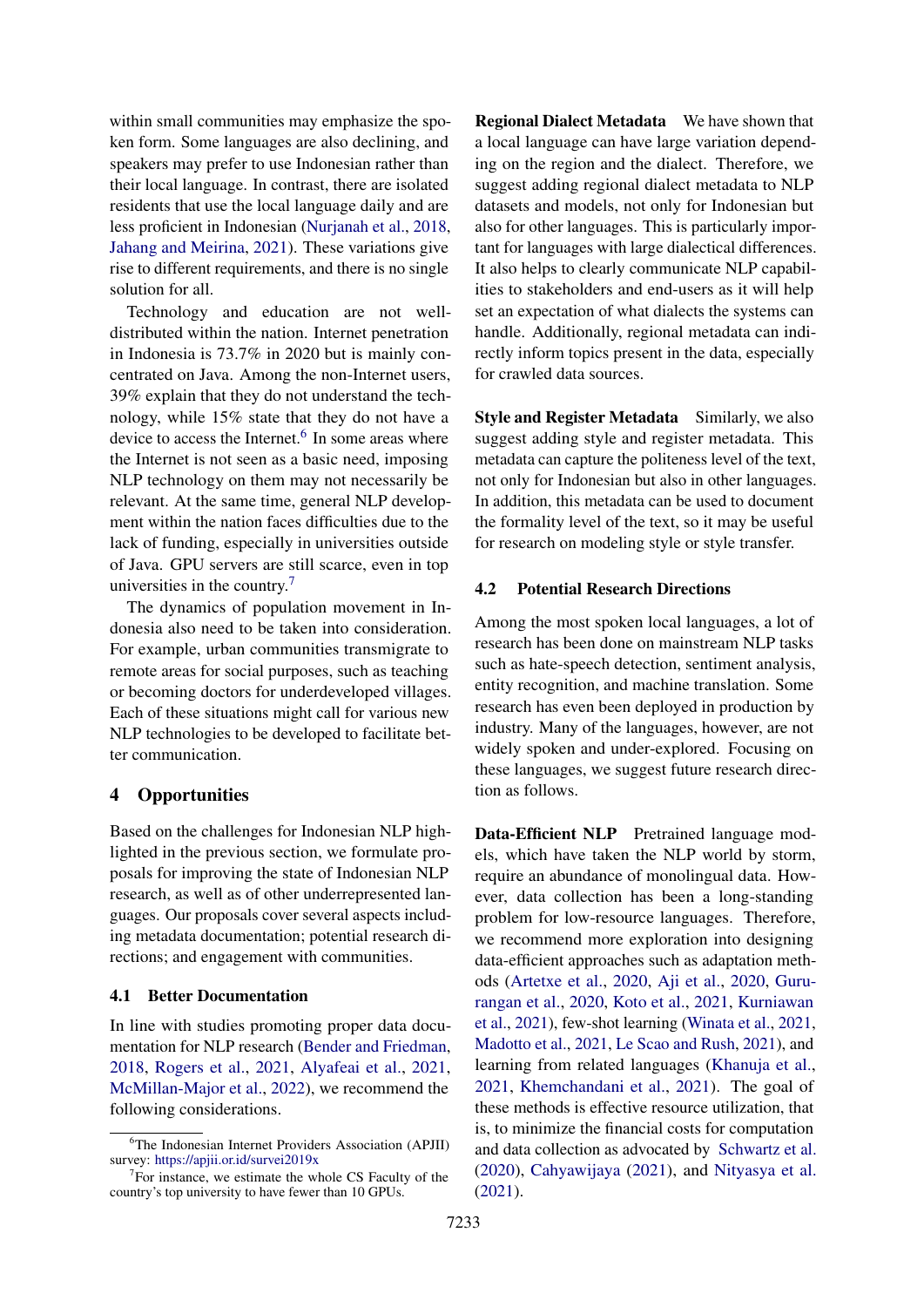Data Collection Data collection efforts need to be commenced as soon as possible, despite all the challenges ([§3.1\)](#page-3-1). Here, we suggest collecting parallel data between Indonesian and each of the local languages for several reasons. First, a lot of Indonesians are bilingual [\(Koto and Koto,](#page-13-7) [2020\)](#page-13-7), that is, they speak both Indonesian and their local language, which facilitates data collection. Moreover, the fact that the local languages have some vocabulary overlap with Indonesian (see Table [7](#page-20-2) in the Appendix) might help facilitate building translation systems with relatively little parallel data [\(Nguyen](#page-15-11) [and Chiang,](#page-15-11) [2017\)](#page-15-11). Finally, having such parallel data, we can build translation systems for synthetic data generation. In line with this approach, the effectiveness of models trained on synthetic translated data can be explored.

Compute-Efficient NLP The costly GPU requirement for current NLP models hinders adoption by local research institutions and industries. Instead of focusing on building yet another massive model, we suggest focusing on developing lightweight and fast neural architectures, for example through distillation [\(Kim et al.,](#page-13-13) [2019;](#page-13-13) [Sanh](#page-16-12) [et al.,](#page-16-12) [2019;](#page-16-12) [Jiao et al.,](#page-12-12) [2020\)](#page-12-12), model factorization [\(Winata et al.,](#page-18-10) [2019a\)](#page-18-10) or model pruning [\(Voita](#page-18-11) [et al.,](#page-18-11) [2019\)](#page-18-11). We also recommend research on more efficient training mechanisms [\(Aji and Heafield,](#page-9-12) [2017;](#page-9-12) [Diskin et al.,](#page-11-13) [2021\)](#page-11-13). In addition, non-neural methods are still quite popular in Indonesia. Therefore, further research on the trade-off between the efficiency and quality of the models is also an interesting research direction.

Robustness to Code-mixing and Non-Standard Orthography Languages in Indonesia are prone to variations due to code-mixing and non-standard orthography, which occurs on the morpheme or even grapheme level. Models that are applied to Indonesian code-mixed data need to be able to learn morphologically faithful representations. Therefore, we recommend more explorations on methods derived from subword tokenization [\(Gage,](#page-11-14) [1994;](#page-11-14) [Kudo,](#page-13-14) [2018\)](#page-13-14) and token-free models [\(Gillick et al.,](#page-11-15) [2016;](#page-11-15) [Tay et al.,](#page-17-18) [2021;](#page-17-18) [Xue et al.,](#page-18-12) [2021a\)](#page-18-12) to deal with this problem. This problem is also explored by [Tan and Joty](#page-17-19) [\(2021\)](#page-17-19) in an adversarial setting.

NLP Beyond Text For many Indonesian local languages that are rarely if ever written, speech is a more natural communication format. We thus recommend more attention on less text-focused research, such as spoken language understanding [\(Chung et al.,](#page-10-16) [2021;](#page-10-16) [Serdyuk et al.,](#page-17-20) [2018\)](#page-17-20), speech recognition [\(Besacier et al.,](#page-10-17) [2014;](#page-10-17) [Winata](#page-18-13) [et al.,](#page-18-13) [2020a](#page-18-13)[,b\)](#page-18-14), and multimodality [\(Dai et al.,](#page-11-16) [2020,](#page-11-16) [2021\)](#page-11-17) in order to improve NLP for such languages.

# 4.3 Engagement with Communities

As discussed in [§3.4,](#page-6-5) it is difficult to generalize a solution across local languages. We thus encourage the NLP community, such as the Indonesian Asso-ciation of Computational Linguistics (INACL)<sup>[8](#page-8-0)</sup> to work more closely with native speakers and local communities. Local communities who work on linguistics such as *Polyglot Indonesia*, [9](#page-8-1) *Merajut Indonesia*, [10](#page-8-2) and *Masyarakat Linguistik Indonesia*[11](#page-8-3) would be relevant collaborators to provide solutions and resources that support use cases benefiting the native speakers and communities of underrepresented languages. We advise the involvement of linguists, for example, to aid the language documentation process [\(Anastasopoulos et al.,](#page-9-13) [2020\)](#page-9-13). We also support open-science movements such as BigScience<sup>[12](#page-8-4)</sup> or ICLR CoSubmitting Summer<sup>[13](#page-8-5)</sup> to help start collaborations and reduce the barrier to entry to NLP research.

# 5 Conclusion

In this paper, we highlight challenges in Indonesian NLP. Indonesia is one of the most populous countries and the second-most linguistically diverse country of the world, with over 700 local languages, yet Indonesian NLP is underrepresented and underexplored. Based on the observed challenges, we also present recommendations to improve the situation, not only for Indonesian but also for other underrepresented languages.

# Acknowledgments

We are grateful to Alexander Gutkin and Ling-Yen Liao for valuable feedback on an earlier draft of this paper. We also thank the anonymous reviewers for their helpful feedback. Lastly, we acknowledge the support of Kata.ai in this work.

<span id="page-8-0"></span><sup>8</sup> <https://inacl.id/inacl/>

<span id="page-8-1"></span><sup>9</sup> <http://polyglotindonesia.org>

<span id="page-8-2"></span><sup>10</sup><https://merajutindonesia.id/>

<span id="page-8-3"></span><sup>11</sup><https://www.mlindonesia.org/>

<span id="page-8-4"></span><sup>12</sup><https://bigscience.huggingface.co/>

<span id="page-8-5"></span><sup>13</sup>[https://blog.iclr.cc/2021/08/10/](https://blog.iclr.cc/2021/08/10/broadening-our-call-for-participation-to-iclr-2022/)

[broadening-our-call-for-participation-to-iclr-2022/](https://blog.iclr.cc/2021/08/10/broadening-our-call-for-participation-to-iclr-2022/)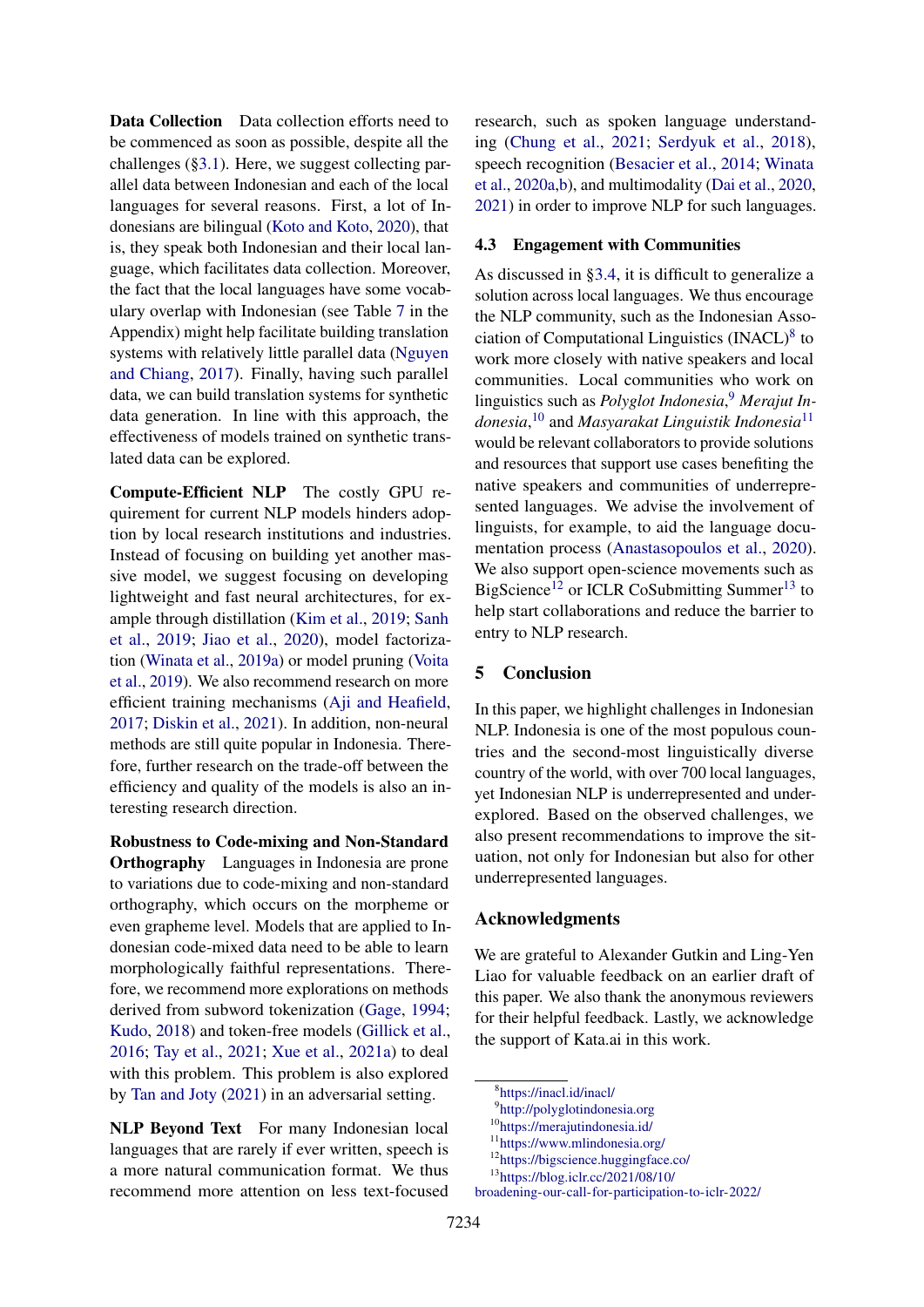### References

- <span id="page-9-2"></span>Husen Abas. 1987. *Indonesian as a unifying language of wider communication: a historical and sociolinguistic perspective*. Number 73 in Pacific Linguistics Series D. The Australian National University, Canberra.
- <span id="page-9-14"></span>Zaenal Abidin, Permata, Imam Ahmad, and Rusliyawati. 2021. Effect of mono corpus quantity on statistical machine translation Indonesian–Lampung dialect of nyo. In *Journal of Physics: Conference Series*, volume 1751. IOP Publishing.
- <span id="page-9-1"></span>Alexander Adelaar. 2005. The Austronesian languages of Asia and Madagascar: A historical perspective. In Alexander Adelaar and Nikolaus P. Himmelmann, editors, *The Austronesian Languages of Asia and Madagascar*, chapter 1, pages 1–42. Routledge, Oxon.
- <span id="page-9-19"></span>Mirna Adriani, Jelita Asian, Bobby Nazief, Seyed MM Tahaghoghi, and Hugh E Williams. 2007. Stemming Indonesian: A confix-stripping approach. *ACM Transactions on Asian Language Information Processing (TALIP)*, 6(4):1–33.
- <span id="page-9-4"></span>Željko Agić and Ivan Vulić. 2019. [JW300: A wide](https://doi.org/10.18653/v1/P19-1310)[coverage parallel corpus for low-resource languages.](https://doi.org/10.18653/v1/P19-1310) In *Proceedings of the 57th Annual Meeting of the Association for Computational Linguistics*, pages 3204–3210, Florence, Italy. Association for Computational Linguistics.
- <span id="page-9-11"></span>Alham Fikri Aji, Nikolay Bogoychev, Kenneth Heafield, and Rico Sennrich. 2020. In neural machine translation, what does transfer learning transfer? In *Proceedings of the 58th Annual Meeting of the Association for Computational Linguistics*, pages 7701–7710.
- <span id="page-9-3"></span>Alham Fikri Aji, Radityo Eko Prasojo Tirana Noor Fatyanosa, Philip Arthur, Suci Fitriany, Salma Qonitah, Nadhifa Zulfa, Tomi Santoso, and Mahendra Data. 2021. Paracotta: Synthetic multilingual paraphrase corpora from the most diverse translation sample pair. In *Proceedings of the 35th Pacific Asia Conference on Language, Information and Computation*, pages 666–675.
- <span id="page-9-12"></span>Alham Fikri Aji and Kenneth Heafield. 2017. Sparse communication for distributed gradient descent. In *Proceedings of the 2017 Conference on Empirical Methods in Natural Language Processing*, pages 440–445.
- <span id="page-9-15"></span>Ika Alfina, Ruli Manurung, and Mohamad Ivan Fanany. 2016. DBpedia entities expansion in automatically building dataset for Indonesian NER. In *2016 International Conference on Advanced Computer Science and Information Systems (ICACSIS)*, pages 335–340. IEEE.
- <span id="page-9-5"></span>Ika Alfina, Rio Mulia, Mohamad Ivan Fanany, and Yudo Ekanata. 2017. Hate speech detection in the Indonesian language: A dataset and preliminary

study. In *2017 International Conference on Advanced Computer Science and Information Systems (ICACSIS)*, pages 233–238. IEEE.

- <span id="page-9-9"></span>Zaid Alyafeai, Maraim Masoud, Mustafa Ghaleb, and Maged S Al-shaibani. 2021. Masader: Metadata sourcing for arabic text and speech data resources. *arXiv preprint arXiv:2110.06744*.
- <span id="page-9-13"></span>Antonios Anastasopoulos, Christopher Cox, Graham Neubig, and Hilaria Cruz. 2020. [Endangered lan](https://doi.org/10.18653/v1/2020.coling-tutorials.7)[guages meet Modern NLP.](https://doi.org/10.18653/v1/2020.coling-tutorials.7) In *Proceedings of the 28th International Conference on Computational Linguistics: Tutorial Abstracts*, pages 39–45, Barcelona, Spain (Online). International Committee for Computational Linguistics.
- <span id="page-9-8"></span>Karl Ronald Anderbeck. 2008. *Malay dialects of the Batanghari river basin (Jambi, Sumatra)*. SIL International.
- <span id="page-9-0"></span>Anisya O. Anindyatri and Imarotul Mufidah. 2020. *Gambaran Kondisi Vitalitas Bahasa Daerah di Indonesia*. Kementrian Pendidikan dan Kebudayaan Pusat Data dan Teknologi Informasi, Tangerang Selatan, Indonesia.
- <span id="page-9-6"></span>Tri Apriani, Herry Sujaini, and Novi Safriadi. 2016. Pengaruh kuantitas korpus terhadap akurasi mesin penerjemah statistik bahasa bugis wajo ke Bahasa Indonesia. *JUSTIN (Jurnal Sistem Dan Teknologi Informasi)*, 4(1):168–173.
- <span id="page-9-17"></span>Valentina Kania Prameswara Artari, Rahmad Mahendra, Meganingrum Arista Jiwanggi, Adityo Anggraito, and Indra Budi. 2021. [A multi-pass](https://aclanthology.org/2021.ranlp-1.10) [sieve coreference resolution for Indonesian.](https://aclanthology.org/2021.ranlp-1.10) In *Proceedings of the International Conference on Recent Advances in Natural Language Processing (RANLP 2021)*, pages 79–85.
- <span id="page-9-10"></span>Mikel Artetxe, Sebastian Ruder, and Dani Yogatama. 2020. On the cross-lingual transferability of monolingual representations. In *Proceedings of the 58th Annual Meeting of the Association for Computational Linguistics*, pages 4623–4637.
- <span id="page-9-16"></span>Jessica Naraiswari Arwidarasti, Ika Alfina, and Adila Alfa Krisnadhi. 2019. Converting an Indonesian constituency treebank to the Penn treebank format. In *2019 International Conference on Asian Language Processing (IALP)*, pages 331–336.
- <span id="page-9-18"></span>Annisa Nurul Azhar, Masayu Leylia Khodra, and Arie Pratama Sutiono. 2019. Multi-label aspect categorization with convolutional neural networks and extreme gradient boosting. In *2019 International Conference on Electrical Engineering and Informatics (ICEEI)*, pages 35–40. IEEE.
- <span id="page-9-7"></span>Kurniawati Azizah, Mirna Adriani, and Wisnu Jatmiko. 2020. [Hierarchical transfer learning for](https://doi.org/10.1109/ACCESS.2020.3027619) [multilingual, multi-speaker, and style transfer dnn](https://doi.org/10.1109/ACCESS.2020.3027619)[based tts on low-resource languages.](https://doi.org/10.1109/ACCESS.2020.3027619) *IEEE Access*, 8:179798–179812.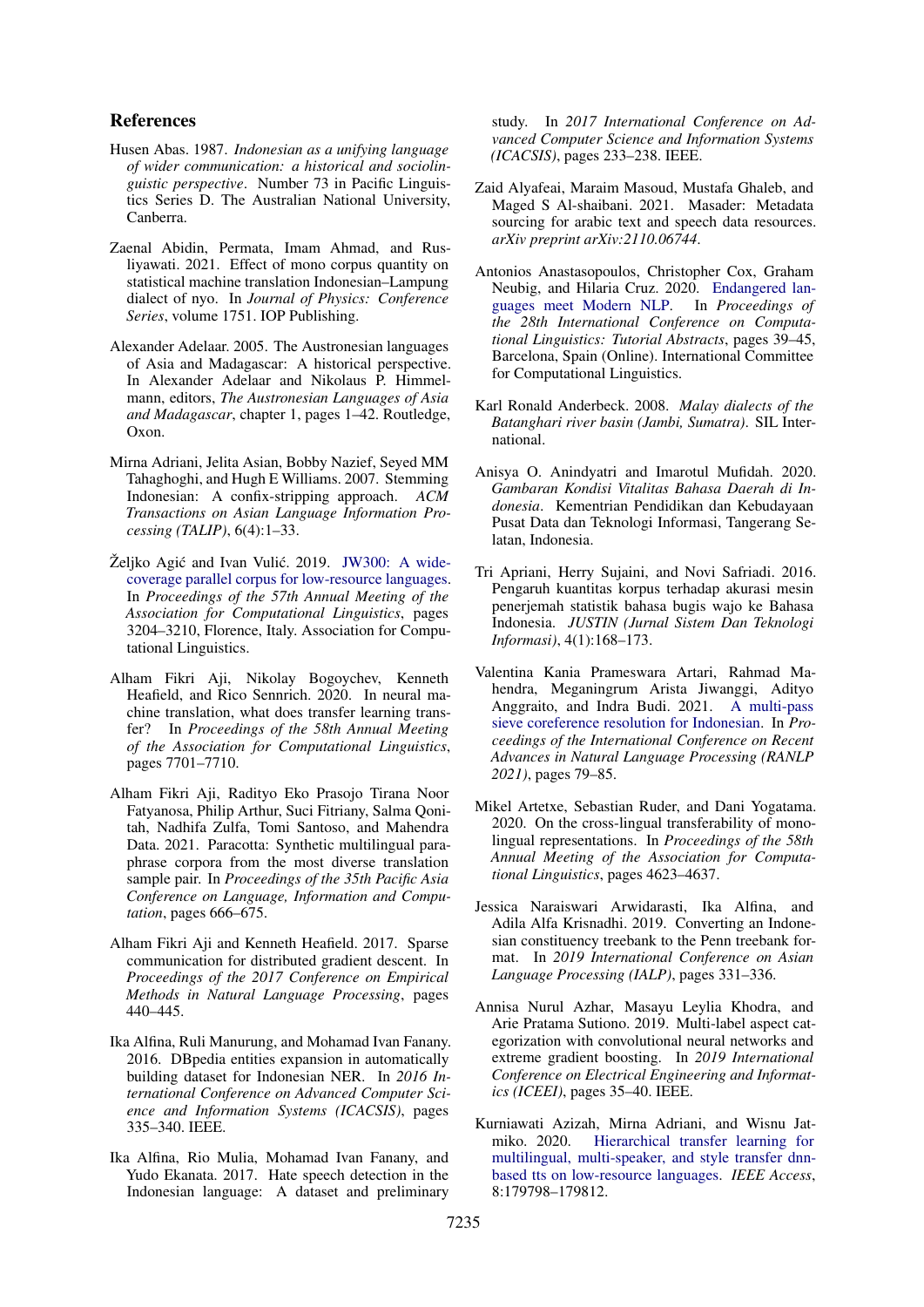- <span id="page-10-13"></span>Anab Maulana Barik, Rahmad Mahendra, and Mirna Adriani. 2019. [Normalization of Indonesian-](https://doi.org/10.18653/v1/D19-5554)[English code-mixed Twitter data.](https://doi.org/10.18653/v1/D19-5554) In *Proceedings of the 5th Workshop on Noisy User-generated Text (W-NUT 2019)*, pages 417–424, Hong Kong, China. Association for Computational Linguistics.
- <span id="page-10-10"></span>Sadar Baskoro and Mirna Adriani. 2008. Developing an Indonesian speech recognition system. In *Second MALINDO Workshop. Selangor, Malaysia*.
- <span id="page-10-5"></span>Peter Bellwood. 1997. *Prehistory of the Indo-Malaysian Archipelago*. University of Hawaii Press, Honolulu.
- <span id="page-10-4"></span>Peter Bellwood, Geoffrey Chambers, Malcolm Ross, and Hsiao-chun Hung. 2011. Are 'cultures' inherited? Multidisciplinary perspectives on the origins and migrations of Austronesian-speaking peoples prior to 1000 BC. In *Investigating archaeological cultures*, pages 321–354. Springer.
- <span id="page-10-14"></span>Emily M Bender and Batya Friedman. 2018. Data statements for natural language processing: Toward mitigating system bias and enabling better science. *Transactions of the Association for Computational Linguistics*, 6:587–604.
- <span id="page-10-1"></span>Jacques Bertrand. 2004. *Nationalism and ethnic conflict in Indonesia*. Cambridge University Press.
- <span id="page-10-17"></span>Laurent Besacier, Etienne Barnard, Alexey Karpov, and Tanja Schultz. 2014. Automatic speech recognition for under-resourced languages: A survey. *Speech communication*, 56:85–100.
- <span id="page-10-2"></span>Steven Bird. 2020. [Decolonising speech and lan](https://doi.org/10.18653/v1/2020.coling-main.313)[guage technology.](https://doi.org/10.18653/v1/2020.coling-main.313) In *Proceedings of the 28th International Conference on Computational Linguistics*, pages 3504–3519, Barcelona, Spain (Online). International Committee on Computational Linguistics.
- <span id="page-10-3"></span>Robert Blust. 1980. Austronesian etymologies. *Oceanic Linguistics*, 19:1–181.
- <span id="page-10-12"></span>Francis Bond and Timothy Baldwin. 2016. *Introduction to Japanese Computational Linguistics*. CSLI Publications, Stanford, USA.
- <span id="page-10-19"></span>Francis Bond, Lian Tze Lim, Enya Kong Tang, and Hammam Riza. 2014. The combined Wordnet Bahasa. *NUSA: Linguistic studies of languages in and around Indonesia*, 57:83–100.
- <span id="page-10-7"></span>Luiz Henrique Bonifacio, Israel Campiotti, Vitor Jeronymo, Roberto Lotufo, and Rodrigo Nogueira. 2021. mmarco: A multilingual version of the ms marco passage ranking dataset. *arXiv preprint arXiv:2108.13897*.
- <span id="page-10-9"></span>Indra Budi, Stéphane Bressan, Gatot Wahyudi, Zainal A. Hasibuan, and Bobby A. A. Nazief. 2005. Named entity recognition for the Indonesian language: Combining contextual, morphological and part-of-speech features into a knowledge engineering approach. In *Discovery Science*, pages 57–69, Berlin, Heidelberg. Springer Berlin Heidelberg.
- <span id="page-10-18"></span>Budiono, Hammam Riza, and Chairil Hakim. 2009. Resource report: building parallel text corpora for multi-domain translation system. In *Proceedings of the 7th Workshop on Asian Language Resources (ALR7)*, pages 92–95.
- <span id="page-10-15"></span>Samuel Cahyawijaya. 2021. [Greenformers: Improving](http://arxiv.org/abs/2108.10808) [computation and memory efficiency in transformer](http://arxiv.org/abs/2108.10808) [models via low-rank approximation.](http://arxiv.org/abs/2108.10808)
- <span id="page-10-11"></span>Samuel Cahyawijaya, Genta Indra Winata, Bryan Wilie, Karissa Vincentio, Xiaohong Li, Adhiguna Kuncoro, Sebastian Ruder, Zhi Yuan Lim, Syafri Bahar, Masayu Khodra, Ayu Purwarianti, and Pascale Fung. 2021. [IndoNLG: Benchmark and resources](https://doi.org/10.18653/v1/2021.emnlp-main.699) [for evaluating Indonesian natural language genera](https://doi.org/10.18653/v1/2021.emnlp-main.699)[tion.](https://doi.org/10.18653/v1/2021.emnlp-main.699) In *Proceedings of the 2021 Conference on Empirical Methods in Natural Language Processing*, pages 8875–8898, Online and Punta Cana, Dominican Republic. Association for Computational Linguistics.
- <span id="page-10-8"></span>Isaac Caswell, Julia Kreutzer, Lisa Wang, Ahsan Wahab, Daan van Esch, Nasanbayar Ulzii-Orshikh, Allahsera Auguste Tapo, Nishant Subramani, Artem Sokolov, Claytone Sikasote, Monang Setyawan, Supheakmungkol Sarin, Sokhar Samb, Benoît Sagot, Clara Rivera, Annette Rios Gonzales, Isabel Papadimitriou, Salomey Osei, Pedro Ortiz Suarez, Iroro Orife, Kelechi Ogueji, Rubungo Andre Niyongabo, Toan Q. Nguyen, Mathias Muller, Andr'e Muller, Shamsuddeen Hassan Muhammad, Nanda Firdausi Muhammad, Ayanda Mnyakeni, Jamshidbek Mirzakhalov, Tapiwanashe Matangira, Colin Leong, Nze Lawson, Sneha Kudugunta, Yacine Jernite, M. Jenny, Orhan Firat, Bonaventure F. P. Dossou, Sakhile Dlamini, Nisansa de Silva, Sakine cCabuk Balli, Stella Rose Biderman, Alessia Battisti, Ahmed Baruwa, Ankur Bapna, Pallavi N. Baljekar, Israel Abebe Azime, Ayodele Awokoya, Duygu Ataman, Orevaoghene Ahia, Oghenefego Ahia, Sweta Agrawal, and Mofetoluwa Adeyemi. 2022. Quality at a glance: An audit of web-crawled multilingual datasets. *Transactions of the Association for Computational Linguistics*, 10:50–72.
- <span id="page-10-16"></span>Yu-An Chung, Chenguang Zhu, and Michael Zeng. 2021. [SPLAT: Speech-language joint pre-training](https://doi.org/10.18653/v1/2021.naacl-main.152) [for spoken language understanding.](https://doi.org/10.18653/v1/2021.naacl-main.152) In *Proceedings of the 2021 Conference of the North American Chapter of the Association for Computational Linguistics: Human Language Technologies*, pages 1897–1907, Online. Association for Computational Linguistics.
- <span id="page-10-6"></span>Jonathan H. Clark, Eunsol Choi, Michael Collins, Dan Garrette, Tom Kwiatkowski, Vitaly Nikolaev, and Jennimaria Palomaki. 2020. [TyDi QA: A bench](https://doi.org/10.1162/tacl_a_00317)[mark for information-seeking question answering in](https://doi.org/10.1162/tacl_a_00317) [typologically diverse languages.](https://doi.org/10.1162/tacl_a_00317) *Transactions of the Association for Computational Linguistics*, 8:454– 470.
- <span id="page-10-0"></span>Abigail C Cohn and Maya Ravindranath. 2014. Local languages in indonesia: Language maintenance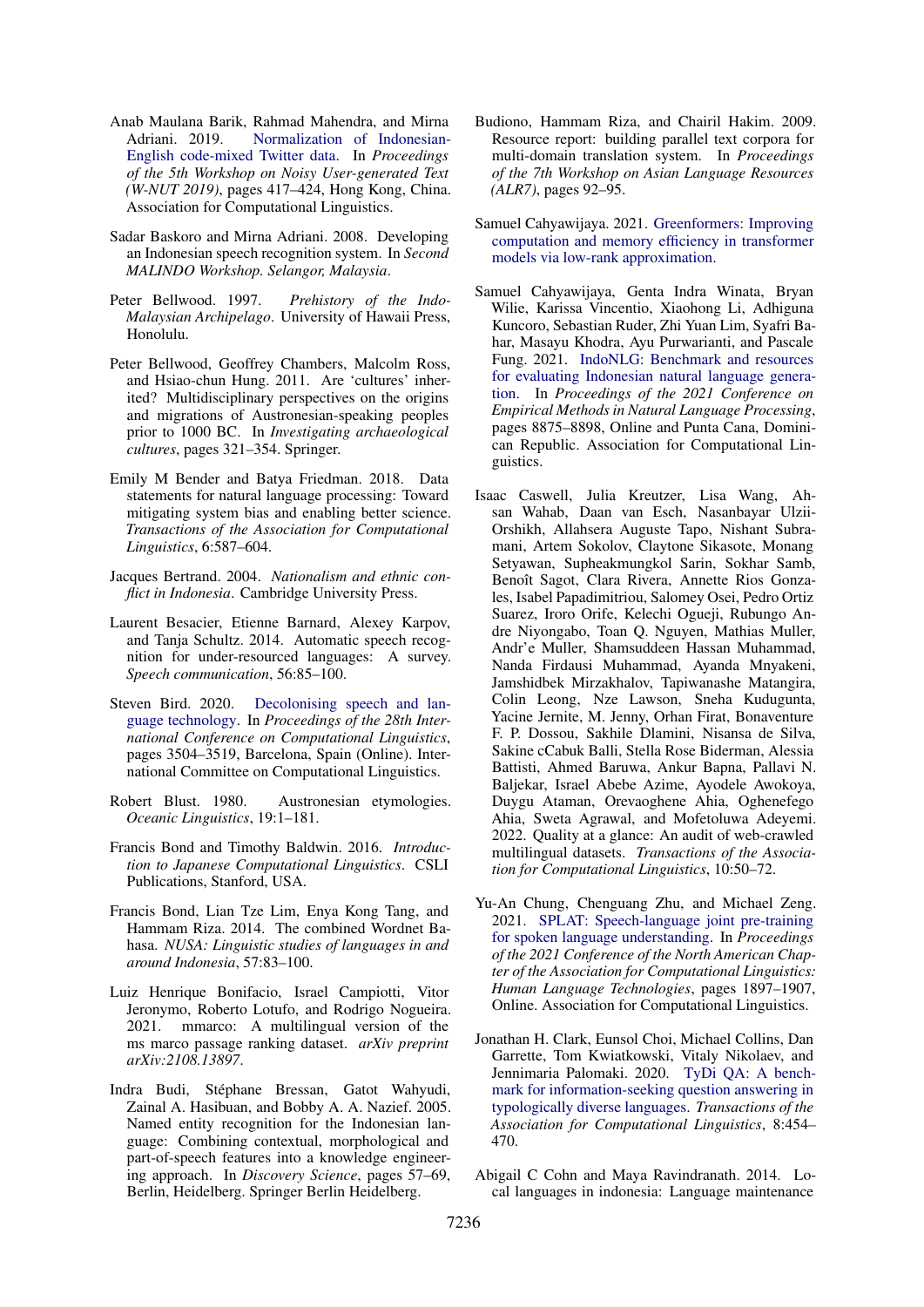or language shift. *Linguistik Indonesia*, 32(2):131– 148.

- <span id="page-11-10"></span>Alexis Conneau, Kartikay Khandelwal, Naman Goyal, Vishrav Chaudhary, Guillaume Wenzek, Francisco Guzmán, Edouard Grave, Myle Ott, Luke Zettlemoyer, and Veselin Stoyanov. 2020. [Unsupervised](https://doi.org/10.18653/v1/2020.acl-main.747) [cross-lingual representation learning at scale.](https://doi.org/10.18653/v1/2020.acl-main.747) In *Proceedings of the 58th Annual Meeting of the Association for Computational Linguistics*, pages 8440– 8451, Online. Association for Computational Linguistics.
- <span id="page-11-3"></span>Alexander R. Coupe and František Kratochvíl. 2020. Asia before English. In Kingsley Bolton, Werner Botha, and Andy Kirkpatrick, editors, *The Handbook of Asian Englishes*, pages 15–48. John Wiley & Sons, Inc.
- <span id="page-11-17"></span>Wenliang Dai, Samuel Cahyawijaya, Zihan Liu, and Pascale Fung. 2021. [Multimodal end-to-end sparse](https://doi.org/10.18653/v1/2021.naacl-main.417) [model for emotion recognition.](https://doi.org/10.18653/v1/2021.naacl-main.417) In *Proceedings of the 2021 Conference of the North American Chapter of the Association for Computational Linguistics: Human Language Technologies*, pages 5305–5316, Online. Association for Computational Linguistics.
- <span id="page-11-16"></span>Wenliang Dai, Zihan Liu, Tiezheng Yu, and Pascale Fung. 2020. [Modality-transferable emotion embed](https://aclanthology.org/2020.aacl-main.30)[dings for low-resource multimodal emotion recogni](https://aclanthology.org/2020.aacl-main.30)[tion.](https://aclanthology.org/2020.aacl-main.30) In *Proceedings of the 1st Conference of the Asia-Pacific Chapter of the Association for Computational Linguistics and the 10th International Joint Conference on Natural Language Processing*, pages 269–280, Suzhou, China. Association for Computational Linguistics.
- <span id="page-11-4"></span>Jacob Devlin, Ming-Wei Chang, Kenton Lee, and Kristina Toutanova. 2019. [BERT: Pre-training of](https://doi.org/10.18653/v1/N19-1423) [deep bidirectional transformers for language under](https://doi.org/10.18653/v1/N19-1423)[standing.](https://doi.org/10.18653/v1/N19-1423) In *Proceedings of the 2019 Conference of the North American Chapter of the Association for Computational Linguistics: Human Language Technologies, Volume 1 (Long and Short Papers)*, pages 4171–4186, Minneapolis, Minnesota. Association for Computational Linguistics.
- <span id="page-11-9"></span>Nindian Puspa Dewi, Joan Santoso, Ubaidi Ubaidi, and Eka Rahayu Setyaningsih. 2020. Combination of genetic algorithm and Brill tagger algorithm for part of speech tagging Bahasa Madura. *Proceeding of the Electrical Engineering Computer Science and Informatics*, 7(2):38–42.
- <span id="page-11-6"></span>Arawinda Dinakaramani, Fam Rashel, Andry Luthfi, and Ruli Manurung. 2014. [Designing an Indonesian](https://doi.org/10.1109/IALP.2014.6973519) [part of speech tagset and manually tagged Indone](https://doi.org/10.1109/IALP.2014.6973519)[sian corpus.](https://doi.org/10.1109/IALP.2014.6973519) In *2014 International Conference on Asian Language Processing (IALP)*, pages 66–69.
- <span id="page-11-13"></span>Michael Diskin, Alexey Bukhtiyarov, Max Ryabinin, Lucile Saulnier, Anton Sinitsin, Dmitry Popov, Dmitry Pyrkin, Maxim Kashirin, Alexander Borzunov, Albert Villanova del Moral, et al. 2021. Distributed deep learning in open collaborations.

*Advances in Neural Information Processing Systems*, 34.

- <span id="page-11-12"></span>A. Seza Dogruöz, Sunayana Sitaram, Barbara E. Bul- ˘ lock, and Almeida Jacqueline Toribio. 2021. [A sur](https://doi.org/10.18653/v1/2021.acl-long.131)[vey of code-switching: Linguistic and social per](https://doi.org/10.18653/v1/2021.acl-long.131)[spectives for language technologies.](https://doi.org/10.18653/v1/2021.acl-long.131) In *Proceedings of the 59th Annual Meeting of the Association for Computational Linguistics and the 11th International Joint Conference on Natural Language Processing (Volume 1: Long Papers)*, pages 1654–1666, Online. Association for Computational Linguistics.
- <span id="page-11-0"></span>David M. Eberhard, Gary F. Simons, and Charles D. Fennig. 2021. *Ethnologue: Languages of the World. Twenty-fourth edition.* Dallas, Texas: SIL International.
- <span id="page-11-1"></span>European Language Resources Association. 2019. BLT4All: Language Technologies for All. [https:](https://lt4all.elra.info/en/) [//lt4all.elra.info/en/.](https://lt4all.elra.info/en/) [Online; accessed Dec. 2019.].
- <span id="page-11-18"></span>Muhammad Fachri. 2014. Named entity recognition for Indonesian text using hidden markov model. Undergraduate Thesis.
- <span id="page-11-11"></span>Andri Imam Fauzi and Dwi Puspitorini. 2018. Dialect and identity: A case study of Javanese use in WhatsApp and Line. In *IOP Conference Series: Earth and Environmental Science*, volume 175, page 012111. IOP Publishing.
- <span id="page-11-8"></span>Abdurrisyad Fikri and Ayu Purwarianti. 2012. [Case](https://doi.org/10.1109/TSSA.2012.6366047) [based Indonesian closed domain question answering](https://doi.org/10.1109/TSSA.2012.6366047) [system with real world questions.](https://doi.org/10.1109/TSSA.2012.6366047) In *2012 7th International Conference on Telecommunication Systems, Services, and Applications (TSSA)*, pages 181–186.
- <span id="page-11-14"></span>Philip Gage. 1994. A new algorithm for data compression. *C Users J.*, 12(2):23–38.
- <span id="page-11-15"></span>Dan Gillick, Cliff Brunk, Oriol Vinyals, and Amarnag Subramanya. 2016. [Multilingual language process](https://doi.org/10.18653/v1/N16-1155)[ing from bytes.](https://doi.org/10.18653/v1/N16-1155) In *Proceedings of the 2016 Conference of the North American Chapter of the Association for Computational Linguistics: Human Language Technologies*, pages 1296–1306, San Diego, California. Association for Computational Linguistics.
- <span id="page-11-5"></span>Dirk Goldhahn, Thomas Eckart, and Uwe Quasthoff. 2012. [Building large monolingual dictionaries at](http://www.lrec-conf.org/proceedings/lrec2012/pdf/327_Paper.pdf) [the Leipzig corpora collection: From 100 to 200 lan](http://www.lrec-conf.org/proceedings/lrec2012/pdf/327_Paper.pdf)[guages.](http://www.lrec-conf.org/proceedings/lrec2012/pdf/327_Paper.pdf) In *Proceedings of the Eighth International Conference on Language Resources and Evaluation (LREC'12)*, pages 759–765, Istanbul, Turkey. European Language Resources Association (ELRA).
- <span id="page-11-2"></span>Russell D. Gray and Fiona M. Jordan. 2000. Language trees support the express-train sequence of Austronesian expansion. *Nature*, 405:1052–1055.
- <span id="page-11-7"></span>William Gunawan, Derwin Suhartono, Fredy Purnomo, and Andrew Ongko. 2018. Named-entity recognition for Indonesian language using bidirectional lstm-cnns. *Procedia Computer Science*, 135:425– 432.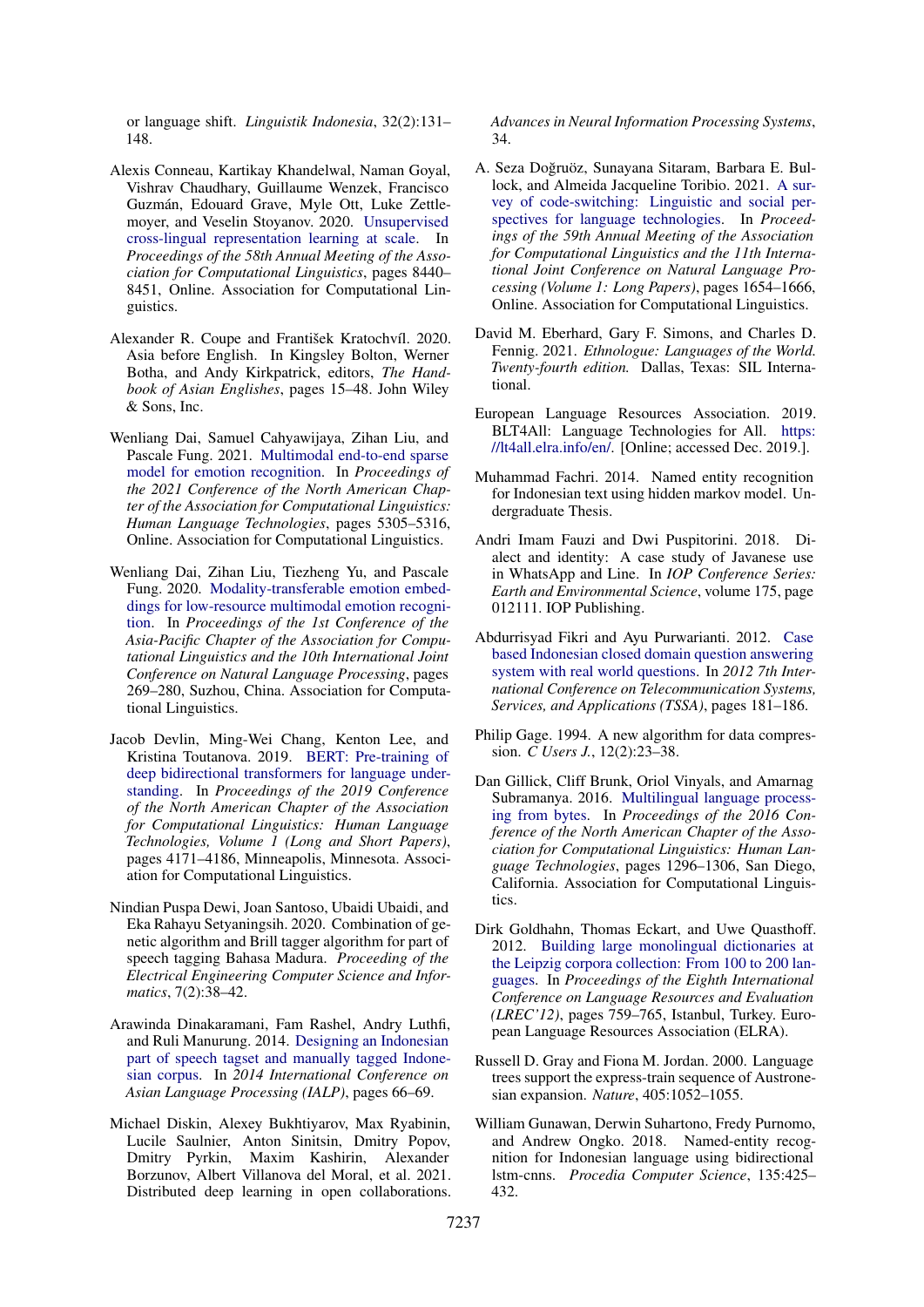- <span id="page-12-5"></span>Tri Wahyu Guntara, Alham Fikri Aji, and Radityo Eko Prasojo. 2020. [Benchmarking multidomain English-](https://aclanthology.org/2020.bucc-1.6)[Indonesian machine translation.](https://aclanthology.org/2020.bucc-1.6) In *Proceedings of the 13th Workshop on Building and Using Comparable Corpora*, pages 35–43, Marseille, France. European Language Resources Association.
- <span id="page-12-11"></span>Suchin Gururangan, Ana Marasović, Swabha Swayamdipta, Kyle Lo, Iz Beltagy, Doug Downey, and Noah A Smith. 2020. Don't stop pretraining: Adapt language models to domains and tasks. In *Proceedings of the 58th Annual Meeting of the Association for Computational Linguistics*, pages 8342–8360.
- <span id="page-12-3"></span>Francisco Guzmán, Peng-Jen Chen, Myle Ott, Juan Pino, Guillaume Lample, Philipp Koehn, Vishrav Chaudhary, and Marc'Aurelio Ranzato. 2019. [The](https://doi.org/10.18653/v1/D19-1632) [FLORES evaluation datasets for low-resource ma](https://doi.org/10.18653/v1/D19-1632)[chine translation: Nepali–English and Sinhala–](https://doi.org/10.18653/v1/D19-1632) [English.](https://doi.org/10.18653/v1/D19-1632) In *Proceedings of the 2019 Conference on Empirical Methods in Natural Language Processing and the 9th International Joint Conference on Natural Language Processing (EMNLP-IJCNLP)*, pages 6098–6111, Hong Kong, China. Association for Computational Linguistics.
- <span id="page-12-18"></span>Muhammad Yudistira Hanifmuti and Ika Alfina. 2020. Aksara: An Indonesian morphological analyzer that conforms to the UD v2 annotation guidelines. In *2020 International Conference on Asian Language Processing (IALP)*, pages 86–91. IEEE.
- <span id="page-12-9"></span>Akhmad Haryono. 2012. *Perubahan dan perkembangan bahasa: Tinjauan historis dan sosiolinguistik*. Ph.D. thesis, Udayana University.
- <span id="page-12-2"></span>Tahmid Hasan, Abhik Bhattacharjee, Md. Saiful Islam, Kazi Mubasshir, Yuan-Fang Li, Yong-Bin Kang, M. Sohel Rahman, and Rifat Shahriyar. 2021. [XL](https://doi.org/10.18653/v1/2021.findings-acl.413)[sum: Large-scale multilingual abstractive summa](https://doi.org/10.18653/v1/2021.findings-acl.413)[rization for 44 languages.](https://doi.org/10.18653/v1/2021.findings-acl.413) In *Findings of the Association for Computational Linguistics: ACL-IJCNLP 2021*, pages 4693–4703, Online. Association for Computational Linguistics.
- <span id="page-12-6"></span>Muhammad Hasbiansyah, Herry Sujaini, and Novi Safriadi. 2016. Tuning for quality untuk uji akurasi mesin penerjemah statistik (MPS) Bahasa Indonesiabahasa dayak kanayatn. *JUSTIN (Jurnal Sistem dan Teknologi Informasi)*, 4(1):209–213.
- <span id="page-12-4"></span>Andi Hermanto, Teguh Bharata Adji, and Noor Akhmad Setiawan. 2015. Recurrent neural network language model for English-Indonesian machine translation: Experimental study. In *2015 International conference on science in information technology (ICSITech)*, pages 132–136. IEEE.
- <span id="page-12-13"></span>Devin Hoesen and Ayu Purwarianti. 2018. Investigating bi-LSTM and CRF with POS tag embedding for Indonesian named entity tagger. In *2018 International Conference on Asian Language Processing (IALP)*, pages 35–38. IEEE.
- <span id="page-12-0"></span>Junjie Hu, Sebastian Ruder, Aditya Siddhant, Graham Neubig, Orhan Firat, and Melvin Johnson. 2020. [XTREME: A Massively Multilingual Multi](http://arxiv.org/abs/arXiv:2003.11080v1)[task Benchmark for Evaluating Cross-lingual Gener](http://arxiv.org/abs/arXiv:2003.11080v1)[alization.](http://arxiv.org/abs/arXiv:2003.11080v1) In *Proceedings of ICML 2020*.
- <span id="page-12-7"></span>Baden Hughes, Timothy Baldwin, Steven Bird, Jeremy Nicholson, and Andrew MacKinlay. 2006. Reconsidering language identification for written language resources. In *Proceedings of LREC 2006*, pages 485–488, Genoa, Italy.
- <span id="page-12-16"></span>Muhammad Okky Ibrohim and Indra Budi. 2018. [A](https://doi.org/https://doi.org/10.1016/j.procs.2018.08.169) [dataset and preliminaries study for abusive language](https://doi.org/https://doi.org/10.1016/j.procs.2018.08.169) [detection in Indonesian social media.](https://doi.org/https://doi.org/10.1016/j.procs.2018.08.169) *Procedia Computer Science*, 135:222–229. The 3rd International Conference on Computer Science and Computational Intelligence (ICCSCI 2018) : Empowering Smart Technology in Digital Era for a Better Life.
- <span id="page-12-17"></span>Muhammad Okky Ibrohim and Indra Budi. 2019. [Multi-label hate speech and abusive language de](https://doi.org/10.18653/v1/W19-3506)[tection in Indonesian Twitter.](https://doi.org/10.18653/v1/W19-3506) In *Proceedings of the Third Workshop on Abusive Language Online*, pages 46–57, Florence, Italy. Association for Computational Linguistics.
- <span id="page-12-14"></span>Arfinda Ilmania, Abdurrahman, Samuel Cahyawijaya, and Ayu Purwarianti. 2018. [Aspect detection and](https://doi.org/10.1109/IALP.2018.8629181) [sentiment classification using deep neural network](https://doi.org/10.1109/IALP.2018.8629181) [for Indonesian aspect-based sentiment analysis.](https://doi.org/10.1109/IALP.2018.8629181) In *2018 International Conference on Asian Language Processing (IALP)*, pages 62–67.
- <span id="page-12-10"></span>Benediktus Sridin Sulu Jahang and Zita Meirina. 2021. [1,3 juta anak di ntt belum bisa berbahasa indonesia.](https://www.antaranews.com/berita/2015409/13-juta-a nak-di-ntt-belum-bisa-berbahasa-indonesia) Last accessed on 05/10/2021.
- <span id="page-12-15"></span>Rini Jannati, Rahmad Mahendra, Cakra Wishnu Wardhana, and Mirna Adriani. 2018. [Stance classification](https://doi.org/10.1109/IALP.2018.8629144) [towards political figures on blog writing.](https://doi.org/10.1109/IALP.2018.8629144) In *2018 International Conference on Asian Language Processing (IALP)*, pages 96–101.
- <span id="page-12-12"></span>Xiaoqi Jiao, Yichun Yin, Lifeng Shang, Xin Jiang, Xiao Chen, Linlin Li, Fang Wang, and Qun Liu. 2020. TinyBERT: Distilling BERT for natural language understanding. In *Findings of the Association for Computational Linguistics: EMNLP 2020*, pages 4163–4174.
- <span id="page-12-8"></span>Ricky Chandra Johanes, Rahmad Mahendra, and Brahmastro Kresnaraman. 2020. Structuring codeswitched product titles in Indonesian e-commerce platform. In *Computational Data and Social Networks*, pages 217–227, Cham. Springer International Publishing.
- <span id="page-12-1"></span>Pratik Joshi, Sebastin Santy, Amar Budhiraja, Kalika Bali, and Monojit Choudhury. 2020. [The state and](https://doi.org/10.18653/v1/2020.acl-main.560) [fate of linguistic diversity and inclusion in the NLP](https://doi.org/10.18653/v1/2020.acl-main.560) [world.](https://doi.org/10.18653/v1/2020.acl-main.560) In *Proceedings of the 58th Annual Meeting of the Association for Computational Linguistics*, pages 6282–6293, Online. Association for Computational Linguistics.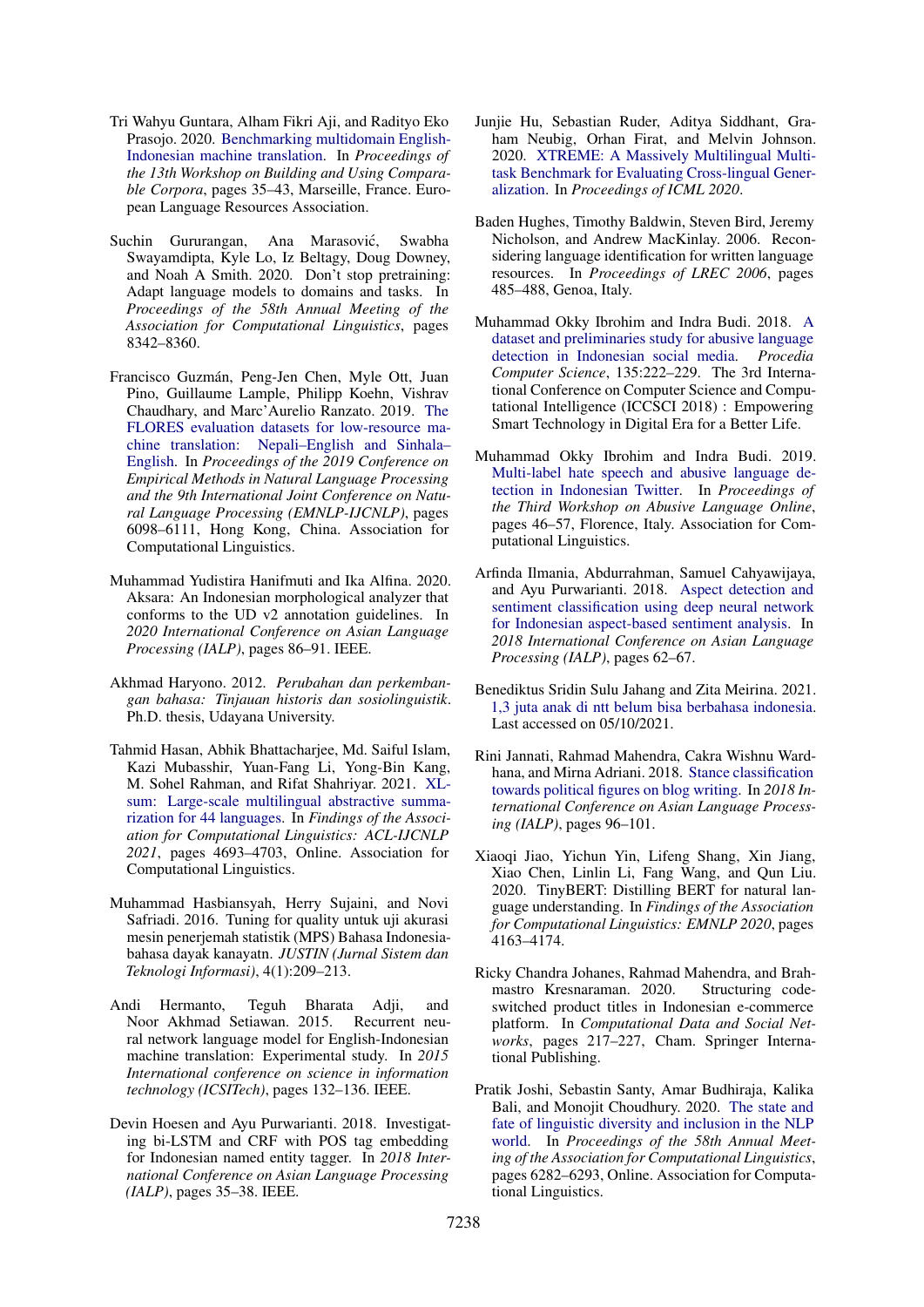- <span id="page-13-9"></span>Armand Joulin, Edouard Grave, Piotr Bojanowski, and Tomas Mikolov. 2017. Bag of tricks for efficient text classification. In *Proceedings of the 15th Conference of the European Chapter of the Association for Computational Linguistics: Volume 2, Short Papers*, pages 427–431. Association for Computational Linguistics.
- <span id="page-13-8"></span>Erlin Kartikasari, Kisyani Laksono, Dian Savitri Agusniar, and Diah Yovita Suryarini. 2018. A study of dialectology on Javanese "Ngoko" in Banyuwangi, Surabaya, Magetan, and Solo. *Humaniora*, 30(2):128.
- <span id="page-13-6"></span>Siti Oryza Khairunnisa, Aizhan Imankulova, and Mamoru Komachi. 2020. [Towards a standardized](https://aclanthology.org/2020.aacl-srw.10) [dataset on Indonesian named entity recognition.](https://aclanthology.org/2020.aacl-srw.10) In *Proceedings of the 1st Conference of the Asia-Pacific Chapter of the Association for Computational Linguistics and the 10th International Joint Conference on Natural Language Processing: Student Research Workshop*, pages 64–71, Suzhou, China. Association for Computational Linguistics.
- <span id="page-13-11"></span>Simran Khanuja, Diksha Bansal, Sarvesh Mehtani, Savya Khosla, Atreyee Dey, Balaji Gopalan, Dilip Kumar Margam, Pooja Aggarwal, Rajiv Teja Nagipogu, Shachi Dave, Shruti Gupta, Subhash Chandra Bose Gali, Vish Subramanian, and Partha Talukdar. 2021. [MuRIL: Multilingual Represen](http://arxiv.org/abs/2103.10730)[tations for Indian Languages.](http://arxiv.org/abs/2103.10730) *arXiv preprint arXiv:2103.10730*.
- <span id="page-13-12"></span>Yash Khemchandani, Sarvesh Mehtani, Vaidehi Patil, Abhijeet Awasthi, Partha Talukdar, and Sunita Sarawagi. 2021. [Exploiting language relatedness](https://doi.org/10.18653/v1/2021.acl-long.105) [for low web-resource language model adaptation:](https://doi.org/10.18653/v1/2021.acl-long.105) [An Indic languages study.](https://doi.org/10.18653/v1/2021.acl-long.105) In *Proceedings of the 59th Annual Meeting of the Association for Computational Linguistics and the 11th International Joint Conference on Natural Language Processing (Volume 1: Long Papers)*, pages 1312–1323, Online. Association for Computational Linguistics.
- <span id="page-13-13"></span>Young Jin Kim, Marcin Junczys-Dowmunt, Hany Hassan, Alham Fikri Aji, Kenneth Heafield, Roman Grundkiewicz, and Nikolay Bogoychev. 2019. From research to production and back: Ludicrously fast neural machine translation. In *Proceedings of the 3rd Workshop on Neural Generation and Translation*, pages 280–288.
- <span id="page-13-0"></span>Marian Klamer. 2018. Documenting the linguistic diversity of Indonesia: Time is running out. In *Proceedings of 'Revitalization of local languages as the pillar of pluralism'*, pages 1–10. APBL (Asosiasi Peneliti Bahasa-bahasa Lokal) and Nusa Cendana University, Kupang, Satya Wacana Press.
- <span id="page-13-7"></span>Fajri Koto and Ikhwan Koto. 2020. [Towards compu](https://aclanthology.org/2020.paclic-1.17)[tational linguistics in Minangkabau language: Stud](https://aclanthology.org/2020.paclic-1.17)[ies on sentiment analysis and machine translation.](https://aclanthology.org/2020.paclic-1.17) In *Proceedings of the 34th Pacific Asia Conference on Language, Information and Computation*, pages 138–148, Hanoi, Vietnam. Association for Computational Linguistics.
- <span id="page-13-5"></span>Fajri Koto, Jey Han Lau, and Timothy Baldwin. 2020a. [Liputan6: A large-scale Indonesian dataset for text](https://aclanthology.org/2020.aacl-main.60) [summarization.](https://aclanthology.org/2020.aacl-main.60) In *Proceedings of the 1st Conference of the Asia-Pacific Chapter of the Association for Computational Linguistics and the 10th International Joint Conference on Natural Language Processing*, pages 598–608, Suzhou, China. Association for Computational Linguistics.
- <span id="page-13-3"></span>Fajri Koto, Jey Han Lau, and Timothy Baldwin. 2021. [IndoBERTweet: A pretrained language model for In](https://doi.org/10.18653/v1/2021.emnlp-main.833)[donesian Twitter with effective domain-specific vo](https://doi.org/10.18653/v1/2021.emnlp-main.833)[cabulary initialization.](https://doi.org/10.18653/v1/2021.emnlp-main.833) In *Proceedings of the 2021 Conference on Empirical Methods in Natural Language Processing*, pages 10660–10668, Online and Punta Cana, Dominican Republic. Association for Computational Linguistics.
- <span id="page-13-2"></span>Fajri Koto, Afshin Rahimi, Jey Han Lau, and Timothy Baldwin. 2020b. [IndoLEM and IndoBERT: A](https://doi.org/10.18653/v1/2020.coling-main.66) [benchmark dataset and pre-trained language model](https://doi.org/10.18653/v1/2020.coling-main.66) [for Indonesian NLP.](https://doi.org/10.18653/v1/2020.coling-main.66) In *Proceedings of the 28th International Conference on Computational Linguistics*, pages 757–770, Barcelona, Spain (Online). International Committee on Computational Linguistics.
- <span id="page-13-16"></span>Fajri Koto and Gemala Y Rahmaningtyas. 2017. Inset lexicon: Evaluation of a word list for Indonesian sentiment analysis in microblogs. In *2017 International Conference on Asian Language Processing (IALP)*, pages 391–394. IEEE.
- <span id="page-13-14"></span>Taku Kudo. 2018. [Subword regularization: Improving](https://doi.org/10.18653/v1/P18-1007) [neural network translation models with multiple sub](https://doi.org/10.18653/v1/P18-1007)[word candidates.](https://doi.org/10.18653/v1/P18-1007) In *Proceedings of the 56th Annual Meeting of the Association for Computational Linguistics (Volume 1: Long Papers)*, pages 66–75, Melbourne, Australia. Association for Computational Linguistics.
- <span id="page-13-4"></span>Kemal Kurniawan and Alham Fikri Aji. 2018. Toward a standardized and more accurate Indonesian part-ofspeech tagging. In *2018 International Conference on Asian Language Processing (IALP)*, pages 303– 307. IEEE.
- <span id="page-13-10"></span>Kemal Kurniawan, Lea Frermann, Philip Schulz, and Trevor Cohn. 2021. [PPT: Parsimonious parser trans](https://aclanthology.org/2021.eacl-main.254)[fer for unsupervised cross-lingual adaptation.](https://aclanthology.org/2021.eacl-main.254) In *Proceedings of the 16th Conference of the European Chapter of the Association for Computational Linguistics: Main Volume*, pages 2907–2918, Online. Association for Computational Linguistics.
- <span id="page-13-15"></span>Kemal Kurniawan and Samuel Louvan. 2018. Indosum: A new benchmark dataset for Indonesian text summarization. In *2018 International Conference on Asian Language Processing (IALP)*, pages 215– 220. IEEE.
- <span id="page-13-1"></span>Retno Kusumaningrum, M. Ihsan Aji Wiedjayanto, Satriyo Adhy, and Suryono. 2016. [Classification of](https://doi.org/10.1109/ICODSE.2016.7936106) [Indonesian news articles based on latent Dirichlet al](https://doi.org/10.1109/ICODSE.2016.7936106)[location.](https://doi.org/10.1109/ICODSE.2016.7936106) In *2016 International Conference on Data and Software Engineering (ICoDSE)*, pages 1–5.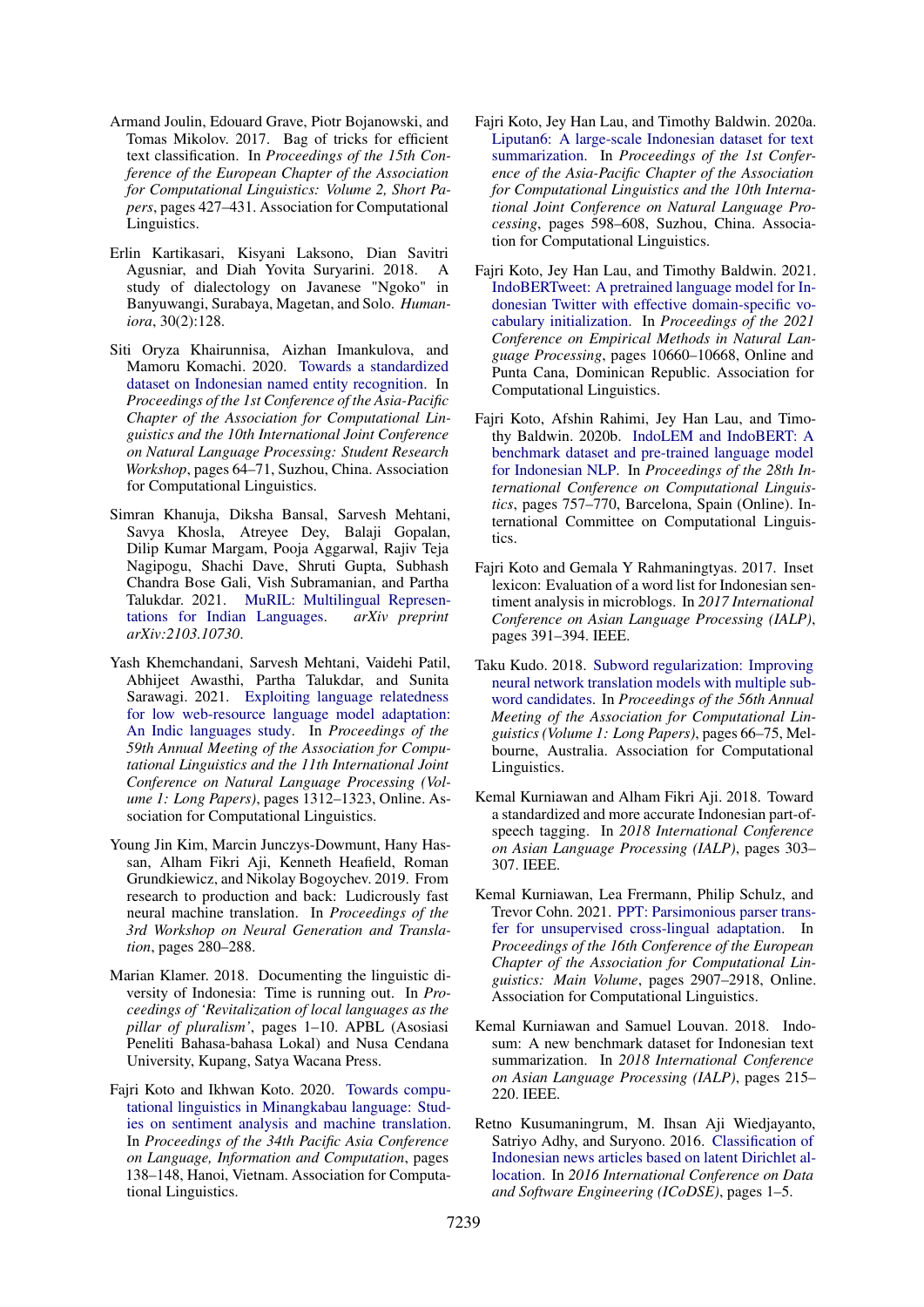- <span id="page-14-12"></span>Septina Dian Larasati. 2012. [IDENTIC corpus: Mor](http://www.lrec-conf.org/proceedings/lrec2012/pdf/644_Paper.pdf)[phologically enriched Indonesian-English parallel](http://www.lrec-conf.org/proceedings/lrec2012/pdf/644_Paper.pdf) [corpus.](http://www.lrec-conf.org/proceedings/lrec2012/pdf/644_Paper.pdf) In *Proceedings of the Eighth International Conference on Language Resources and Evaluation (LREC'12)*, pages 902–906, Istanbul, Turkey. European Language Resources Association (ELRA).
- <span id="page-14-16"></span>Septina Dian Larasati, Vladislav Kuboň, and Daniel Zeman. 2011. Indonesian morphology tool (morphind): Towards an Indonesian corpus. In *International Workshop on Systems and Frameworks for Computational Morphology*, pages 119–129. Springer.
- <span id="page-14-11"></span>Teven Le Scao and Alexander M Rush. 2021. How many data points is a prompt worth? In *Proceedings of the 2021 Conference of the North American Chapter of the Association for Computational Linguistics: Human Language Technologies*, pages 2627–2636.
- <span id="page-14-6"></span>Dessi Puji Lestari, Koji Iwano, and Sadaoki Furui. 2006. A large vocabulary continuous speech recognition system for Indonesian language. In *15th Indonesian Scientific Conference in Japan Proceedings*, pages 17–22.
- <span id="page-14-2"></span>Zhaojiang Lin, Zihan Liu, Genta Indra Winata, Samuel Cahyawijaya, Andrea Madotto, Yejin Bang, Etsuko Ishii, and Pascale Fung. 2021a. [XPersona: Evaluat](https://aclanthology.org/2021.nlp4convai-1.10)[ing multilingual personalized chatbot.](https://aclanthology.org/2021.nlp4convai-1.10) In *Proceedings of the 3rd Workshop on Natural Language Processing for Conversational AI*, pages 102–112, Online. Association for Computational Linguistics.
- <span id="page-14-3"></span>Zhaojiang Lin, Andrea Madotto, Genta Indra Winata, Peng Xu, Feijun Jiang, Yuxiang Hu, Chen Shi, and Pascale Fung. 2021b. BiToD: A bilingual multidomain dataset for task-oriented dialogue modeling. In *Thirty-fifth Conference on Neural Information Processing Systems Datasets and Benchmarks Track (Round 1)*.
- <span id="page-14-17"></span>Bing Liu, Minqing Hu, and Junsheng Cheng. 2005. Opinion observer: analyzing and comparing opinions on the web. In *Proceedings of the 14th international conference on World Wide Web*, pages 342– 351.
- <span id="page-14-1"></span>Fangyu Liu, Emanuele Bugliarello, Edoardo Maria Ponti, Siva Reddy, Nigel Collier, and Desmond Elliott. 2021. [Visually grounded reasoning across lan](https://aclanthology.org/2021.emnlp-main.818)[guages and cultures.](https://aclanthology.org/2021.emnlp-main.818) In *Proceedings of the 2021 Conference on Empirical Methods in Natural Language Processing*, pages 10467–10485, Online and Punta Cana, Dominican Republic. Association for Computational Linguistics.
- <span id="page-14-0"></span>Yinhan Liu, Jiatao Gu, Naman Goyal, Xian Li, Sergey Edunov, Marjan Ghazvininejad, Mike Lewis, and Luke Zettlemoyer. 2020. [Multilingual denoising](https://doi.org/10.1162/tacl_a_00343) [pre-training for neural machine translation.](https://doi.org/10.1162/tacl_a_00343) *Transactions of the Association for Computational Linguistics*, 8:726–742.
- <span id="page-14-9"></span>Marco Lui and Timothy Baldwin. 2012. langid. py: An off-the-shelf language identification tool. In *Proceedings of the ACL 2012 system demonstrations*, pages 25–30.
- <span id="page-14-4"></span>Edwin Lunando and Ayu Purwarianti. 2013. [Indone](https://doi.org/10.1109/ICACSIS.2013.6761575)[sian social media sentiment analysis with sarcasm](https://doi.org/10.1109/ICACSIS.2013.6761575) [detection.](https://doi.org/10.1109/ICACSIS.2013.6761575) In *2013 International Conference on Advanced Computer Science and Information Systems (ICACSIS)*, pages 195–198.
- <span id="page-14-10"></span>Andrea Madotto, Zhaojiang Lin, Genta Indra Winata, and Pascale Fung. 2021. Few-shot bot: Promptbased learning for dialogue systems. *arXiv preprint arXiv:2110.08118*.
- <span id="page-14-8"></span>Putu Devi Maharani and Komang Dian Puspita Candra. 2018. Variasi leksikal bahasa Bali dialek kuta selatan. *Mudra Jurnal Seni Budaya*, 33(1):76–84.
- <span id="page-14-7"></span>Rahmad Mahendra, Alham Fikri Aji, Samuel Louvan, Fahrurrozi Rahman, and Clara Vania. 2021. [In](https://doi.org/10.18653/v1/2021.emnlp-main.821)[doNLI: A natural language inference dataset for In](https://doi.org/10.18653/v1/2021.emnlp-main.821)[donesian.](https://doi.org/10.18653/v1/2021.emnlp-main.821) In *Proceedings of the 2021 Conference on Empirical Methods in Natural Language Processing*, pages 10511–10527, Online and Punta Cana, Dominican Republic. Association for Computational Linguistics.
- <span id="page-14-5"></span>Rahmad Mahendra, Septina Dian Larasati, and Ruli Manurung. 2008. [Extending an Indonesian seman](https://aclanthology.org/Y08-1026)[tic analysis-based question answering system with](https://aclanthology.org/Y08-1026) [linguistic and world knowledge axioms.](https://aclanthology.org/Y08-1026) In *Proceedings of the 22nd Pacific Asia Conference on Language, Information and Computation*, pages 262– 271, The University of the Philippines Visayas Cebu College, Cebu City, Philippines. De La Salle University, Manila, Philippines.
- <span id="page-14-13"></span>Rahmad Mahendra, Heninggar Septiantri, Haryo Akbarianto Wibowo, Ruli Manurung, and Mirna Adriani. 2018. [Cross-lingual and supervised learning ap](https://aclanthology.org/2018.gwc-1.28)[proach for Indonesian word sense disambiguation](https://aclanthology.org/2018.gwc-1.28) [task.](https://aclanthology.org/2018.gwc-1.28) In *Proceedings of the 9th Global Wordnet Conference*, pages 245–250, Nanyang Technological University (NTU), Singapore. Global Wordnet Association.
- <span id="page-14-15"></span>Miftahul Mahfuzh, Sidik Soleman, and Ayu Purwarianti. 2019. Improving joint layer RNN based keyphrase extraction by using syntactical features. In *2019 International Conference of Advanced Informatics: Concepts, Theory and Applications (ICAICTA)*, pages 1–6. IEEE.
- <span id="page-14-14"></span>Ryan McDonald, Joakim Nivre, Yvonne Quirmbach-Brundage, Yoav Goldberg, Dipanjan Das, Kuzman Ganchev, Keith Hall, Slav Petrov, Hao Zhang, Oscar Täckström, Claudia Bedini, Núria Bertomeu Castelló, and Jungmee Lee. 2013. [Uni](https://aclanthology.org/P13-2017)[versal Dependency annotation for multilingual pars](https://aclanthology.org/P13-2017)[ing.](https://aclanthology.org/P13-2017) In *Proceedings of the 51st Annual Meeting of the Association for Computational Linguistics (Volume 2: Short Papers)*, pages 92–97, Sofia, Bulgaria. Association for Computational Linguistics.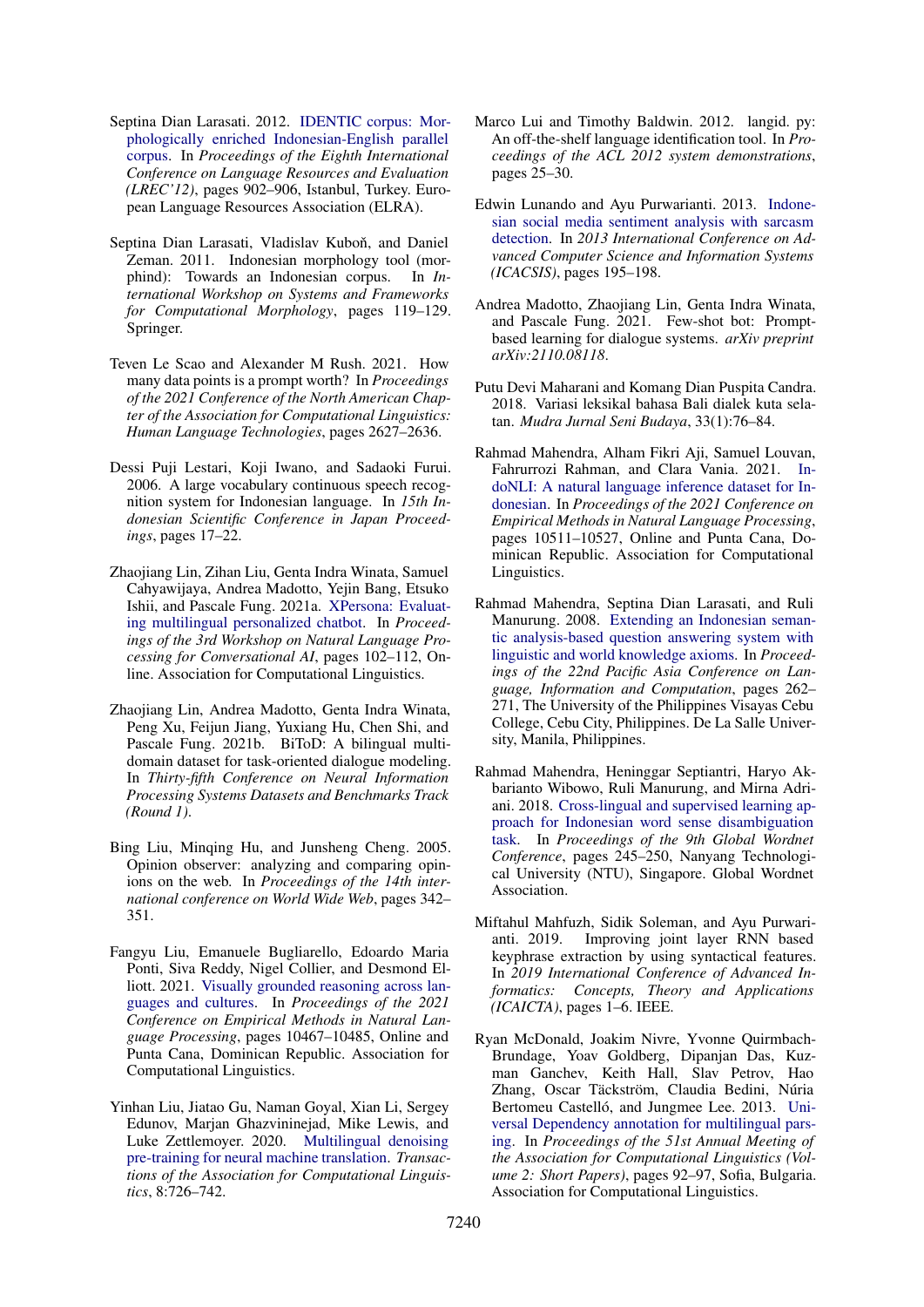- <span id="page-15-9"></span>Angelina McMillan-Major, Zaid Alyafeai, Stella Biderman, Kimbo Chen, Francesco De Toni, Gérard Dupont, Hady Elsahar, Chris Emezue, Alham Fikri Aji, Suzana Ilic, et al. 2022. Documenting geograph- ´ ically and contextually diverse data sources: The bigscience catalogue of language data and resources. *arXiv preprint arXiv:2201.10066*.
- <span id="page-15-14"></span>David Moeljadi. 2017. Building JATI: A Treebank for Indonesian. In *Proceedings of The 4th Atma Jaya Conference on Corpus Studies (ConCorps 4)*, pages 1–9, Jakarta.
- <span id="page-15-16"></span>David Moeljadi, Francis Bond, and Sanghoun Song. 2015. [Building an HPSG-based Indonesian resource](https://doi.org/10.18653/v1/W15-3302) [grammar \(INDRA\).](https://doi.org/10.18653/v1/W15-3302) In *Proceedings of the Grammar Engineering Across Frameworks (GEAF) 2015 Workshop*, pages 9–16, Beijing, China. Association for Computational Linguistics.
- <span id="page-15-15"></span>David Moeljadi, Aditya Kurniawan, and Debaditya Goswami. 2019. Building Cendana: a treebank for informal Indonesian. In *Proceedings of the 33rd Pacific Asia Conference on Language, Information and Computation*, pages 156–164. Waseda Institute for the Study of Language and Information.
- <span id="page-15-4"></span>Aqsath Rasyid Naradhipa and Ayu Purwarianti. 2011. [Sentiment classification for Indonesian message in](https://doi.org/10.1109/ICEEI.2011.6021696) [social media.](https://doi.org/10.1109/ICEEI.2011.6021696) In *Proceedings of the 2011 International Conference on Electrical Engineering and Informatics*, pages 1–4.
- <span id="page-15-6"></span>Arbi Haza Nasution, Yohei Murakami, and Toru Ishida. 2017. A generalized constraint approach to bilingual dictionary induction for low-resource language families. *ACM Transactions on Asian and Low-Resource Language Information Processing (TAL-LIP)*, 17(2):1–29.
- <span id="page-15-7"></span>Arbi Haza Nasution, Yohei Murakami, and Toru Ishida. 2021. [Plan optimization to bilingual dictionary in](https://doi.org/10.1145/3448215)[duction for low-resource language families.](https://doi.org/10.1145/3448215) *ACM Transactions Asian Low-Resource Language Information Processing*, 20(2).
- <span id="page-15-11"></span>Toan Q Nguyen and David Chiang. 2017. Transfer learning across low-resource, related languages for neural machine translation. In *Proceedings of the Eighth International Joint Conference on Natural Language Processing (Volume 2: Short Papers)*, pages 296–301.
- <span id="page-15-5"></span>Della Widya Ningtyas, Herry Sujaini, and Novi Safriadi. 2018. Penggunaan pivot language pada mesin penerjemah statistik bahasa inggris ke bahasa melayu sambas. *JEPIN (Jurnal Edukasi dan Penelitian Informatika)*, 4(2):173–178.
- <span id="page-15-10"></span>Made Nindyatama Nityasya, Haryo Akbarianto Wibowo, Radityo Eko Prasojo, and Alham Fikri Aji. 2021. [Costs to consider in adopting NLP for your](http://arxiv.org/abs/2012.08958) [business.](http://arxiv.org/abs/2012.08958)
- <span id="page-15-17"></span>Hiroki Nomoto, Hannah Choi, David Moeljadi, and Francis Bond. 2018. MALINDO Morph: Morphological dictionary and analyser for Malay/Indonesian. In *Proceedings of the LREC 2018 Workshop "The 13th Workshop on Asian Language Resources"*, pages 36–43.
- <span id="page-15-0"></span>Sashi Novitasari, Andros Tjandra, Sakriani Sakti, and Satoshi Nakamura. 2020. [Cross-lingual machine](https://aclanthology.org/2020.sltu-1.18) [speech chain for Javanese, Sundanese, Balinese,](https://aclanthology.org/2020.sltu-1.18) [and Bataks speech recognition and synthesis.](https://aclanthology.org/2020.sltu-1.18) In *Proceedings of the 1st Joint Workshop on Spoken Language Technologies for Under-resourced languages (SLTU) and Collaboration and Computing for Under-Resourced Languages (CCURL)*, pages 131–138, Marseille, France. European Language Resources association.
- <span id="page-15-8"></span>Fajrin Nurjanah et al. 2018. Pengembangan kemampuan berbahasa indonesia siswa sekolah dasar desa terpencil melalui metode karyawisata berbasis potensi lokal. *FKIP e-PROCEEDING*, pages 167– 176.
- <span id="page-15-1"></span>Bill Palmer. 2018. *The languages and linguistics of the New Guinea area: A comprehensive guide*, volume 4. Walter de Gruyter GmbH.
- <span id="page-15-12"></span>Valantino Ateng Pamolango. 2012. Geografi dialek bahasa Saluan. *PARAFRASE: Jurnal Kajian Kebahasaan & Kesastraan*, 12(02).
- <span id="page-15-3"></span>Xiaoman Pan, Boliang Zhang, Jonathan May, Joel Nothman, Kevin Knight, and Heng Ji. 2017. [Cross](https://doi.org/10.18653/v1/P17-1178)[lingual name tagging and linking for 282 languages.](https://doi.org/10.18653/v1/P17-1178) In *Proceedings of the 55th Annual Meeting of the Association for Computational Linguistics (Volume 1: Long Papers)*, pages 1946–1958, Vancouver, Canada. Association for Computational Linguistics.
- <span id="page-15-2"></span>Jonas Pfeiffer, Gregor Geigle, Aishwarya Kamath, Jan-Martin O. Steitz, Stefan Roth, Ivan Vulic, and Iryna Gurevych. 2021. xGQA: Cross-lingual visual question answering. *ArXiv*, abs/2109.06082.
- <span id="page-15-13"></span>Tiago Pimentel, Maria Ryskina, Sabrina J. Mielke, Shijie Wu, Eleanor Chodroff, Brian Leonard, Garrett Nicolai, Yustinus Ghanggo Ate, Salam Khalifa, Nizar Habash, Charbel El-Khaissi, Omer Goldman, Michael Gasser, William Lane, Matt Coler, Arturo Oncevay, Jaime Rafael Montoya Samame, Gema Celeste Silva Villegas, Adam Ek, Jean-Philippe Bernardy, Andrey Shcherbakov, Aziyana Bayyr-ool, Karina Sheifer, Sofya Ganieva, Matvey Plugaryov, Elena Klyachko, Ali Salehi, Andrew Krizhanovsky, Natalia Krizhanovsky, Clara Vania, Sardana Ivanova, Aelita Salchak, Christopher Straughn, Zoey Liu, Jonathan North Washington, Duygu Ataman, Witold Kieras, Marcin ´ Wolinski, Totok Suhardijanto, Niklas Stoehr, Zahroh ´ Nuriah, Shyam Ratan, Francis M. Tyers, Edoardo M. Ponti, Grant Aiton, Richard J. Hatcher, Emily Prud'hommeaux, Ritesh Kumar, Mans Hulden, Botond Barta, Dorina Lakatos, Gábor Szolnok, Judit Ács, Mohit Raj, David Yarowsky, Ryan Cotterell,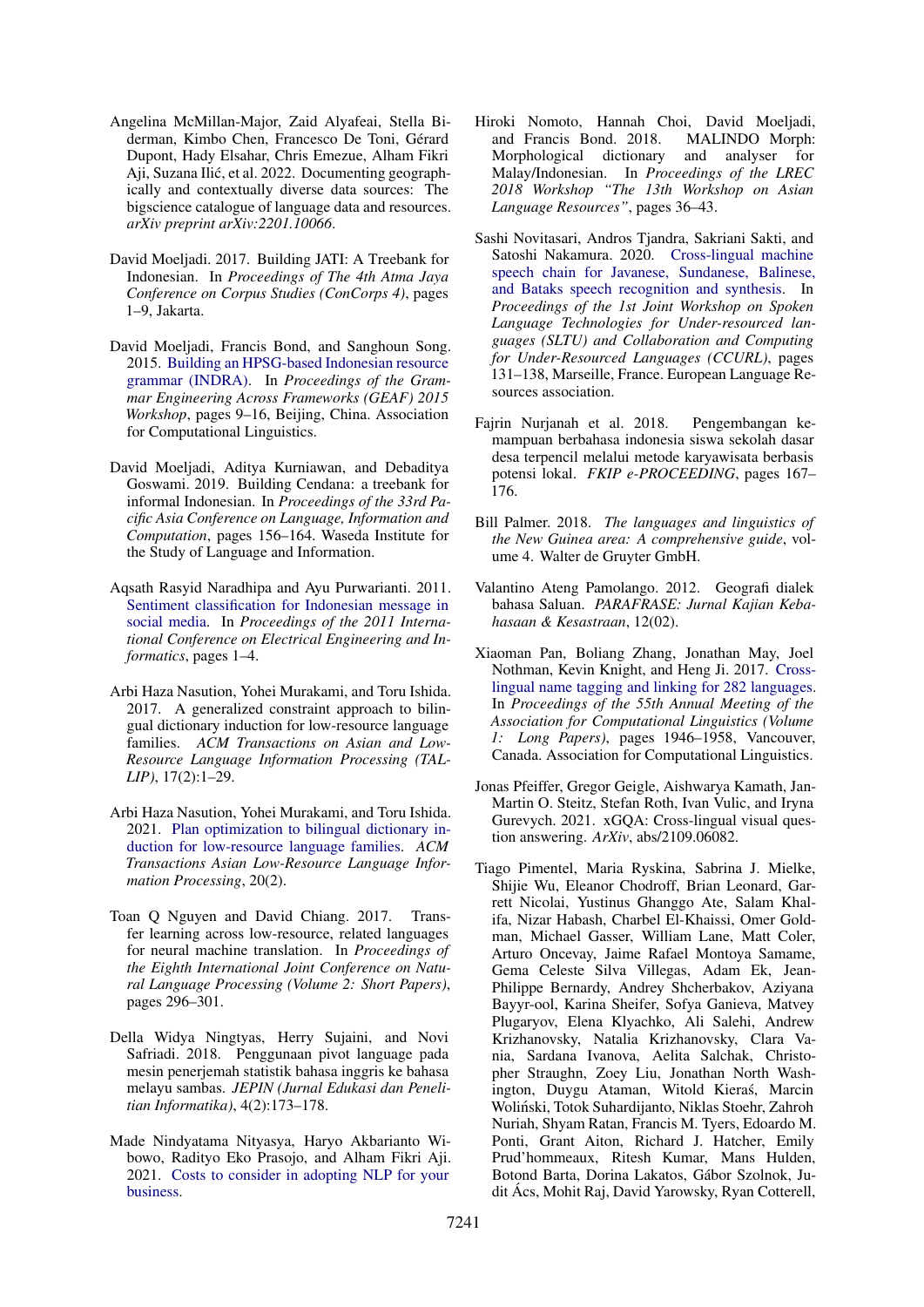Ben Ambridge, and Ekaterina Vylomova. 2021. [Sig](https://doi.org/10.18653/v1/2021.sigmorphon-1.25)[morphon 2021 shared task on morphological rein](https://doi.org/10.18653/v1/2021.sigmorphon-1.25)[flection: Generalization across languages.](https://doi.org/10.18653/v1/2021.sigmorphon-1.25) In *Proceedings of the 18th SIGMORPHON Workshop on Computational Research in Phonetics, Phonology, and Morphology*, pages 229–259, Online. Association for Computational Linguistics.

- <span id="page-16-4"></span>Femphy Pisceldo, Rahmad Mahendra, Ruli Manurung, and I Wayan Arka. 2008. A two-level morphological analyser for the Indonesian language. In *Proceedings of the Australasian Language Technology Association Workshop 2008*, pages 142–150.
- <span id="page-16-1"></span>Edoardo Maria Ponti, Goran Glavaš, Olga Majewska, Qianchu Liu, Ivan Vulic, and Anna Korhonen. 2020. ´ [XCOPA: A multilingual dataset for causal common](https://doi.org/10.18653/v1/2020.emnlp-main.185)[sense reasoning.](https://doi.org/10.18653/v1/2020.emnlp-main.185) In *Proceedings of the 2020 Conference on Empirical Methods in Natural Language Processing (EMNLP)*, pages 2362–2376, Online. Association for Computational Linguistics.
- <span id="page-16-8"></span>Apriyani Purwaningsih. 2017. Geografi dialek bahasa jawa pesisiran di desa paciran kabupaten lamongan. In *Proceeding of International Conference on Art, Language, and Culture*, pages 594–605.
- <span id="page-16-16"></span>Ayu Purwarianti, Alvin Andhika, Alfan Farizki Wicaksono, Irfan Afif, and Filman Ferdian. 2016. Inanlp: Indonesia natural language processing toolkit, case study: Complaint tweet classification. In *2016 International Conference On Advanced Informatics: Concepts, Theory And Application (ICAICTA)*, pages 1–5. IEEE.
- <span id="page-16-14"></span>Ayu Purwarianti and Ida Ayu Putu Ari Crisdayanti. 2019. Improving bi-LSTM performance for Indonesian sentiment analysis using paragraph vector. In *2019 International Conference of Advanced Informatics: Concepts, Theory and Applications (ICAICTA)*, pages 1–5. IEEE.
- <span id="page-16-13"></span>Ayu Purwarianti, Masatoshi Tsuchiya, and Seiichi Nakagawa. 2007. A machine learning approach for Indonesian question answering system. In *Artificial Intelligence and Applications*, pages 573–578.
- <span id="page-16-17"></span>Desmond Darma Putra, Abdul Arfan, and Ruli Manurung. 2008. Building an Indonesian wordnet. In *Proceedings of the 2nd International MALINDO Workshop*.
- <span id="page-16-19"></span>Oddy Virgantara Putra, Fathin Muhammad Wasmanson, Triana Harmini, and Shoffin Nahwa Utama. 2020. Sundanese twitter dataset for emotion classification. In *2020 International Conference on Computer Engineering, Network, and Intelligent Multimedia (CENIM)*, pages 391–395. IEEE.
- <span id="page-16-6"></span>Shofianina Dwi Ananda Putri, Muhammad Okky Ibrohim, and Indra Budi. 2021. Abusive language and hate speech detection for Indonesian-local language in social media text. In *Recent Advances in Information and Communication Technology 2021*, pages 88–98, Cham. Springer International Publishing.
- <span id="page-16-2"></span>Valdi Rachman, Septiviana Savitri, Fithriannisa Augustianti, and Rahmad Mahendra. 2017. [Named entity](https://doi.org/10.1109/ICACSIS.2017.8355038) [recognition on Indonesian Twitter posts using long](https://doi.org/10.1109/ICACSIS.2017.8355038) [short-term memory networks.](https://doi.org/10.1109/ICACSIS.2017.8355038) In *2017 International Conference on Advanced Computer Science and Information Systems (ICACSIS)*, pages 228–232.
- <span id="page-16-7"></span>Alec Radford, Jeffrey Wu, Rewon Child, David Luan, Dario Amodei, and Ilya Sutskever. 2019. Language models are unsupervised multitask learners. *OpenAI blog*, 1(8):9.
- <span id="page-16-10"></span>Anna Rogers, Timothy Baldwin, and Kobi Leins. 2021. ['just what do you think you're doing, dave?' a check](https://doi.org/10.18653/v1/2021.findings-emnlp.414)[list for responsible data use in NLP.](https://doi.org/10.18653/v1/2021.findings-emnlp.414) In *Findings of the Association for Computational Linguistics: EMNLP 2021*, pages 4821–4833, Punta Cana, Dominican Republic. Association for Computational Linguistics.
- <span id="page-16-0"></span>Malcolm Ross. 2005. Pronouns as a preliminary diagnostic for grouping Papuan languages. *Papuan pasts: Cultural, linguistic and biological histories of Papuan-speaking peoples*, 572:15–65.
- <span id="page-16-5"></span>Nur Endah Safitri, Amalia Zahra, and Mirna Adriani. 2016. Spoken language identification with phonotactics methods on Minangkabau, Sundanese, and Javanese languages. *Procedia Computer Science*, 81:182–187.
- <span id="page-16-18"></span>Nikmatun Aliyah Salsabila, Yosef Ardhito Winatmoko, Ali Akbar Septiandri, and Ade Jamal. 2018. [Col](https://doi.org/10.1109/IALP.2018.8629151)[loquial indonesian lexicon.](https://doi.org/10.1109/IALP.2018.8629151) In *2018 International Conference on Asian Language Processing (IALP)*, pages 226–229.
- <span id="page-16-12"></span>Victor Sanh, Lysandre Debut, Julien Chaumond, and Thomas Wolf. 2019. DistilBERT, a distilled version of BERT: smaller, faster, cheaper and lighter. *arXiv preprint arXiv:1910.01108*.
- <span id="page-16-3"></span>Ilham Fathy Saputra, Rahmad Mahendra, and Alfan Farizki Wicaksono. 2018. [Keyphrases extrac](https://doi.org/10.18653/v1/W18-2304)[tion from user-generated contents in healthcare do](https://doi.org/10.18653/v1/W18-2304)[main using long short-term memory networks.](https://doi.org/10.18653/v1/W18-2304) In *Proceedings of the BioNLP 2018 workshop*, pages 28–34, Melbourne, Australia. Association for Computational Linguistics.
- <span id="page-16-15"></span>Mei Silviana Saputri, Rahmad Mahendra, and Mirna Adriani. 2018. Emotion classification on Indonesian Twitter dataset. In *2018 International Conference on Asian Language Processing (IALP)*, pages 90–95. IEEE.
- <span id="page-16-9"></span>Gita Sarwadi, Mahsun Mahsun, and Burhanuddin Burhanuddin. 2019. Lexical variation of Sasak Kuto-Kute dialect in North Lombok district. *Jurnal Kata: Penelitian tentang Ilmu Bahasa dan Sastra*, 3(1):155–169.
- <span id="page-16-11"></span>Roy Schwartz, Jesse Dodge, Noah A Smith, and Oren Etzioni. 2020. Green AI. *Communications of the ACM*, 63(12):54–63.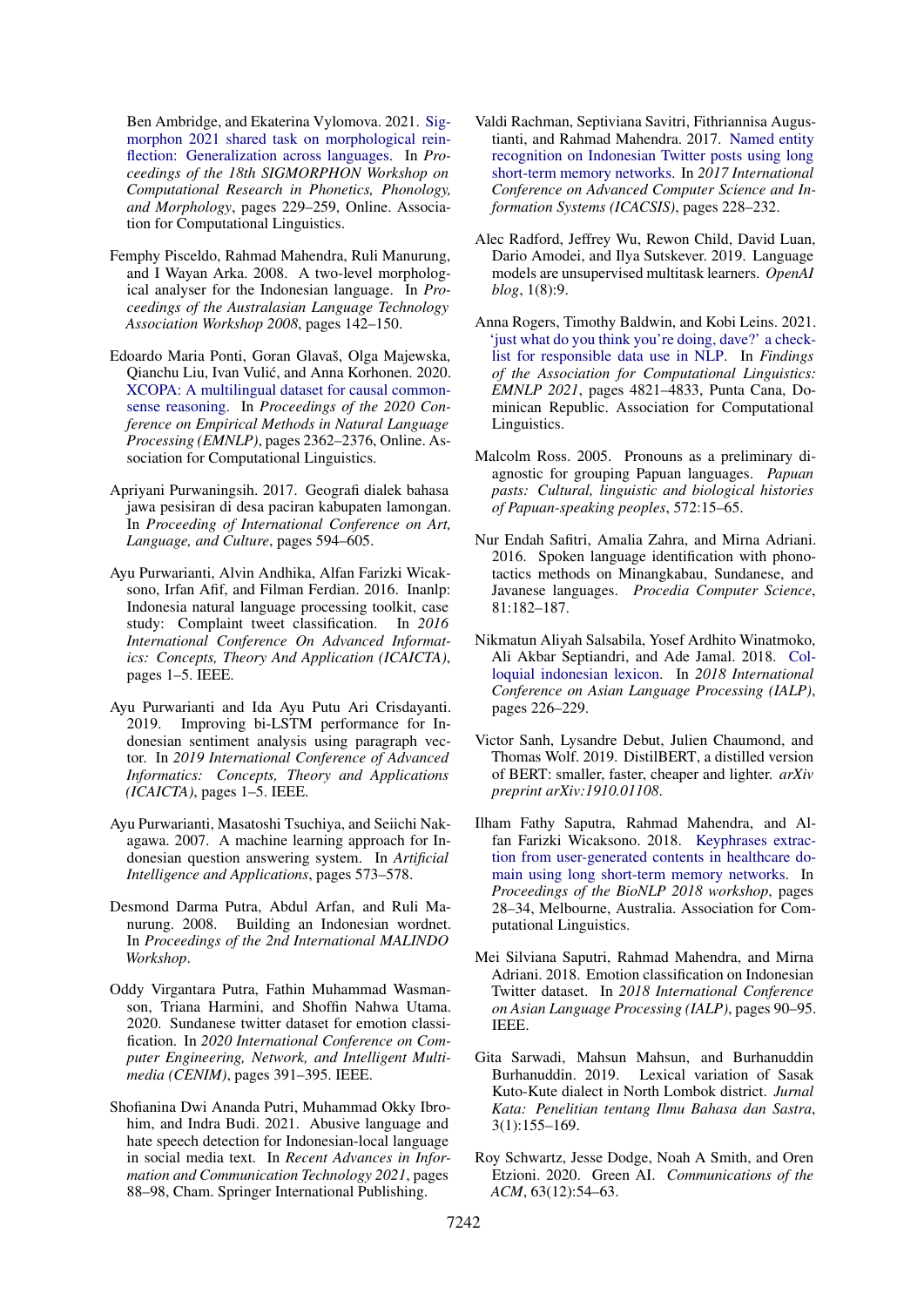- <span id="page-17-5"></span>Holger Schwenk, Vishrav Chaudhary, Shuo Sun, Hongyu Gong, and Francisco Guzmán. 2021. [Wiki-](https://aclanthology.org/2021.eacl-main.115)[Matrix: Mining 135M parallel sentences in 1620](https://aclanthology.org/2021.eacl-main.115) [language pairs from Wikipedia.](https://aclanthology.org/2021.eacl-main.115) In *Proceedings of the 16th Conference of the European Chapter of the Association for Computational Linguistics: Main Volume*, pages 1351–1361, Online. Association for Computational Linguistics.
- <span id="page-17-20"></span>Dmitriy Serdyuk, Yongqiang Wang, Christian Fuegen, Anuj Kumar, Baiyang Liu, and Yoshua Bengio. 2018. [Towards end-to-end spoken language under](https://doi.org/10.1109/icassp.2018.8461785)[standing.](https://doi.org/10.1109/icassp.2018.8461785) In *2018 IEEE International Conference on Acoustics, Speech and Signal Processing (ICASSP)*.
- <span id="page-17-21"></span>Ken Nabila Setya and Rahmad Mahendra. 2018. Semi-supervised textual entailment on Indonesian wikipedia data. In *2018 International Conference on Computational Linguistics and Intelligent Text Processing (CICLing)*.
- <span id="page-17-7"></span>HS Simon and Ayu Purwarianti. 2013. Experiments on Indonesian-Japanese statistical machine translation. In *2013 IEEE international conference on computational intelligence and cybernetics (CYBERNETIC-SCOM)*, pages 80–84. IEEE.
- <span id="page-17-15"></span>Masitowarni Siregar, Syamsul Bahri, Dedi Sanjaya, et al. 2014. Code switching and code mixing in indonesia: Study in sociolinguistics. *English Language and Literature Studies*, 4(1):77–92.
- <span id="page-17-14"></span>Sunayana Sitaram, Khyathi Raghavi Chandu, Sai Krishna Rallabandi, and Alan W Black. 2019. A survey of code-switched speech and language processing. *arXiv preprint arXiv:1904.00784*.
- <span id="page-17-3"></span>James Neil Sneddon. 2003. *The Indonesian language: Its history and role in modern society*. UNSW Press, Sydney.
- <span id="page-17-17"></span>Soeparno. 2015. [Kerancuan fono-ortografis dan orto](https://doi.org/10.21831/diksi.v12i2.5265)[fonologis bahasa Indonesia ragam lisan dan tulis.](https://doi.org/10.21831/diksi.v12i2.5265) *Diksi*, 12(2).
- <span id="page-17-2"></span>Hein Steinhauer. 2005. Colonial history and language policy in insular Southeast Asia and Madagascar. In Alexander Adelaar and Nikolaus P. Himmelmann, editors, *The Austronesian Languages of Asia and Madagascar*, chapter 3, pages 65–86. Routledge, Oxon.
- <span id="page-17-10"></span>Made Agus Putra Subali and Chastine Fatichah. 2019. Kombinasi metode rule-based dan n-gram stemming untuk mengenali stemmer bahasa bali. *Jurnal Teknologi Informasi dan Ilmu Komputer*, 6(2):219– 228.
- <span id="page-17-11"></span>Arie Ardiyanti Suryani, Dwi Hendratmo Widyantoro, Ayu Purwarianti, and Yayat Sudaryat. 2015. [Exper](https://doi.org/10.1109/ICITSI.2015.7437678)[iment on a phrase-based statistical machine transla](https://doi.org/10.1109/ICITSI.2015.7437678)[tion using PoS tag information for Sundanese into](https://doi.org/10.1109/ICITSI.2015.7437678) [Indonesian.](https://doi.org/10.1109/ICITSI.2015.7437678) In *2015 International Conference on Information Technology Systems and Innovation (IC-ITSI)*, pages 1–6.
- <span id="page-17-9"></span>Arie Ardiyanti Suryani, Dwi Hendratmo Widyantoro, Ayu Purwarianti, and Yayat Sudaryat. 2018. The rule-based sundanese stemmer. *ACM Transactions on Asian and Low-Resource Language Information Processing (TALLIP)*, 17(4):1–28.
- <span id="page-17-6"></span>Taufic Leonardo Sutejo and Dessi Puji Lestari. 2018. Indonesia hate speech detection using deep learning. In *2018 International Conference on Asian Language Processing (IALP)*, pages 39–43. IEEE.
- <span id="page-17-16"></span>Bejo Sutrisno and Yessika Ariesta. 2019. Beyond the use of code mixing by social media influencers in Instagram. *Advances in Language and Literary Studies*, 10(6):143–151.
- <span id="page-17-19"></span>Samson Tan and Shafiq Joty. 2021. Code-mixing on sesame street: Dawn of the adversarial polyglots. In *Proceedings of the 2021 Conference of the North American Chapter of the Association for Computational Linguistics: Human Language Technologies*, pages 3596–3616.
- <span id="page-17-12"></span>Dipta Tanaya and Mirna Adriani. 2016. Dictionarybased word segmentation for Javanese. *Procedia Computer Science*, 81:208–213.
- <span id="page-17-13"></span>Dipta Tanaya and Mirna Adriani. 2018. [Word seg](https://doi.org/10.1109/IALP.2018.8629215)[mentation for Javanese character using dictionary,](https://doi.org/10.1109/IALP.2018.8629215) [SVM, and CRF.](https://doi.org/10.1109/IALP.2018.8629215) In *2018 International Conference on Asian Language Processing (IALP)*, pages 240– 243.
- <span id="page-17-18"></span>Yi Tay, Vinh Q Tran, Sebastian Ruder, Jai Gupta, Hyung Won Chung, Dara Bahri, Zhen Qin, Simon Baumgartner, Cong Yu, and Donald Metzler. 2021. Charformer: Fast character transformers via gradient-based subword tokenization. *arXiv preprint arXiv:2106.12672*.
- <span id="page-17-8"></span>I Nyoman Prayana Trisna and Arif Nurwidyantoro. 2020. Single document keywords extraction in Bahasa Indonesia using phrase chunking. *Telkomnika*, 18(4):1917–1925.
- <span id="page-17-4"></span>Rob van der Goot, Alan Ramponi, Arkaitz Zubiaga, Barbara Plank, Benjamin Muller, Iñaki San Vicente Roncal, Nikola Ljubešić, Özlem Çetinoğlu, Rahmad Mahendra, Talha Çolakoğlu, Timothy Baldwin, Tommaso Caselli, and Wladimir Sidorenko. 2021. [MultiLexNorm: A shared task on multilin](https://doi.org/10.18653/v1/2021.wnut-1.55)[gual lexical normalization.](https://doi.org/10.18653/v1/2021.wnut-1.55) In *Proceedings of the Seventh Workshop on Noisy User-generated Text (W-NUT 2021)*, pages 493–509, Online. Association for Computational Linguistics.
- <span id="page-17-0"></span>Daan van Esch, Tamar Lucassen, Sebastian Ruder, Isaac Caswell, and Clara Rivera. 2022. Writing system and speaker metadata for 2,800+ language varieties.
- <span id="page-17-1"></span>Jozina Vander Klok. 2015. The dichotomy of auxiliaries in Javanese: Evidence from two dialects. *Australian Journal of Linguistics*, 35(2):142–167.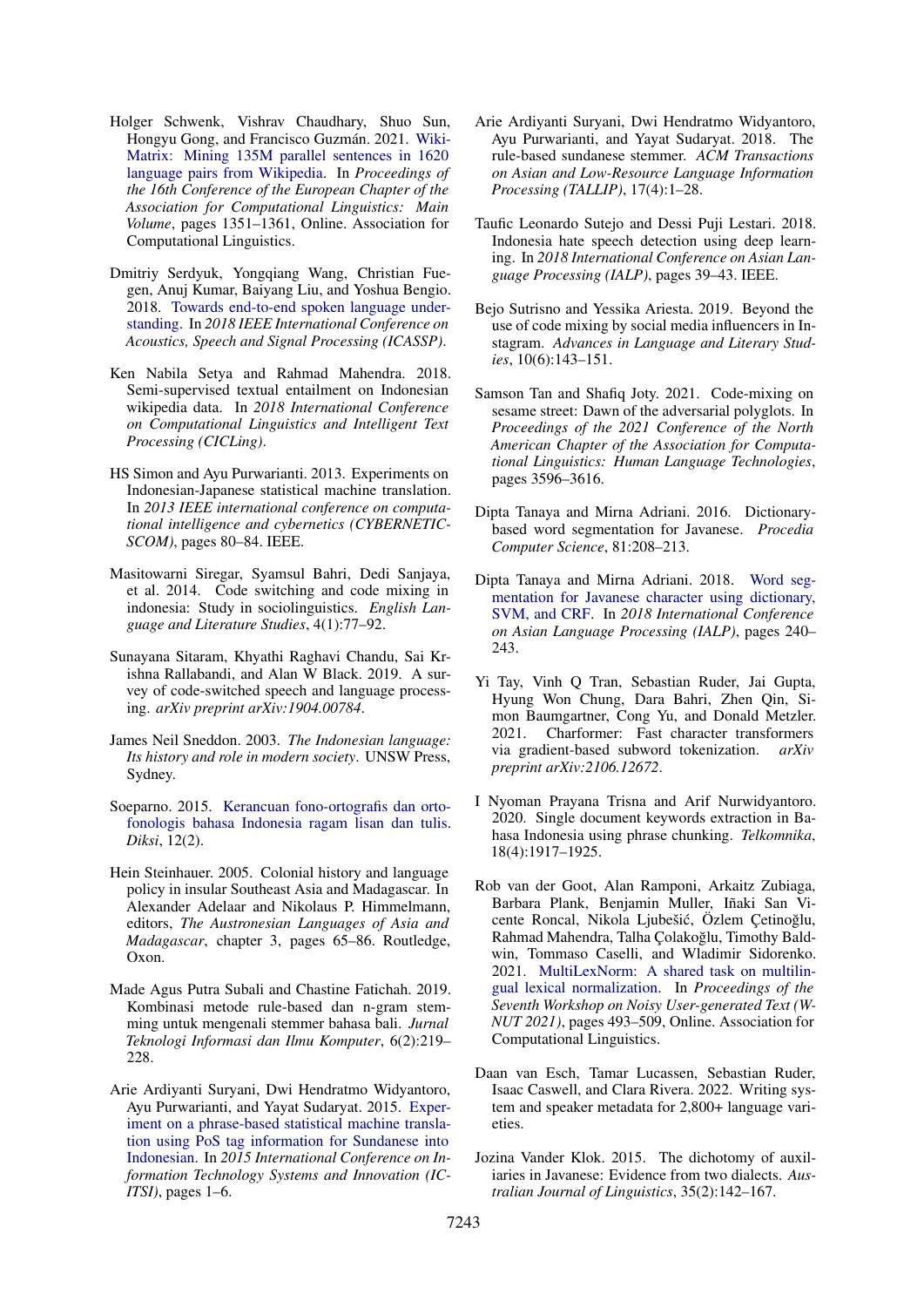- <span id="page-18-11"></span>Elena Voita, David Talbot, Fedor Moiseev, Rico Sennrich, and Ivan Titov. 2019. Analyzing multi-head self-attention: Specialized heads do the heavy lifting, the rest can be pruned. In *Proceedings of the 57th Annual Meeting of the Association for Computational Linguistics*, pages 5797–5808.
- <span id="page-18-5"></span>Denny Vrandečić and Markus Krötzsch. 2014. Wikidata: a free collaborative knowledgebase. *Communications of the ACM*, 57(10):78–85.
- <span id="page-18-17"></span>Devid Haryalesmana Wahid and SN Azhari. 2016. Peringkasan sentimen esktraktif di twitter menggunakan hybrid tf-idf dan cosine similarity. *IJCCS (Indonesian Journal of Computing and Cybernetics Systems)*, 10(2):207–218.
- <span id="page-18-4"></span>Haryo Akbarianto Wibowo, Made Nindyatama Nityasya, Afra Feyza Akyürek, Suci Fitriany, Alham Fikri Aji, Radityo Eko Prasojo, and Derry Tanti Wijaya. 2021. [IndoCollex: A testbed for mor](https://doi.org/10.18653/v1/2021.findings-acl.280)[phological transformation of Indonesian word](https://doi.org/10.18653/v1/2021.findings-acl.280) [colloquialism.](https://doi.org/10.18653/v1/2021.findings-acl.280) In *Findings of the Association for Computational Linguistics: ACL-IJCNLP 2021*, pages 3170–3183, Online. Association for Computational Linguistics.
- <span id="page-18-16"></span>Haryo Akbarianto Wibowo, Tatag Aziz Prawiro, Muhammad Ihsan, Alham Fikri Aji, Radityo Eko Prasojo, Rahmad Mahendra, and Suci Fitriany. 2020. Semi-supervised low-resource style transfer of Indonesian informal to formal language with iterative forward-translation. In *2020 International Conference on Asian Language Processing (IALP)*, pages 310–315. IEEE.
- <span id="page-18-0"></span>Alfan Farizki Wicaksono and Ayu Purwarianti. 2010. HMM based part-of-speech tagger for Bahasa Indonesia. In *4th International MALINDO (Malaysian-Indonesian Language) Workshop*.
- <span id="page-18-1"></span>Alfan Farizki Wicaksono, Clara Vania, Bayu Distiawan, and Mirna Adriani. 2014. Automatically building a corpus for sentiment analysis on Indonesian tweets. In *Proceedings of the 28th Pacific Asia conference on language, information and computing*, pages 185–194.
- <span id="page-18-3"></span>Bryan Wilie, Karissa Vincentio, Genta Indra Winata, Samuel Cahyawijaya, Xiaohong Li, Zhi Yuan Lim, Sidik Soleman, Rahmad Mahendra, Pascale Fung, Syafri Bahar, and Ayu Purwarianti. 2020. [IndoNLU:](https://aclanthology.org/2020.aacl-main.85) [Benchmark and resources for evaluating Indonesian](https://aclanthology.org/2020.aacl-main.85) [natural language understanding.](https://aclanthology.org/2020.aacl-main.85) In *Proceedings of the 1st Conference of the Asia-Pacific Chapter of the Association for Computational Linguistics and the 10th International Joint Conference on Natural Language Processing*, pages 843–857, Suzhou, China. Association for Computational Linguistics.
- <span id="page-18-15"></span>Andika William and Yunita Sari. 2020. [CLICK-ID:](https://doi.org/https://doi.org/10.1016/j.dib.2020.106231) [A novel dataset for Indonesian clickbait headlines.](https://doi.org/https://doi.org/10.1016/j.dib.2020.106231) *Data in Brief*, 32:106231.
- <span id="page-18-8"></span>Genta Indra Winata. 2021. *Multilingual transfer learning for code-switched language and speech neural modeling*. Hong Kong University of Science and Technology (Hong Kong).
- <span id="page-18-13"></span>Genta Indra Winata, Samuel Cahyawijaya, Zhaojiang Lin, Zihan Liu, and Pascale Fung. 2020a. Lightweight and efficient end-to-end speech recognition using low-rank transformer. *ICASSP 2020 - 2020 IEEE International Conference on Acoustics, Speech and Signal Processing (ICASSP)*, pages 6144–6148.
- <span id="page-18-14"></span>Genta Indra Winata, Samuel Cahyawijaya, Zihan Liu, Zhaojiang Lin, Andrea Madotto, Peng Xu, and Pascale Fung. 2020b. Learning fast adaptation on crossaccented speech recognition. *Proc. Interspeech 2020*, pages 1276–1280.
- <span id="page-18-2"></span>Genta Indra Winata and Masayu Leylia Khodra. 2015. Handling imbalanced dataset in multi-label text categorization using bagging and adaptive boosting. In *2015 International Conference on Electrical Engineering and Informatics (ICEEI)*, pages 500–505. IEEE.
- <span id="page-18-9"></span>Genta Indra Winata, Andrea Madotto, Zhaojiang Lin, Rosanne Liu, Jason Yosinski, and Pascale Fung. 2021. Language models are few-shot multilingual learners. In *Proceedings of the 1st Workshop on Multilingual Representation Learning*, pages 1–15.
- <span id="page-18-10"></span>Genta Indra Winata, Andrea Madotto, Jamin Shin, Elham J Barezi, and Pascale Fung. 2019a. On the effectiveness of low-rank matrix factorization for lstm model compression. In *Proceedings of the 33rd Pacific Asia Conference on Language, Information and Computation*, pages 253–262. Waseda Institute for the Study of Language and Information.
- <span id="page-18-6"></span>Genta Indra Winata, Andrea Madotto, Chien-Sheng Wu, and Pascale Fung. 2018. Code-switching language modeling using syntax-aware multi-task learning. In *Proceedings of the Third Workshop on Computational Approaches to Linguistic Code-Switching*, pages 62–67.
- <span id="page-18-7"></span>Genta Indra Winata, Andrea Madotto, Chien-Sheng Wu, and Pascale Fung. 2019b. Code-switched language models using neural based synthetic data from parallel sentences. In *Proceedings of the 23rd Conference on Computational Natural Language Learning (CoNLL)*, pages 271–280.
- <span id="page-18-18"></span>Wilson Wongso, David Samuel Setiawan, and Derwin Suhartono. 2021. Causal and masked language modeling of Javanese language using transformer-based architectures. In *2021 International Conference on Advanced Computer Science and Information Systems (ICACSIS)*, pages 1–7. IEEE.
- <span id="page-18-12"></span>Linting Xue, Aditya Barua, Noah Constant, Rami Al-Rfou, Sharan Narang, Mihir Kale, Adam Roberts, and Colin Raffel. 2021a. [Byt5: Towards a token](http://arxiv.org/abs/2105.13626)[free future with pre-trained byte-to-byte models.](http://arxiv.org/abs/2105.13626)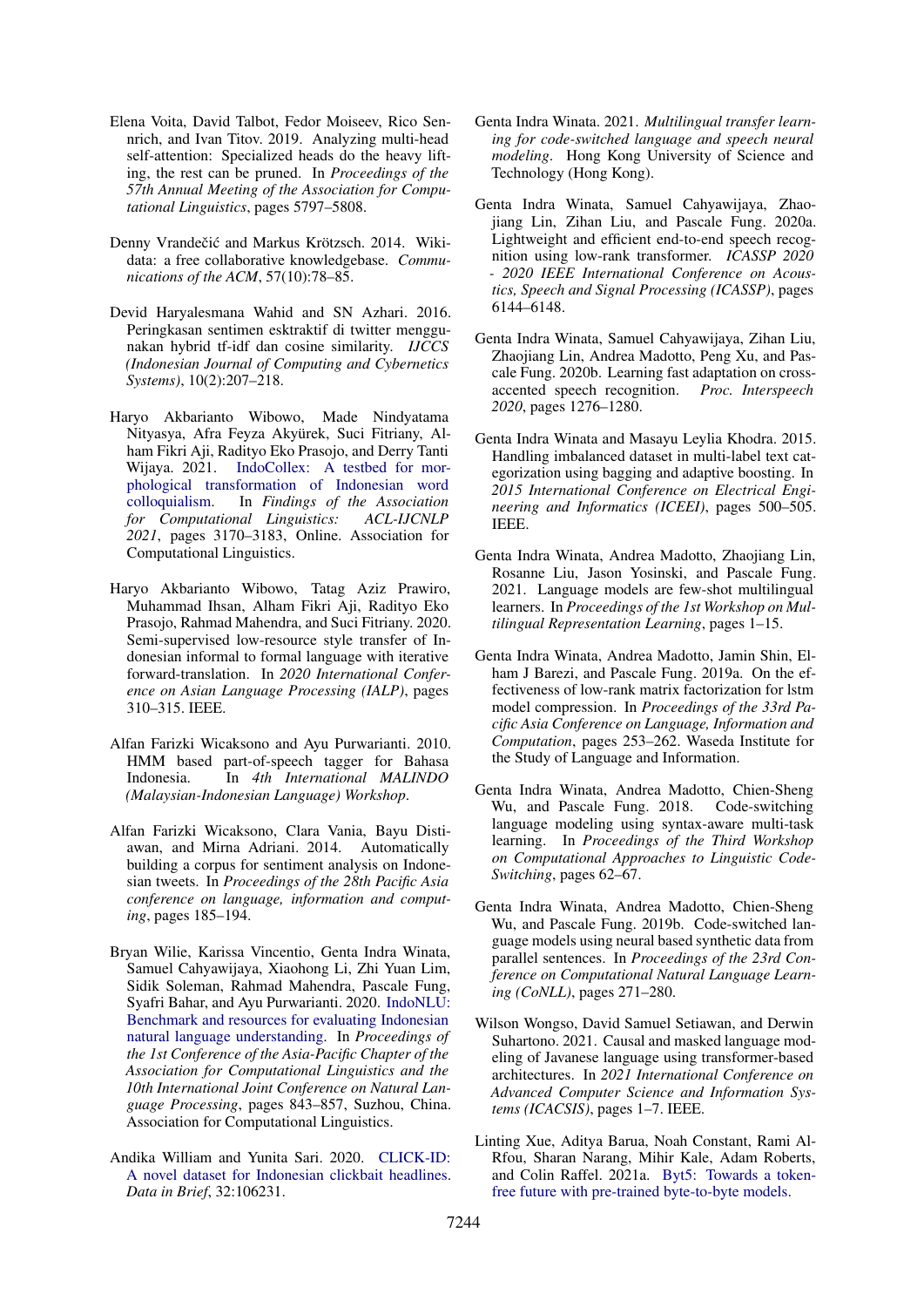- <span id="page-19-0"></span>Linting Xue, Noah Constant, Adam Roberts, Mihir Kale, Rami Al-Rfou, Aditya Siddhant, Aditya Barua, and Colin Raffel. 2021b. [mT5: A massively](https://doi.org/10.18653/v1/2021.naacl-main.41) [multilingual pre-trained text-to-text transformer.](https://doi.org/10.18653/v1/2021.naacl-main.41) In *Proceedings of the 2021 Conference of the North American Chapter of the Association for Computational Linguistics: Human Language Technologies*, pages 483–498, Online. Association for Computational Linguistics.
- <span id="page-19-1"></span>Evi Yulianti, Indra Budi, Achmad N. Hidayanto, Hisar M. Manurung, and Mirna Adriani. 2011. Developing Indonesian-English hybrid machine translation system. In *2011 International Conference on Advanced Computer Science and Information Systems*, pages 265–270.
- <span id="page-19-2"></span>Amalia Zahra, Sadar Baskoro, and Mirna Adriani. 2009. Building a pronunciation dictionary for Indonesian speech recognition system. In *The TCAST workshop, Singapore*.
- <span id="page-19-3"></span>Daniel Zeman, Jan Hajič, Martin Popel, Martin Potthast, Milan Straka, Filip Ginter, Joakim Nivre, and Slav Petrov. 2018. [CoNLL 2018 shared task: Mul](https://doi.org/10.18653/v1/K18-2001)[tilingual parsing from raw text to Universal Depen](https://doi.org/10.18653/v1/K18-2001)[dencies.](https://doi.org/10.18653/v1/K18-2001) In *Proceedings of the CoNLL 2018 Shared Task: Multilingual Parsing from Raw Text to Universal Dependencies*, pages 1–21, Brussels, Belgium. Association for Computational Linguistics.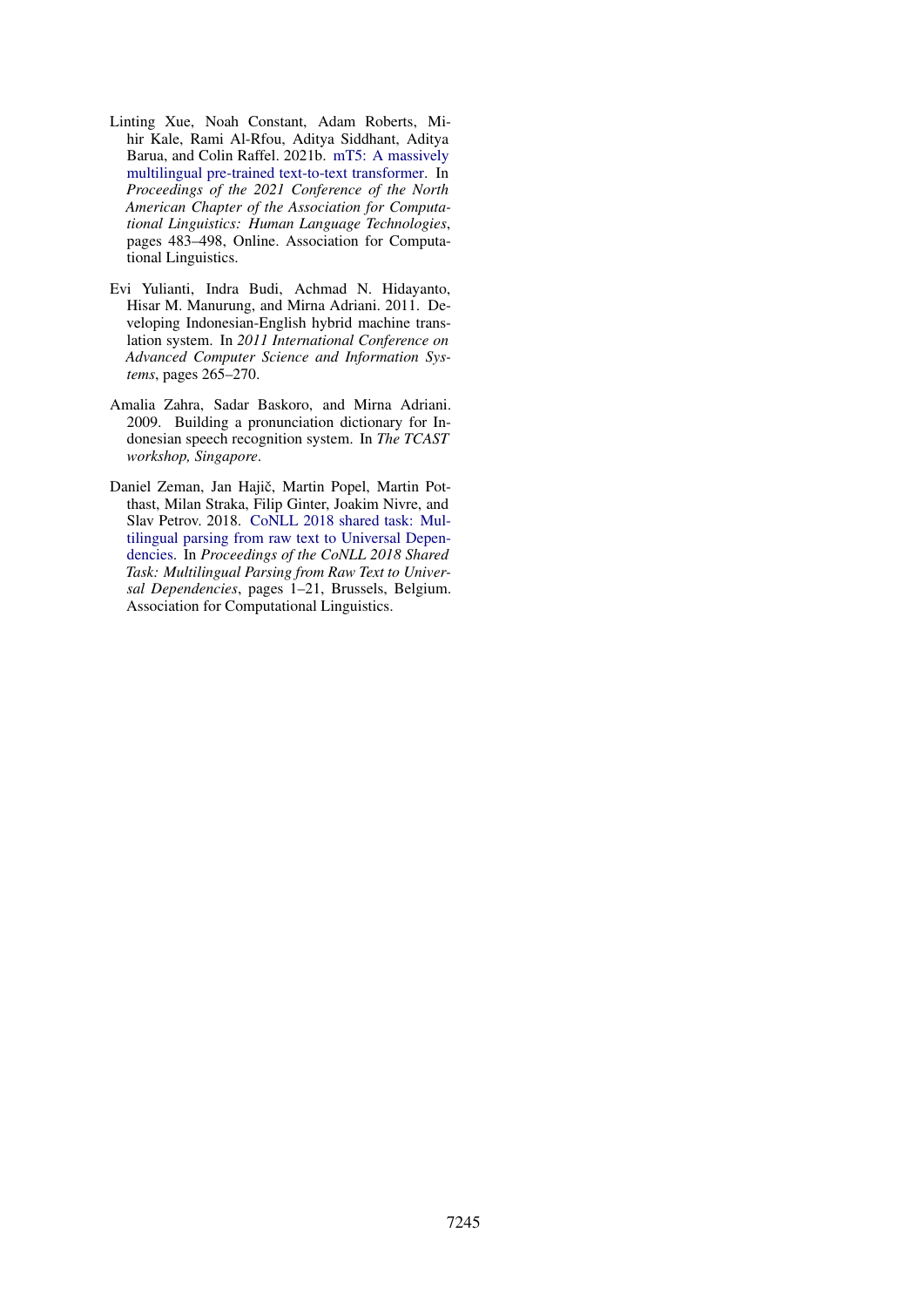### A Language Statistics

In Figure [5,](#page-20-3) we contrast the count of publications related to Indonesian languages compared to European languages. Although there are many more Indonesian speakers than most European languages, the amount of published research relating to Indonesian is still comparatively lower than for European languages.

<span id="page-20-3"></span>

Figure 5: Count of published papers per year on Indonesian and European languages from 2000 to 2020.

### <span id="page-20-0"></span>B Wikipedia Availability

In Figure [6,](#page-20-4) we compare Wikipedia size (in GB file size) compared to the number of speakers for various languages. We show that some African and indigenous American languages are even more under-resourced.

<span id="page-20-4"></span>

Figure 6: Wikipedia data size (in GB) compared to the number of speakers among Indonesia and different regions across the world.

# C Wikipedia Vocabulary Overlap

In Table [7,](#page-20-2) we present vocabulary statistics for Indonesian languages based on Wikipedia. Due to the noisy nature of Wikipedia, we use "*Kamus Besar Bahasa Indonesia*" (KBBI) third edition,<sup>[14](#page-20-5)</sup> the official dictionary for the Indonesian language to filter out the top 1% and top-100 most frequent words. As expected, the top 1% words are less reliable, with only 59.3% of vocabulary overlap between id and KBBI. In the top-100 words, there is a 96% word overlap with KBBI, making this set more reliable. Previous work on Minangkabau by [Koto and Koto](#page-13-7) [\(2020\)](#page-13-7) also showed that id-min words have a 55% overlap in a manually curated bilingual dictionary, closer to the top-100 value for min in Table [7.](#page-20-2)

<span id="page-20-2"></span>

| # Vocab   |                              |                               |  |  |  |
|-----------|------------------------------|-------------------------------|--|--|--|
| All $(k)$ | Top $1\% \cap$<br>$KBBI(\%)$ | Top $100 \cap$<br>KBBI $(\%)$ |  |  |  |
| 2023      | 59.3                         | 96                            |  |  |  |
| 435       | 46.8                         | 43                            |  |  |  |
| 286       | 44.3                         | 47                            |  |  |  |
| 252       | 30.3                         | 41                            |  |  |  |
| 23        | 35.7                         | 27                            |  |  |  |
| 14        | 76.7                         | 79                            |  |  |  |
| 12        | 40.5                         | 49                            |  |  |  |
| 12        | 37.6                         | 46                            |  |  |  |
| 10        | 43.3                         | 46                            |  |  |  |
| 4         | 62.9                         | 69                            |  |  |  |
| 1         | 25.9                         | 30                            |  |  |  |
| 1         | 26.9                         | 24                            |  |  |  |
|           |                              |                               |  |  |  |

Table 7: Vocabulary of Indonesian languages in Wikipedia, filtered with KBBI third edition.<sup>[15](#page-20-6)</sup>

# <span id="page-20-1"></span>D Dialect Differences

In this section, we present more examples of lexical variations in local Indonesian languages. [Maharani](#page-14-8) [and Candra](#page-14-8) [\(2018\)](#page-14-8) and [Sarwadi et al.](#page-16-9) [\(2019\)](#page-16-9) show lexical variations in Balinese and Sasak, respectively, where they asked locals to translate general/common words. Then, they compared the vocabulary across different locations (in this case, villages) to each other. Some of the examples can be seen in Tables [8](#page-21-1) and [9.](#page-21-1) Unfortunately, they did not provide quantitative results. [Pamolango](#page-15-12) [\(2012\)](#page-15-12) conducted a similar experiment in the Banggai district of South Sulawesi across 31 observation points for the Saluan language. While [Pamolango](#page-15-12) [\(2012\)](#page-15-12)

<span id="page-20-5"></span><sup>14</sup><https://github.com/geovedi/indonesian-wordlist>

<span id="page-20-6"></span><sup>&</sup>lt;sup>15</sup>KBBI is the official Indonesian dictionary.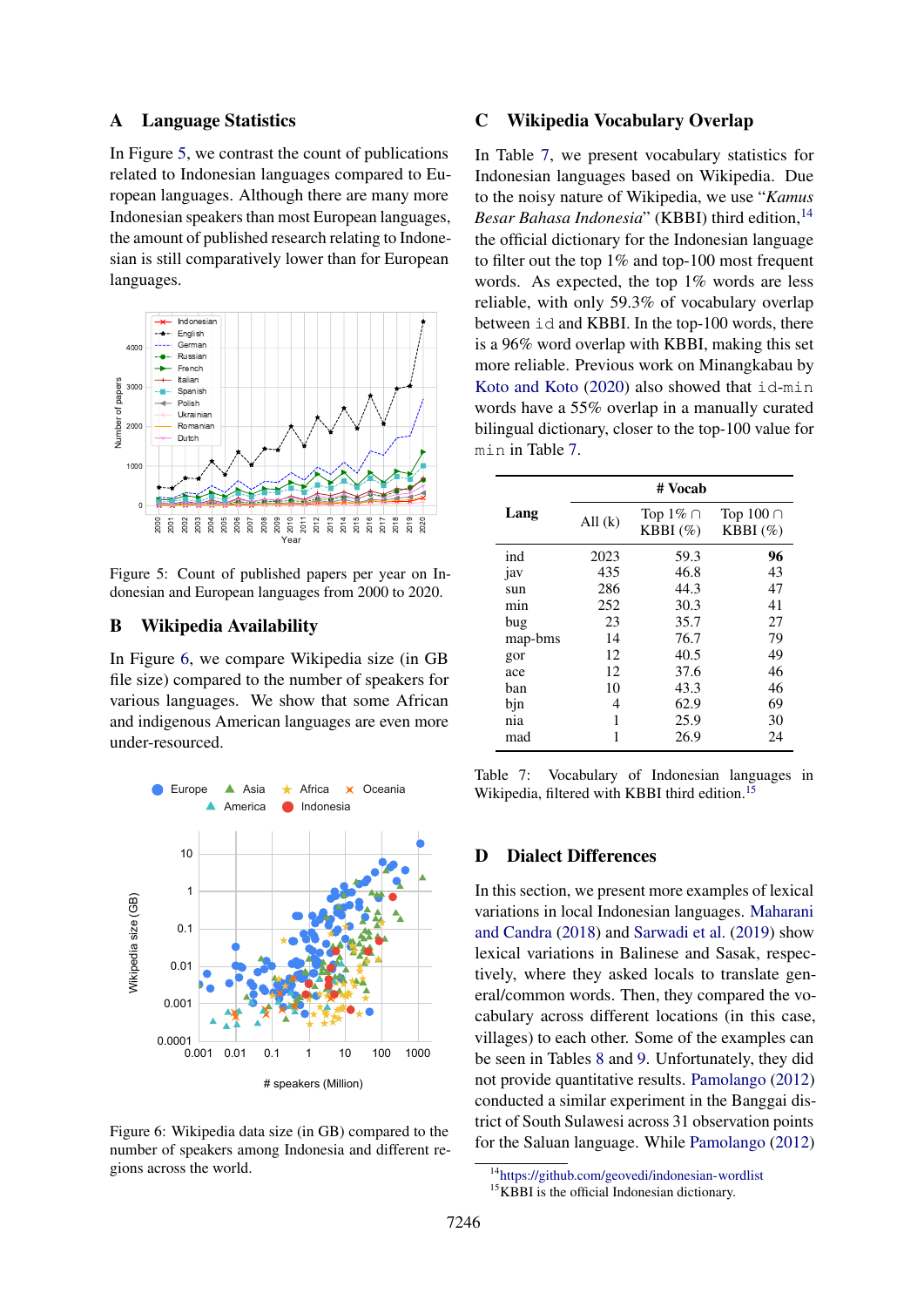<span id="page-21-1"></span>

| <b>English</b>   | Kedonganan    | <b>Jimbaran</b> | Unggasan          |
|------------------|---------------|-----------------|-------------------|
| I/m <sub>e</sub> | Tyang         | Tyang           | Aku               |
| You              | Béné          | Béné            | Éngko             |
| Umbrella         | Pajéng        | Pajéng          | Pajong            |
| Hat              | Capil         | Topong          | Cecapil, Tetopong |
| How              | Engken        | Engken          | Kengen            |
| Where            | Dijé          | Dijé            | Di joho           |
| All              | Konyangan     | Onyé            | Konyangan, onyang |
| Swallow (vb)     | Gélék, ngélék | Gélék, ngélék   | Ngélokang         |
| Scratch (vb)     | Gagas         | Gagas           | Gauk              |
| Cough (vb)       | Kokoan        | Dékah           | Kohkohan          |
| Dawn             | Plimunan      | Plimunan        | Sémongan          |
| Afternoon        | Sanjé         | Sanjé           | Sanjano           |

Table 8: Lexical variation of Balinese across different villages in South Kuta district, Bali [\(Maharani and Can](#page-14-8)[dra,](#page-14-8) [2018\)](#page-14-8)

| English        | Pemenang<br>Timur |         | Jenggala Genggelang Kayangan Akar-Akar |        |        |
|----------------|-------------------|---------|----------------------------------------|--------|--------|
| Here           | <b>Ite</b>        | ite     | ite                                    | ite    | tinI   |
| There          | <b>Ito</b>        | ito     | ito                                    | ito    | tinO   |
| You            | di?               | sita    | di?                                    | sita   | di?    |
| Husband        | kuranan           | sawa    | sawa                                   | sawa   | sawa   |
| N <sub>0</sub> | de?               | de?     | de?                                    | de?    | sora?  |
| Paddle         | bose              | bose    | dayung                                 | dayung | bose   |
| Spear          | tзr               | cinəkan | tзr                                    | tombak | tombak |
| <b>Black</b>   | nerid             | birən   | nerid                                  | hirən  | pisak  |
| Red            | nened             | nened   | nened                                  | nened  | aban   |
| White          | put3?             | put3?   | put3?                                  | put3?  | pətak  |
| Worm           | qumbor            | lona    | qumbor                                 | qumbor | qumbor |

Table 9: Lexical variation of Sasak across different villages in North Lombok district [\(Sarwadi et al.,](#page-16-9) [2019\)](#page-16-9)

did not provide full examples, they reported up to 23.5% lexical variation among 200 basic vocabulary items.

#### E Local Language Classification

As shown in Table [10,](#page-21-2) some Javanese texts are misidentified as Indonesian, English, and Malay. This is because Javanese and Indonesian (which is similar to Malay) share some words. We believe English misclassification is due to the data size bias.

# <span id="page-21-0"></span>F Indonesian NLP Resources

In Table [11,](#page-22-0) we present the list of existing monolingual and parallel corpora in Indonesian and local languages. Table [12](#page-22-1) shows the list of publicly available NLP datasets for Indonesian. Table [13](#page-23-0) shows the list of NLP tools and resources for Indonesian. Table [14](#page-23-1) shows the list of publicly available NLP datasets for local languages spoken in Indonesia.

Although the volume of data in local languages is much smaller than that for Indonesian, these resource collections are arguably beneficial for constructing resources in other local languages. This

<span id="page-21-2"></span>

| Dialect/          |                                   | <b>Class</b>            |                         |                         |                         |  |  |
|-------------------|-----------------------------------|-------------------------|-------------------------|-------------------------|-------------------------|--|--|
| <b>Style</b>      | Method                            | jav                     | idn                     | eng                     | mys                     |  |  |
| Western-<br>Ngoko | Langid<br><b>FastText</b><br>CLD3 | 0.241<br>0.069<br>0.759 | 0.103<br>0.276<br>0.000 | 0.172<br>0.276<br>0.000 | 0.069<br>0.069<br>0.034 |  |  |
| Central-<br>Ngoko | Langid<br><b>FastText</b><br>CLD3 | 0.345<br>0.379<br>0.828 | 0.138<br>0.310<br>0.000 | 0.069<br>0.069<br>0.000 | 0.069<br>0.069<br>0.034 |  |  |
| Eastern-<br>Ngoko | Langid<br><b>FastText</b><br>CLD3 | 0.276<br>0.103<br>0.552 | 0.103<br>0.310<br>0.103 | 0.069<br>0.103<br>0.000 | 0.138<br>0.034<br>0.000 |  |  |
| Eastern-<br>Krama | Langid<br><b>FastText</b><br>CLD3 | 0.345<br>0.379<br>0.897 | 0.241<br>0.310<br>0.000 | 0.034<br>0.069<br>0.000 | 0.172<br>0.034<br>0.000 |  |  |

Table 10: Language identification misclassification rate.

is because: (1) Indonesian can be used as a pivot language with regard to local languages, due to the large vocabulary overlap (see Table [7\)](#page-20-2); and 2) most Indonesians are bilingual, speaking both Indonesian and their local language [\(Koto and Koto,](#page-13-7) [2020\)](#page-13-7).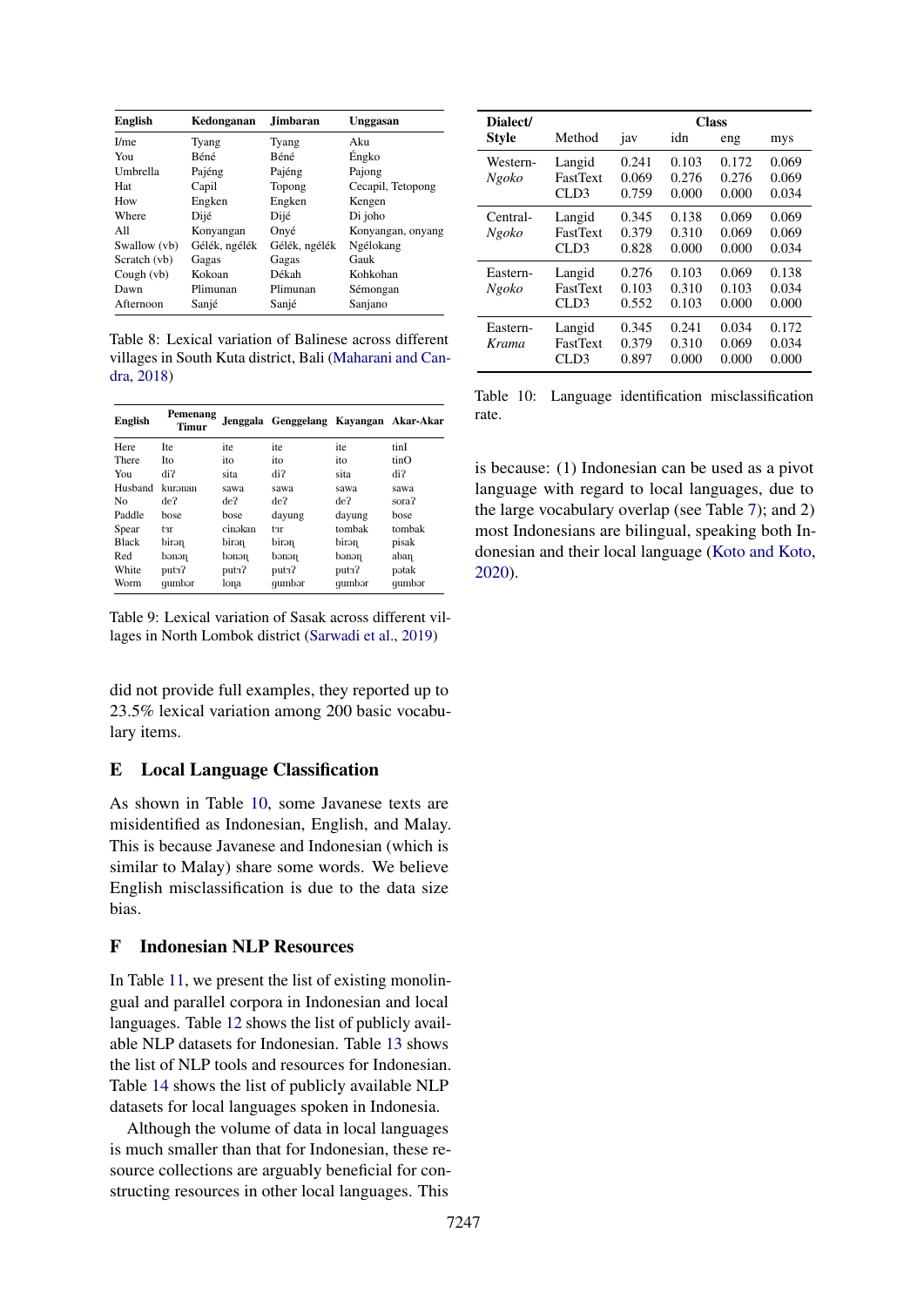<span id="page-22-0"></span>

|             | Paper                     | Language(s)                                                                         | <b>Domain/Source</b>                 | <b>Size</b>                    | Link                                           |
|-------------|---------------------------|-------------------------------------------------------------------------------------|--------------------------------------|--------------------------------|------------------------------------------------|
| <b>MONO</b> | Wilie et al. $(2020)$     | ind                                                                                 | multi domain                         | 3.6B                           | Indo <sub>4</sub> B                            |
|             | Conneau et al. (2020)     | ind<br>jav                                                                          | Web<br>Web                           | 22.7B<br>24M                   | $CC-100$ Indonesian<br>CC-100 Javanese         |
|             | Budiono et al. (2009)     | ind $\leftrightarrow$ eng                                                           | <b>News</b>                          | 24k                            | <b>PANL BPPT</b>                               |
|             | Larasati (2012)           | ind $\leftrightarrow$ eng                                                           | multi domain                         | 45k                            | <b>Identic</b>                                 |
| PARALLEI    | Guntara et al. (2020)     | ind $\leftrightarrow$ eng<br>ind $\leftrightarrow$ eng<br>ind $\leftrightarrow$ eng | Wikipedia<br><b>News</b><br>Religion | 93k<br>42k<br>590 <sub>k</sub> | General En-Id<br>News En-Id<br>Religious En-Id |
|             | Cahyawijaya et al. (2021) | ind $\leftrightarrow$ eng<br>jav $\leftrightarrow$ eng<br>sun $\leftrightarrow$ eng | Religion<br>Religion<br>Religion     | 31k<br>16k<br>16k              | <b>Bible En-Jav</b><br><b>Bible En-Sun</b>     |
|             | Koto and Koto (2020)      | ind $\leftrightarrow$ min                                                           | Wikipedia                            | 16k                            | MinangNLP MT                                   |
|             | Abidin et al. $(2021)$    | $ind \leftrightarrow abl$                                                           | Book                                 | 3k                             | Parallel: Indonesian - Lampung Nyo             |

Table 11: List of monolingual and parallel corpora involving Indonesian and local languages. The size of the monolingual corpora is the number of words, while the size of the parallel corpora is the number of sentences.

<span id="page-22-1"></span>

| Work by                            | Task                          | <b>Domain/Source</b>  | <b>Size</b> | <b>Dataset link</b>      |
|------------------------------------|-------------------------------|-----------------------|-------------|--------------------------|
| Pimentel et al. (2021)             | Morphology Analysis           | Dictionary, Wikipedia | 27k         | unimorph id              |
| Dinakaramani et al. (2014)         | POS Tagging                   | <b>News</b>           | 10k         | POS bahasa.cs.ui.ac.id   |
| Hoesen and Purwarianti (2018)      | <b>POS</b> Tagging            | <b>News</b>           | 8k          | IndoNLU/POSP             |
| Hoesen and Purwarianti (2018)      | Named Entity Recognition      | <b>News</b>           | 8k          | <b>IndoNLU/NERP</b>      |
| <b>NERGrit</b>                     | Named Entity Recognition      | <b>News</b>           | 23k         | nergrit-corpus           |
| Fachri (2014)                      | Named Entity Recognition      | <b>News</b>           | 2k          | <b>Indonesian NER</b>    |
| Alfina et al. $(2016)$             | Named Entity Recognition      | Wikipedia             | 48k         | Singgalang modified-dee  |
| Mahendra et al. (2018)             | Word Sense Disambiguation     | multi domain          | 2k          | <b>Indonesian WSD</b>    |
| Moeljadi (2017)                    | <b>Constituency Parsing</b>   | Dictionary            | 1.2k        | <b>JATI</b>              |
| Moeljadi et al. (2019)             | <b>Constituency Parsing</b>   | Chat                  | 0.7k        | Cendana                  |
| Arwidarasti et al. (2019)          | <b>Constituency Parsing</b>   | <b>News</b>           | 1k          | kethu                    |
| McDonald et al. (2013)             | <b>Dependency Parsing</b>     | News, Blog            | 5k          | <b>UD</b> Indonesian-GSD |
| Zeman et al. $(2018)$              | Dependency Parsing            | News, Wikipedia       | 1k          | <b>UD</b> Indonesian-PUD |
| Artari et al. (2021)               | Coreference Resolution        | Wikipedia             | 0.2k        | <b>IndoCoref</b>         |
| Purwarianti et al. (2007)          | <b>Question Answering</b>     | <b>News</b>           | 3k          | IndoNLU/FacOA            |
| Clark et al. (2020)                | <b>Ouestion Answering</b>     | Wikipedia             | 18k         | tydiga/id                |
| Kurniawan and Louvan (2018)        | Summarization                 | <b>News</b>           | 20k         | <b>IndoSum</b>           |
| Koto et al. $(2020a)$              | Summarization                 | <b>News</b>           | 215k        | Liputan6                 |
| Mahfuzh et al. (2019)              | Keyphrases Extraction         | Twitter               | 1k          | <b>IndoNLU/KEPS</b>      |
| Setya and Mahendra (2018)          | Natural Language Inference    | Wikipedia             | 0.5k        | IndoNLU/WreTe            |
| Mahendra et al. (2021)             | Natural Language Inference    | Wikipedia, News       | 18k         | <b>IndoNLI</b>           |
| Purwarianti and Crisdayanti (2019) | Sentiment Analysis            | Review                | 13k         | IndoNLU/SmSA             |
| Ilmania et al. (2018)              | Sentiment Analysis            | Review                | 1k          | IndoNLU/CASA             |
| Azhar et al. (2019)                | Sentiment Analysis            | Review                | 3k          | IndoNLU/HoASA            |
| Koto et al. $(2020b)$              | Sentiment Analysis            | Twitter, Review       | 5k          | IndoLEM/sentiment        |
| Saputri et al. (2018)              | <b>Emotion Classification</b> | Twitter               | 4k          | Indonesian emotion       |
| Januari et al. (2018)              | <b>Stance Detection</b>       | Blog                  | 0.3k        | Indonesian stance        |
| Alfina et al. (2017)               | Hate Speech Detection         | Twitter               | 0.5k        | id hatespeech            |
| Ibrohim and Budi (2018)            | Hate Speech Detection         | Twitter               | 2k          | id abusive               |
| Ibrohim and Budi (2019)            | Hate Speech Detection         | Twitter               | 13k         | id multilabel HS         |
| William and Sari (2020)            | Clickbait Detection           | <b>News</b>           | 15k         | Indonesian clickbait     |
| Wibowo et al. (2020)               | <b>Style Transfer</b>         | Twitter               | 2k          | STIF-Indonesia           |

Table 12: List of publicly available NLP datasets for the Indonesian language. The size of the dataset is defined by the number of sentences in most cases, except for morphology analysis (number of words), coreference resolution, summarization, and stance detection (number of articles).